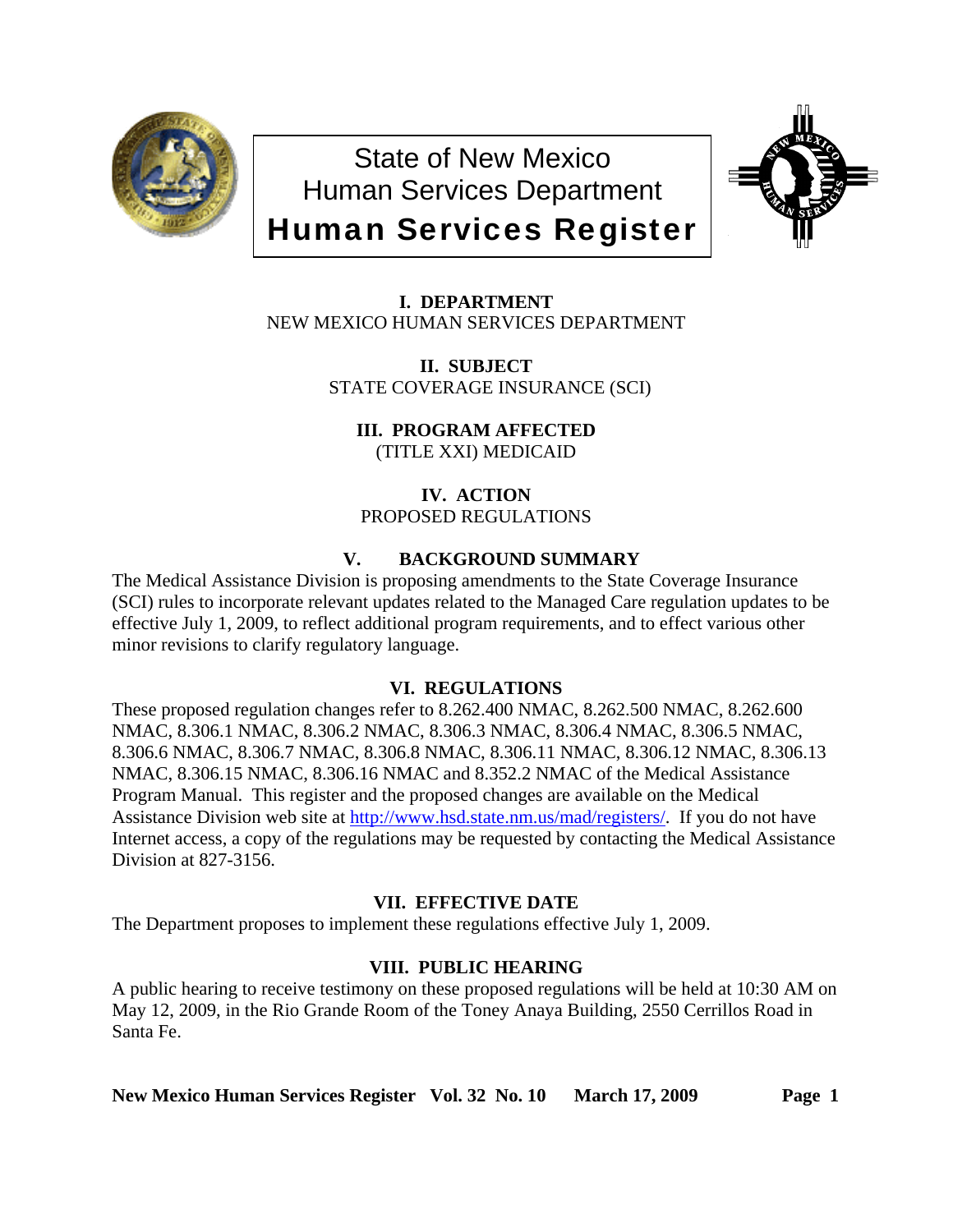If you are a person with a disability and you require this information in an alternative format or require a special accommodation to participate in the public hearing, please contact the Division toll free at 1-888-997-2583 and ask for extension 7-3156. In Santa Fe call 827-3156. The Department's TDD system may be accessed toll-free at 1-800-659-8331 or in Santa Fe by calling 827-3184. The Department requests at least ten (10) days advance notice to provide requested alternative formats and special accommodations.

# **IX. ADDRESS**

Interested persons may address written or recorded comments to:

Pamela S. Hyde, J.D., Secretary Human Services Department P.O. Box 2348 Santa Fe, New Mexico 87504-2348

These comments must be received no later than 5:00 PM on May 12, 2009. Written and recorded comments will be given the same consideration as oral comments made at the public hearing. Interested persons my also address comments via electronic mail to: [Magdalena.Romero@state.nm.us.](mailto:Magdalena.Romero@state.nm.us)

# **X. PUBLICATIONS**

Publication of these regulations approved by:

PAMELA S. HYDE, J.D., SECRETARY HUMAN SERVICES DEPARTMENT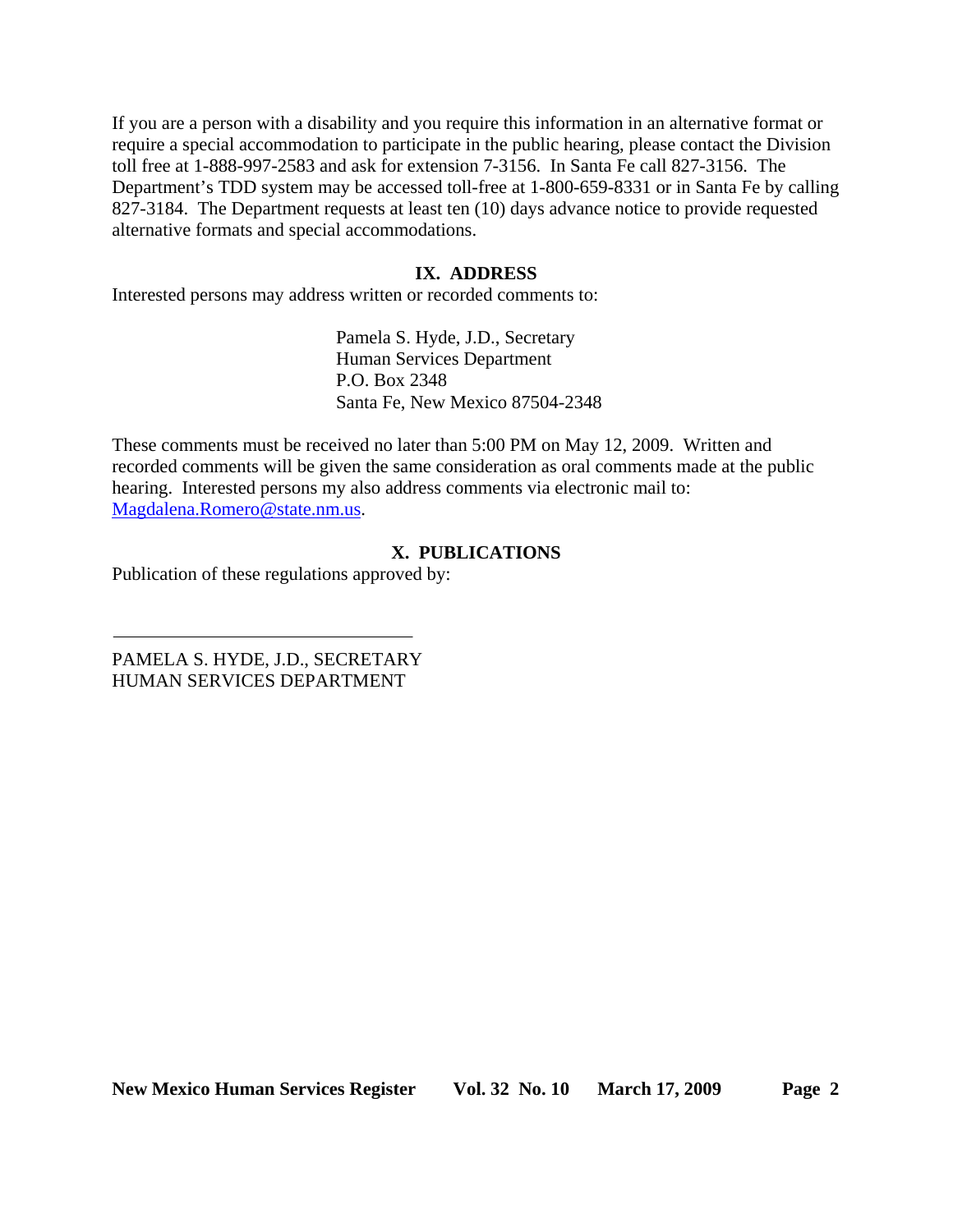#### **TITLE 8 SOCIAL SERVICES CHAPTER 262 MEDICAID ELIGIBILITY - STATE COVERAGE INSURANCE (SCI) (CATEGORY 062) PART 400 RECIPIENT POLICIES**

#### **8.262.400.7 DEFINITIONS:**

 A. **Action:** The denial or limited authorization of a requested service, including the type or level of service; the reduction, suspension, modification, or termination of a previously authorized service; the denial, in whole or in part, of payment for a service; or a failure to provide a service in a timely manner. An untimely service authorization constitutes a denial and is thus considered an action.

 B. **Authorized representative:** An individual or entity for whom or for which the applicant has signed a release of confidentiality and to whom notices will be sent.

 C. **Benefits:** SCI-covered services provided by the SCI-participating MCO and for which payment is included in the capitation rate, as defined in 8.262.600 NMAC.

 D. **Capitation:** A per-member, monthly payment to an MCO that covers contracted services and is paid in advance of service delivery. It is a set amount of money received or paid out, based on membership rather than on services delivered. It is usually expressed in units of "per member per month" (PMPM).

 E. **Catastrophic coverage:** Insurance coverage for specific catastrophic events, such as death, fire, flood, and some medical conditions.

 F. **Category:** A designation of the automated eligibility system. The assigned category is applicable for a period of 12 consecutive months regardless of changes in income or family status, subject to change by request from the recipient.

G. **Cost-sharing:** Premiums and copayments owed by the member based on income group category.

 H. **Cost-sharing maximum:** The cost sharing maximum is determined during the initial eligibility determination and recertification process. The cost sharing maximum amount established at the point of eligibility determination for the benefit year represents an amount equal to 5[%] percent of the program participant's countable income.

 I. **Coverage:** Coverage month is a month where all eligibility and enrollment requirements including premium payment, if applicable, are met.

 J. **Eligibility:** The process of establishing that SCI residency, citizenship or alien status, health insurance coverage, income, living arrangement, and age requirements are met, as defined in this part and 8.262.500 NMAC.

K. **Employer:** An employer with fifty or fewer eligible employees on a full or part-time basis**.**

L. **Employer group:** A group of employees employed by an eligible employer who [receive] receives SCI benefits through the employer.

M. **Employee:** A person employed by an employer who participates in the SCI health benefit plan.

 N. **Employer enrollment period:** Employer's standard practice for new and annual health insurance enrollment.

 O. **Enrollment:** The process of enrolling eligible members in an MCO for purposes of management and coordination of health care delivery. The process of enrolling members either by the employer or individually in an available SCI-participating MCO for purposes of health care coverage. Enrollment encompasses selection of an MCO, notification of the selection to the MCO, and timely payment of premiums, as required, as designed by the MCO.

 P. **Eligibility letter:** A notice of SCI eligibility and the potential for SCI coverage contingent upon enrollment with a SCI participating MCO. The letter will include start and end dates of eligibility, the requirement to enroll before coverage will begin, and the need to enroll 30 days subsequent to the month of issuance of the enrollment letter. The letter will also notify the member of the federal poverty level subcategory and of the responsibility to track out-of-pocket expenditures for SCI cost sharing.

 Q. **Fifth degree of relationship:** The following relatives are within the fifth degree of relationship to a dependent child:

- (1) father (biological or adopted);
- (2) mother (biological or adopted);
- (3) grandfather, great grandfather, great-great-grandfather, great-great-great-grandfather;
- (4) grandmother, great grandmother, great-great-grandmother, great-great-great-grandmother;
- (5) spouse of child's parent (stepparent);

 (6) spouse of child's grandparent, great grandparent, great-great-grandparent, great-great-greatgrandparent (step-grandparent);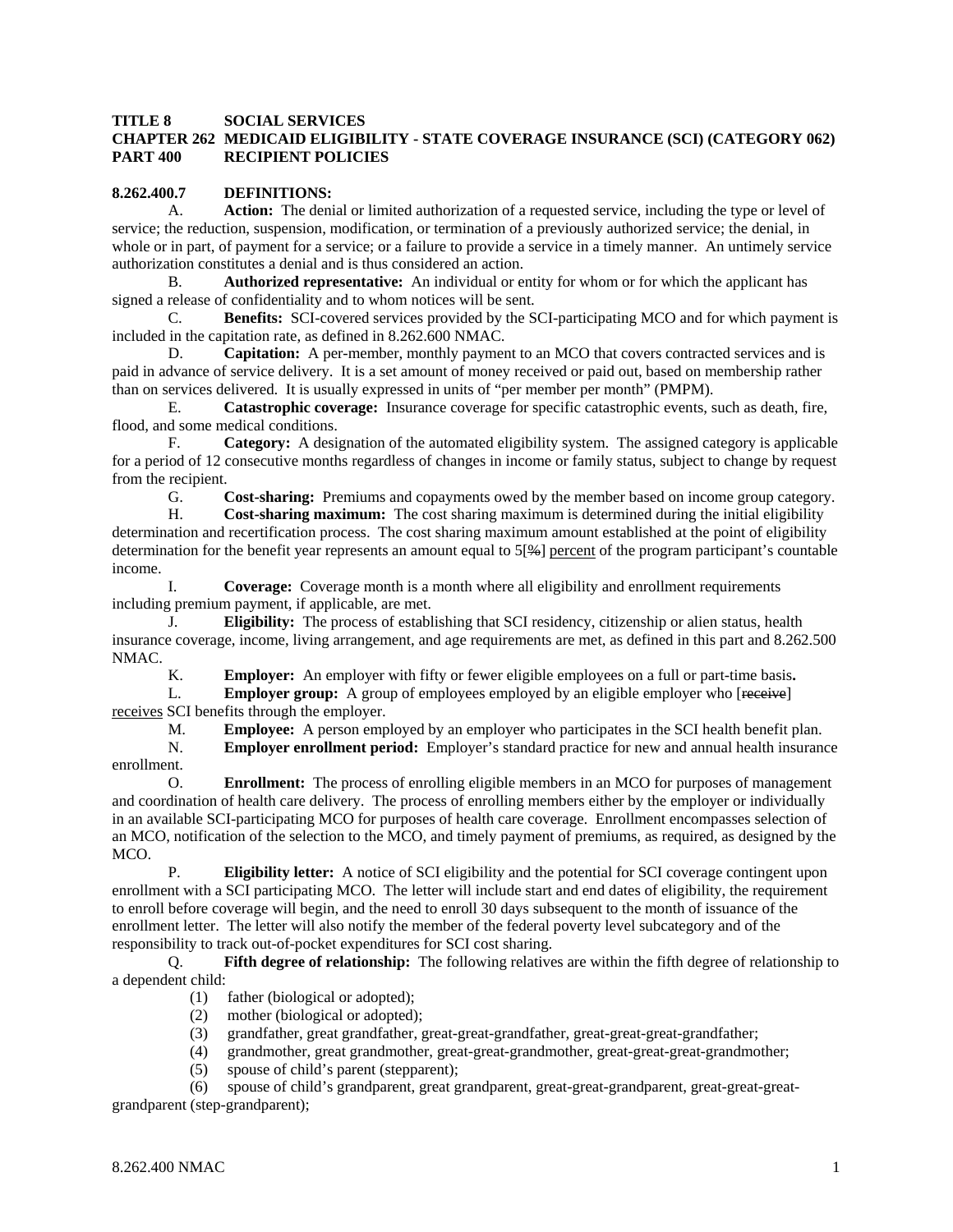(7) brother, half-brother, brother-in-law, stepbrother;

(8) sister, half-sister, sister-in-law, stepsister;

(9) uncle of the whole or half blood, uncle-in-law, great uncle, great-great uncle;

(10) aunt of the whole or half-blood, aunt-in-law, great aunt, great-great aunt;

(11) first cousin and spouse of first cousin;

(12) son or daughter of first cousin (first cousin once removed) and spouse;

(13) son or daughter of great aunt or great uncle (first cousin once removed) and spouse; or

(14) nephew/niece and spouses.

 (15) *Note:* A second cousin is a child of a first cousin once removed or child of a child of a great aunt or uncle and is not within the fifth degree of relationship.

 R. **Fiscal agent (medicaid fiscal agent):** An entity contracted by the state medicaid program to sort and process eligibility information as well as pay fee-for-service and capitation claims.

 S. **Grievance (member):** Oral or written statement by a member expressing dissatisfaction with any aspect of the MCO or its operations that is not an MCO action.

T. **Group of one:** Individuals who enroll without an employer group but report self-employment.

 U. **Health insurance:** Insurance against loss by sickness or bodily injury. The generic term for any forms of insurance that provides lump sum or periodic payments in the event of bodily injury, sickness, or disease, and medical expense. This includes but is not exclusive of: medicare part A or medicare part B, medicaid, CHAMPUS, and other forms of government health coverage.

 V. **Hearing or administrative hearing:** An evidentiary hearing that is conducted so that evidence may be presented.

W. **Income groupings- 0-100[%] percent, 101-150[%] percent, and 151-200[%] percent of federal poverty levels:** These income groupings define the premium, copayment, and cost-sharing maximums for SCI cost-sharing purposes.

 X. **Individual:** A person who enrolls in SCI who is not a member of an eligible employer group and pays the premium amount designated for both the employee share, if applicable based on household income, and the employer share, or has that amount paid on his/her behalf by another entity.

 Y. **Individual health plan**: Health insurance coverage purchased by an individual from an insurer offering individual healthcare benefit policies.

 Z. **Managed care organization (MCO):** An organization licensed or authorized through an agreement among state entities to manage and coordinate and receive payment at actuarially sound payment rates for the delivery of specified services to enrolled members from a certain geographic area.

AA. **Member:** An eligible member enrolled in an MCO.

BB. **Member month:** A calendar month in which a member is enrolled in an MCO.

 CC. **Notice:** A written statement that includes what action is being taken, the reasons for the intended action, the specific regulation that requires the action, and an explanation of the circumstances under which the service may be continued if a hearing is requested.

 DD. **Parental or custodial relative status:** The state of having a dependent child under the age of 18 who is the son, daughter, or relative within the fifth degree of relationship living in the household and under the care and control of the individual.

 EE. **Premium- employer:** A specific monthly payment payable to the MCO by employers who enroll their employees in SCI at a rate set by the department. This amount may be paid by an individual member not in an employer group in order to participate in SCI. Subject to available funding, the state may allocate funds to assist certain eligible individuals with payment of the employer premium contribution and will notify eligible individuals of such assistance. Premiums cannot be refunded.

 FF. **Premium- employee:** A specific monthly payment payable to the MCO calculated by the department based on a subcategory of eligibility representing an income grouping. 062-0-100[%] percent FPL, 062- 101-150[%] percent FPL, 062-151-200[%] percent FPL. Premiums and copayments cannot be refunded.

 GG. **Qualifying event:** Termination of employment for any reason; loss of eligibility for health insurance benefits due to reduction in work hours; loss of health insurance coverage due to death, divorce or legal separation from spouse, loss of dependent status; moving to or from another state.

 HH. **SCI (State coverage insurance):** The New Mexico health care program implemented under the authority of the health insurance flexibility and accountability (HIFA) waiver granted to the state by the centers for medicare and medicaid services (CMS).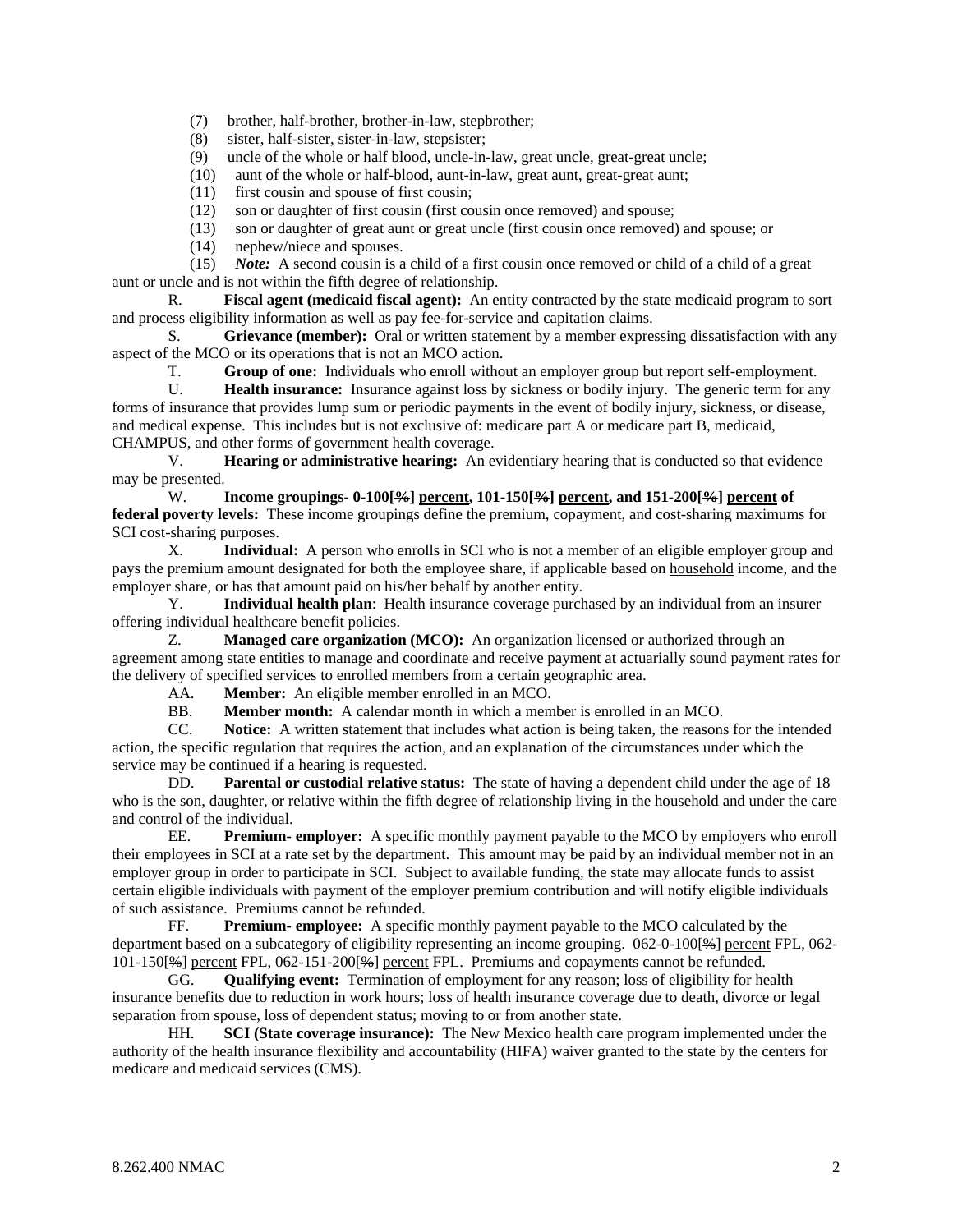II. **Shoebox method:** The method under which an SCI member is responsible for tracking, and submission of a request for verification of total expenditures for himself, based on SCI employee premiums and copayments for purposes of establishing that the cost-sharing maximum amount has been met.

 JJ. **Voluntary drop:** The act of voluntarily terminating or discontinuing health insurance coverage. [8.262.400.7 NMAC - N, 7-1-05; A, 3-1-06; A, 4-16-07; A/E, 8-1-07; A, 6-1-08; A, 7-1-09]

**8.262.400.11** ELIGIBILITY: To be eligible for SCI, an individual must meet all eligibility criteria regarding age, citizenship or alien status, noninsured status (including ineligible for other full coverage medicaid or medicare), voluntary drop of insurance, household income, and living arrangement (i.e., living in a public institution). An eligibility determination will be made by the 45<sup>th</sup> day after the date of application. If it is determined that an individual does not meet all SCI eligibility criteria, a notice of denial with the reason for denial and rights to appeal will be issued. If it is determined that an individual meets all eligibility criteria, the individual will be awarded an "eligibility letter," which will notify the individual of their right to enroll, and of the fact that coverage will not begin unless and until the individual is enrolled and has paid the determined premium amount, if required, to a SCIcontracted MCO. No partial payments of premiums will be allowed. [8.262.400.11 NMAC - N, 7-1-05; A, 4-16-07; A/E, 8-1-07; 7-1-09]

**8.262.400.13 ENROLLMENT:** To be considered enrolled in a given month, an individual must have selected an MCO and become enrolled, and the MCO must consider his premium(s) to be paid. Upon each positive eligibility determination, an enrollment letter will be issued, advising the individual that SCI coverage will begin upon completed enrollment with a SCI-contracted MCO. Individuals have 90 days from the date of approval notice to enroll with the selected MCO. Failure to enroll with the MCO within the 90-day required timeframe may result in closure of program eligibility. Each month, the MCO will provide a roster that includes each enrolled individual. Each SCI-contracted MCO will notify the individual or the employer of the owed premium amount, if required, for the ongoing month. If the premiums are not paid on time, the MCO will send advance notice of closure to the member, prior to termination of coverage due to nonpayment. The MCO will subsequently notify the individual of the termination and the requirements for reenrollment.

[8.262.400.13 NMAC - N, 7-1-05; A/E, 8-1-07; A, 7-1-09]

### **8.262.400.14 REENROLLMENT:**

A. Individual members who have been terminated due to failure to enroll within the required timeframe or to make premium payment or for late payment will be unable to reenroll for a period of six months subsequent to the first month of termination due to failure to enroll or make premium payments *and* until payment of late or defaulted premiums if so required by the MCO. Employer members who have been terminated due to failure to make premium payment or for late payment will be unable to reenroll for a period of [twelve] 12 months subsequent to the first month of termination due to failure to make premium payments *and* until payment of late or defaulted premiums if so required by the MCO. As a condition of reenrollment an MCO may require an employer to repay overdue premiums as well as require two months premium payments in advance after termination due to nonpayment or late payment.

B. SCI members whose eligibility was closed due to short-term receipt (six months or less) of full coverage medicaid or medicare may have SCI eligibility re-determined and may be able to reenroll with the SCI MCO. Such individuals must meet the following criteria in order to reenroll in SCI:

 (1) Must have received full-coverage medicaid or medicare eligibility for six months or less and had such eligibility closed sometime during the six months prior to re-application for SCI;

(2) Must be determined ineligible for full coverage medicaid or medicare; and

 (3) Must have had SCI eligibility and completed the enrollment process with an SCI MCO for some period of time during the six months prior to re-application.

C. Upon meeting the above criteria, individuals must submit an updated SCI application, including income information from the most recent past 30 days, to the SCI Income Support Division unit. If determined still eligible for SCI, such individuals may re-enroll with the MCO. [8.262.400.14 NMAC - N, 7-1-05; A, 7-1-08; A, 7-1-09]

### **8.262.400.17 SPECIAL RECIPIENT REQUIREMENTS:**

A. **Age:** To be eligible for SCI, an individual must be age 19 through 64.

 B. **Continuing eligibility on the factor of age:** When an individual has been determined eligible on the condition of age, he remains eligible on the condition until the applicable upper age limit is reached. An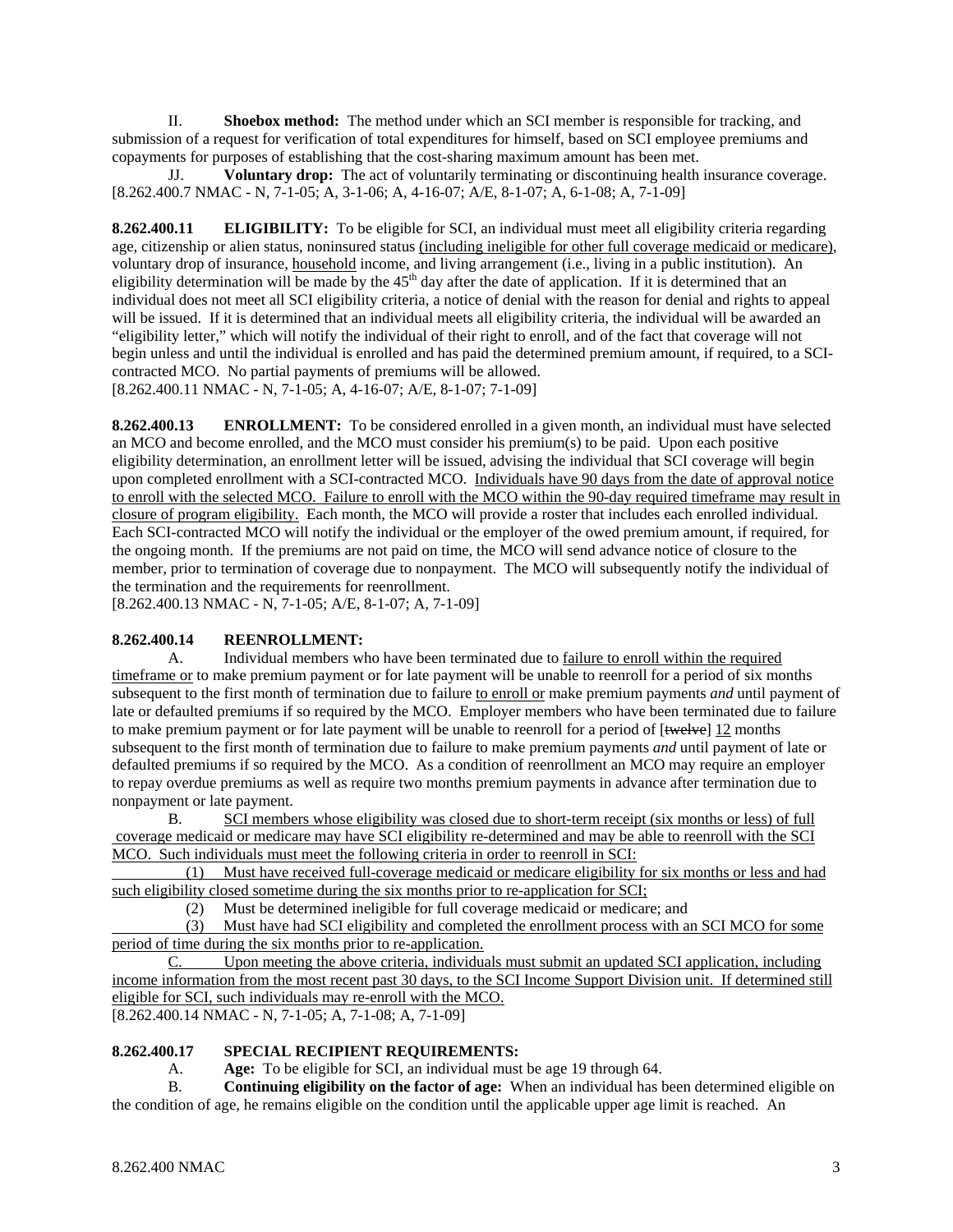individual who exceeds the age limit during a given month is eligible for that month, unless the birthday is the first day of the month.

 C. **Uninsured:** For purposes of SCI eligibility, an individual cannot have health insurance coverage, excluding catastrophic or supplemental health insurance policies. An individual with access to health care at Indian health services, veteran's administration, or through worker's compensation, is not considered to be insured for purposes of this program by having such access.

 D. **Enrolled:** An individual who has been determined eligible for SCI must notify an SCI-contracted MCO and must have made and continue to make premium payment as a condition of SCI coverage.

 E. **Premium payment**: SCI requires payment of premiums by the employer at a rate established by the department, and by the employee per month as calculated by income level: 062A, 062B and 062C. Some individuals may be required to pay both the employers and employee's share based on income level. Nothing in this section prevents another entity from contributing the employer or employee premium share on behalf of an individual member. Nothing in this section prevents the employer or a third party from paying the employee portion of the premium on behalf of the employee. The due date of premium payments will be determined by the MCO. If an individual's category of SCI eligibility changes at annual recertification for the program, resulting in a different premium payment due, the new premium amount is effective beginning with the first month of the new recertification approval period. Individuals who fail to pay the premium within the timeframe established by the MCO may be disenrolled.

 F. **Voluntary drop of health insurance:** An individual who has voluntarily dropped health insurance will be ineligible for SCI for six months, starting with the first month the health insurance was dropped (i.e., the first month of no coverage). An employer who has voluntarily dropped health insurance will be ineligible to enroll employees in SCI for twelve months. The following circumstances are not considered a voluntary drop:

 (1) an individual (or spouse) fails to take advantage of an initial offer of health insurance by an employer (unless the insurance is SCI coverage), or fails or refuses to take advantage of a COBRA continuation policy;

 (2) loss of access to employer-sponsored insurance due to loss of employment, divorce, death of a spouse, or geographic move, loss of coverage as a dependent child, or loss of medicaid eligibility; or

 (3) an employee enrolled in an individual health plan whose employer is offering SCI employersponsored insurance (as an initial offering or at open enrollment) will be able to participate in SCI under group coverage and will not be considered to have voluntarily dropped health insurance in order to participate in the SCI employer group plan.

 G. **Cost-sharing maximums:** An SCI-covered individual is responsible for tracking and reporting of the cost-sharing amount paid in a benefit year, and for reporting to the managed care organization (MCO) when the cost-sharing maximum amounts are met (also known as "shoebox methodology"). The first month of coverage without cost-sharing will be the month after the month of verification that the maximum expenditure limit has been met, unless the determination is made after the  $24<sup>th</sup>$  of the month. Where the determination is made after the  $24<sup>th</sup>$  of the month, the first month of coverage without cost-sharing will be the second month after verification. The period of coverage without cost-sharing will end on the last day of that benefit year. No partial payments of premiums or of copayments will be allowed. No premiums or copayments will be refunded. [8.262.400.17 NMAC - N, 7-1-05; A, 4-16-07; A/E, 8-1-07; A, 7-1-09]

**8.262.400.19 NON-CONCURRENT RECEIPT OF ASSISTANCE:** An SCI applicant/recipient cannot be simultaneously approved for any of the other New Mexico medicaid categories, any kind of partial or full medicare coverage, or for any medicaid program in another state. If the SCI member is given retroactive eligibility for medicaid or medicare, SCI premiums and copayments paid by the member will not be refunded for the months in which the client was later found to be retroactively eligible [for medicaid]. [8.262.400.19 NMAC - N, 7-1-05; A, 4-16-07; A, 7-1-09]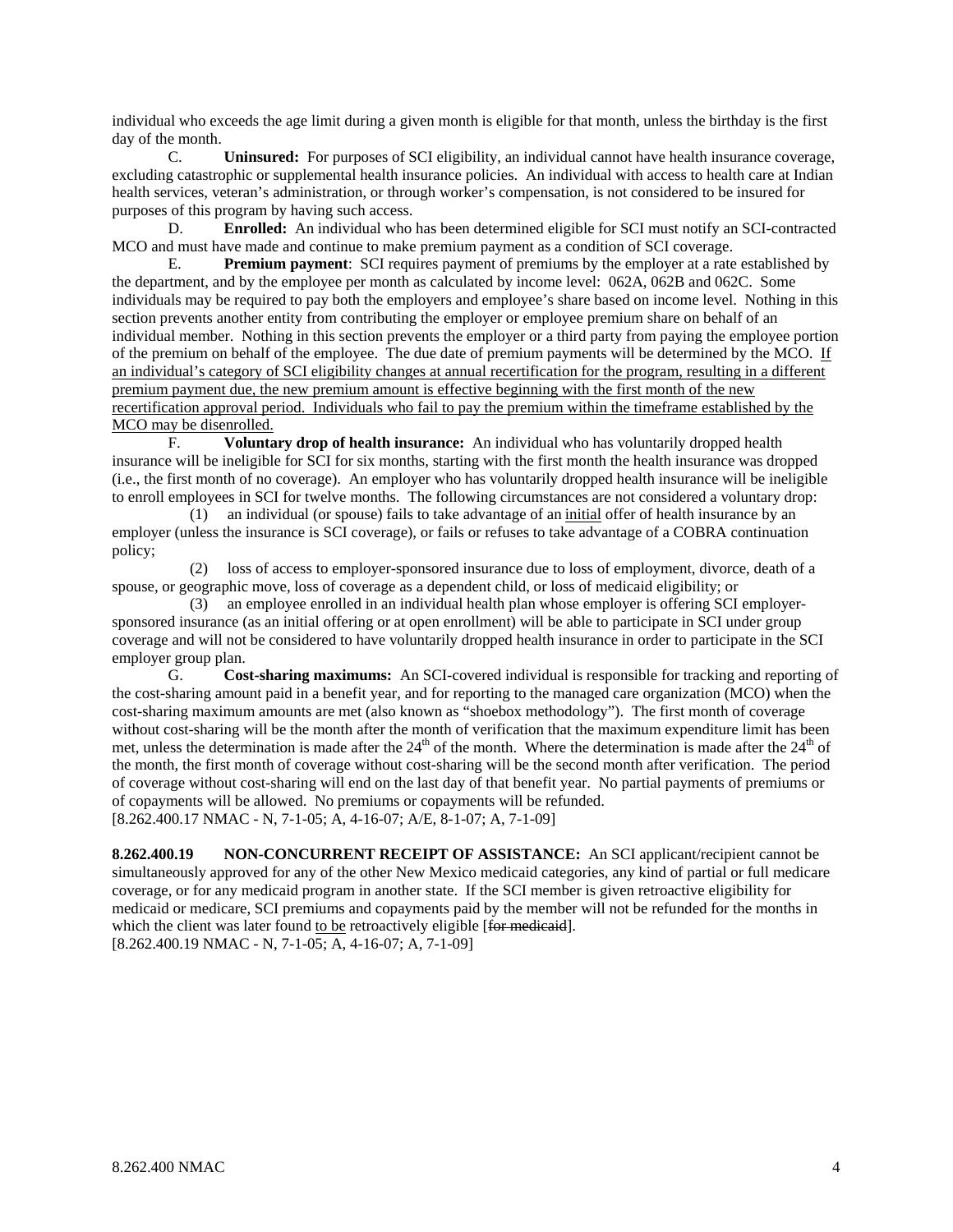#### **TITLE 8 SOCIAL SERVICES**

#### **CHAPTER 262 MEDICAID ELIGIBILITY - STATE COVERAGE INSURANCE (SCI) (CATEGORY 062) PART 500 INCOME AND RESOURCE STANDARDS**

**8.262.500.9 ESTABLISHING NEED - GENERAL REQUIREMENTS:** Methodology for establishing financial eligibility for state coverage insurance (SCI) uses New Mexico works cash assistance definitions of income, rules for income availability, and exempt income with the exception of Subsection C of 8.102.520.11NMAC and Subsection B of 8.102.520.12 NMAC, which refer to the methodology for determining self-employment income.

 A. **Income test:** In order to be eligible for SCI, countable income (after applicable exemptions and disregards) must meet the SCI household income limit for the appropriate family size. The SCI income standards are based on 200[%] percent of federal poverty levels (FPLs). SCI uses New Mexico works income definitions and methodologies with the exception of Subsection C of 8.102.520.11NMAC and Subsection B of 8.102.520.12 NMAC. (Also see 8.102.520.8 NMAC through 8.102.520.15 NMAC). SCI eligibility and cost-sharing levels will be determined based on one income test using countable income (after applicable exemptions and disregards).

 B. **Determining income for self-employed individuals:** Reports to state and federal tax authorities are the usual indicators of self-employment income (refer to Subparagraph (b) of Paragraph (2) of Subsection B of 8.100.130.14 NMAC for other acceptable documents that may be submitted to determine self-employment income). To determine self-employment income, apply the following methodology:

 (1) use the amount listed on line 31 (net profit or loss) of schedule C or line 36 (net profit or loss) of Schedule F, <u>or the net profit/loss line of other schedules deemed applicable to self-employment income</u>, of the most recent or previous year's 1040 income tax return to determine annual self-employment income;

 (2) divide the amount by 12 or by the applicable number of months in business to determine monthly self-employment income.

C. **Payment standard increments:** Payment standard increments for nonsubsidized housing living arrangements and clothing allowance do not affect the SCI eligibility process, i.e., the eligibility limits for income are not increased by the amount of the nonsubsidized housing or clothing allowance payment increments.

D. **Excess hours work deduction:** This deduction is not applicable to SCI.

E. **SCI category designation:** SCI eligibles will be assigned one category of eligibility (062). The income grouping (subcategory) will control the employee premium and copayment amounts. [8.262.500.9 NMAC - N, 7-1-05; A, 3-1-06; A, 6-1-08; A, 7-1-09]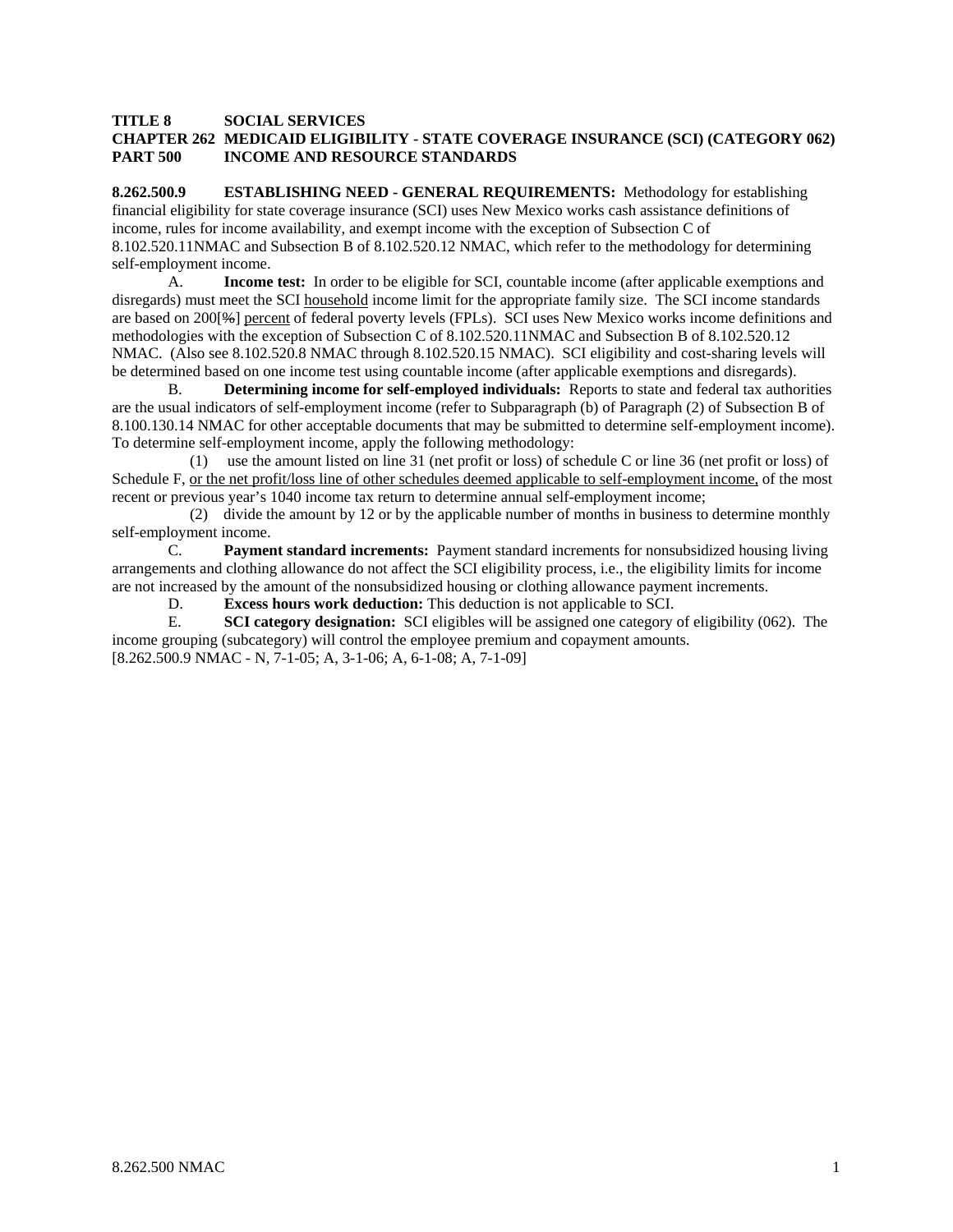#### **TITLE 8 SOCIAL SERVICES CHAPTER 262 MEDICAID ELIGIBILITY - STATE COVERAGE INSURANCE (SCI) (CATEGORY 062) PART 600 BENEFIT DESCRIPTION**

**8.262.600.9 BENEFIT DESCRIPTION:** The benefit package is described in 8.306.7. NMAC, *Benefit Package*, SCI benefits are administered by contracted managed care organizations. There is no fee-for-service coverage under the SCI program.

 A. The level of cost-sharing (i.e., the premium and co-payment amounts as well as the cost-sharing maximum amounts) required in the SCI program is contingent upon the income grouping associated with the applicant's countable household income at the point of the application disposition. See also 8.262.500.9 NMAC.

 B. The cost-sharing maximum is an amount calculated for the benefit year that represents an amount equal to [5%] five percent of the [enrollee] enrollee's countable household income at the time of the application disposition. It is the responsibility of each SCI-covered individual to track and total the amounts paid for the SCI employee portion of the premiums and SCI co-payments on SCI-covered services in a benefit year. Once the costsharing maximum amount has been paid by an SCI-covered individual, the individual must notify the MCO and provide verification of the paid amounts. Once the paid amounts have been verified as paid, the individual will not owe further employee premium or co-payment amounts for the remainder of that benefit year. The first month that cost sharing is not required by the SCI-covered individual is the month following the month in which it has been verified by the MCO that the cost-sharing maximum amount has been met. If the determination is made after the  $24<sup>th</sup>$  of the month, the change is made effective the second month after the verification. No retroactive eligibility for the "met cost-sharing maximum" amount is allowed. The employer portion of the premium is not counted toward the cost-sharing maximum and must be paid by (or on behalf of) the individual enrollee each month regardless of income category or cost-sharing maximum status. Premium payments must be paid in full each month, even if the cost-sharing maximum has been reached and there is an overpayment. No partial payments of premiums or copayments will be allowed. No premiums or copayments will be refunded.

 C. Employer share payable by individual: An individual member (one who is enrolled outside of an employer group) may be responsible for payment of the premium share for the employee as determined by federal poverty level and the employer premium. The employer portion of the premiums will not be counted toward the cost-sharing maximum.

[8.262.600.9 NMAC - N, 7-1-05; A, 3-1-06; A, 4-16-07; A/E, 8-1-07; A, 7-1-09]

**8.262.600.11 CONTINUOUS ELIGIBILITY:** Eligibility will continue for the[twelve] 12-month certification period, regardless of changes in household income, as long as the individual retains New Mexico residency and continues to be ineligible for other medicaid or medicare coverage and is less than 65 years of age. Twelve-month continuous eligibility shall not be affected by the disposition of any other benefit(s) such as TANF, food stamps, etc. HSD will notify members, whether employees enrolled through an employer group or individuals, [forty-five (45)] 45 days prior to the end of the recertification period. Members are responsible for recertifying eligibility within the [forty-five (45)] 45 day period prior to expiration of the eligibility certification period and notifying the MCO or the employer of their interest in recertification. Failure of the member to follow up with his/her recertification responsibilities within the required timeframe, including the submission of updated income documents, may result in termination from the SCI program.

[8.262.600.11 NMAC - N, 7-1-05; A, 7-1-09]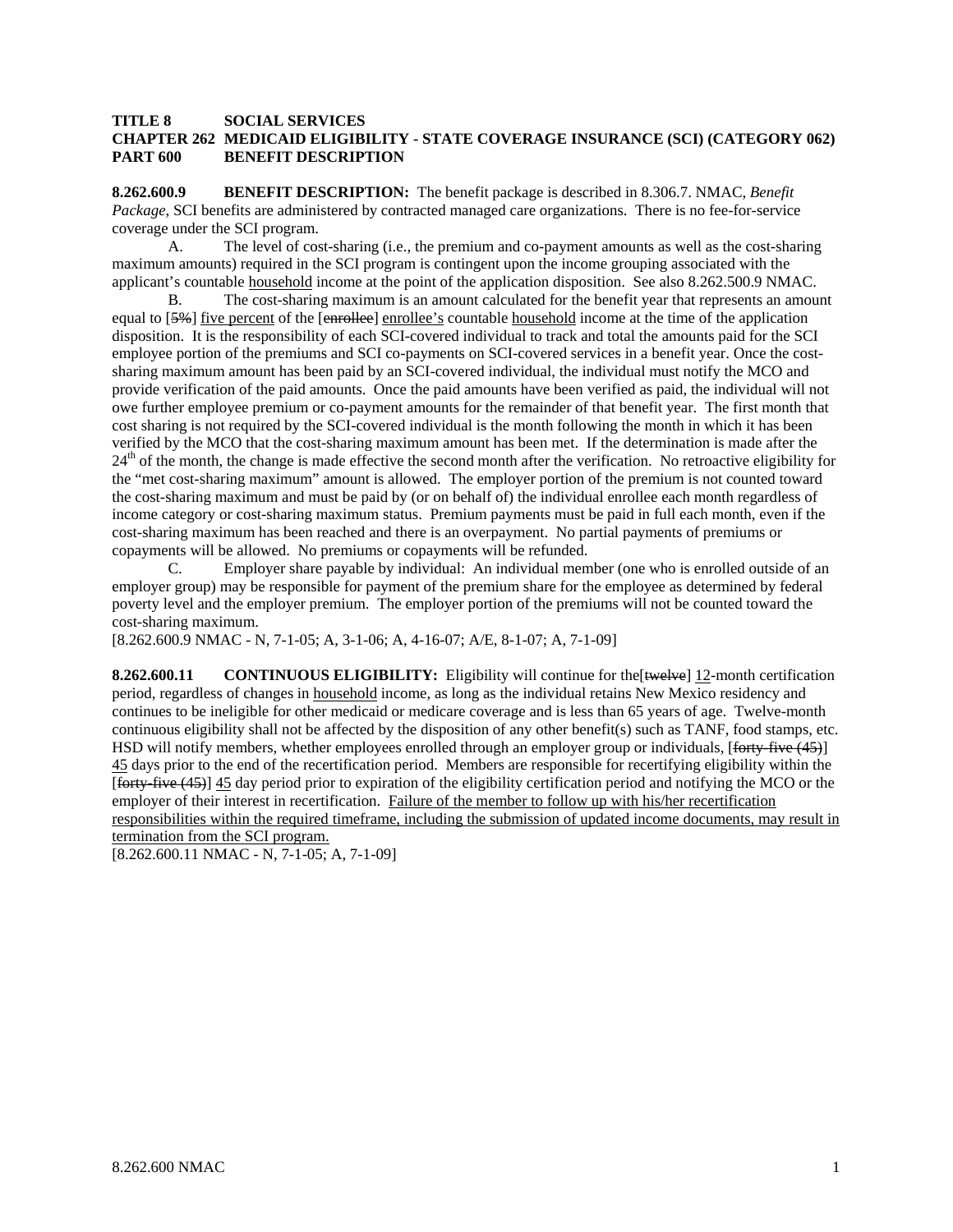#### **TITLE 8 SOCIAL SERVICES CHAPTER 306 STATE COVERAGE INSURANCE (SCI) PART 1 GENERAL PROVISIONS**

**8.306.1.7 DEFINITIONS:** The state of New Mexico is committed to reducing the number of uninsured working New Mexico residents and improving the number of small employers offering health benefit plans by implementation of a basic health coverage health insurance benefit provided by contracted managed care organization with cost sharing by members, employers and the state and federal governments. This section contains the glossary for the New Mexico state coverage insurance policy. The following definitions apply to terms used in this chapter.

A. Definitions beginning with letter "A":

 (1) **Abuse:** Provider practices that are inconsistent with sound fiscal, business or medical practices and result in unnecessary cost to SCI, in reimbursement for services that are not medically necessary, or in services that fail to meet professionally recognized standards for health care. Abuse also includes member or member practices that result in unnecessary costs to SCI.

 (2) **Action:** The denial or limited authorization of a requested service, including the type or level of service; the reduction, suspension, modification or termination of a previously authorized service; the denial, in whole or in part, of payment for a service; or the failure to provide services in a timely manner. An untimely service authorization constitutes a denial and is thus considered an action.

 (3) **Appeal, member:** A request from a member or provider, on the member's behalf with the member's written permission, for review by the managed care organization (MCO) of an MCO action as defined above in Paragraph (2) of Subsection A of 8.306.1.7 NMAC.

 (4) **Appeal, provider:** A request by a provider for review by the MCO of an MCO action related to the denial of payment or an administrative denial.

 (5) **Approvals:** Approvals are either initial or concurrent review decisions, which yield utilization management authorizations based on the member meeting the clinical criteria for the requested SCI service(s) or level of care.

B. Definitions beginning with letter "B":

 (1) **Behavioral health planning council (BHPC):** Refers to the council created by HB 271 to meet federal advisory council requirements and to provide consistent, coordinated input to the behavioral health service delivery in New Mexico. The SE will be expected to interact with the BHPC as an advisory council.

(2) **Behavioral health:** Refers to mental health and substance abuse  $\frac{1}{2}$  including co-occurring disorders].

 (3) **Behavioral health purchasing collaborative (the collaborative):** Refer to the interagency behavioral health purchasing collaborative pursuant to the passage of HB 271 effective May 19, 2004. The collaborative is made up of 17 publicly funded statutory member agencies including 15 direct service providers and funding agencies, including the human services department.

 (4) **Benefit package:** SCI covered services that must be furnished by the MCO and for which payment is included in the capitation rate.

 (5) **Benefit year:** The year beginning with the month of enrollment in an MCO and payment of designated premiums if applicable and continuing for a period up to 12 continuous months as long as enrollment requirements are met.

 (6) **Broker:** A person, partnership, corporation or professional corporation appointed by a health insurer licensed to transact business in New Mexico to act as its representative in any given locality for the purpose of soliciting and writing any policy or contract insuring against loss or expense resulting from the sickness of the insured.

C. Definitions beginning with letter "C":

 (1) **Capitation:** A per-member, monthly payment to an MCO that covers contracted services and is paid in advance of service delivery. It is a set amount of money received or paid out, based on membership rather than on services delivered. It is usually expressed "per member per month" (PM/PM).

 (2) **Care coordination:** An office-based administrative function to assist members [with multiple, complex and special cognitive, behavioral or physical health care needs] "at risk" for adverse outcomes to help meet their needs by filling in gaps in current health care on an as needed basis. [It] Care coordination is membercentered, family-focused when appropriate, culturally competent and strengths-based[- Care coordination can help to], and [ensure] ensures that the [physical] medical and behavioral health needs of the SCI population are identified and services are provided and coordinated with the [individual] member and family, [if] as appropriate. Care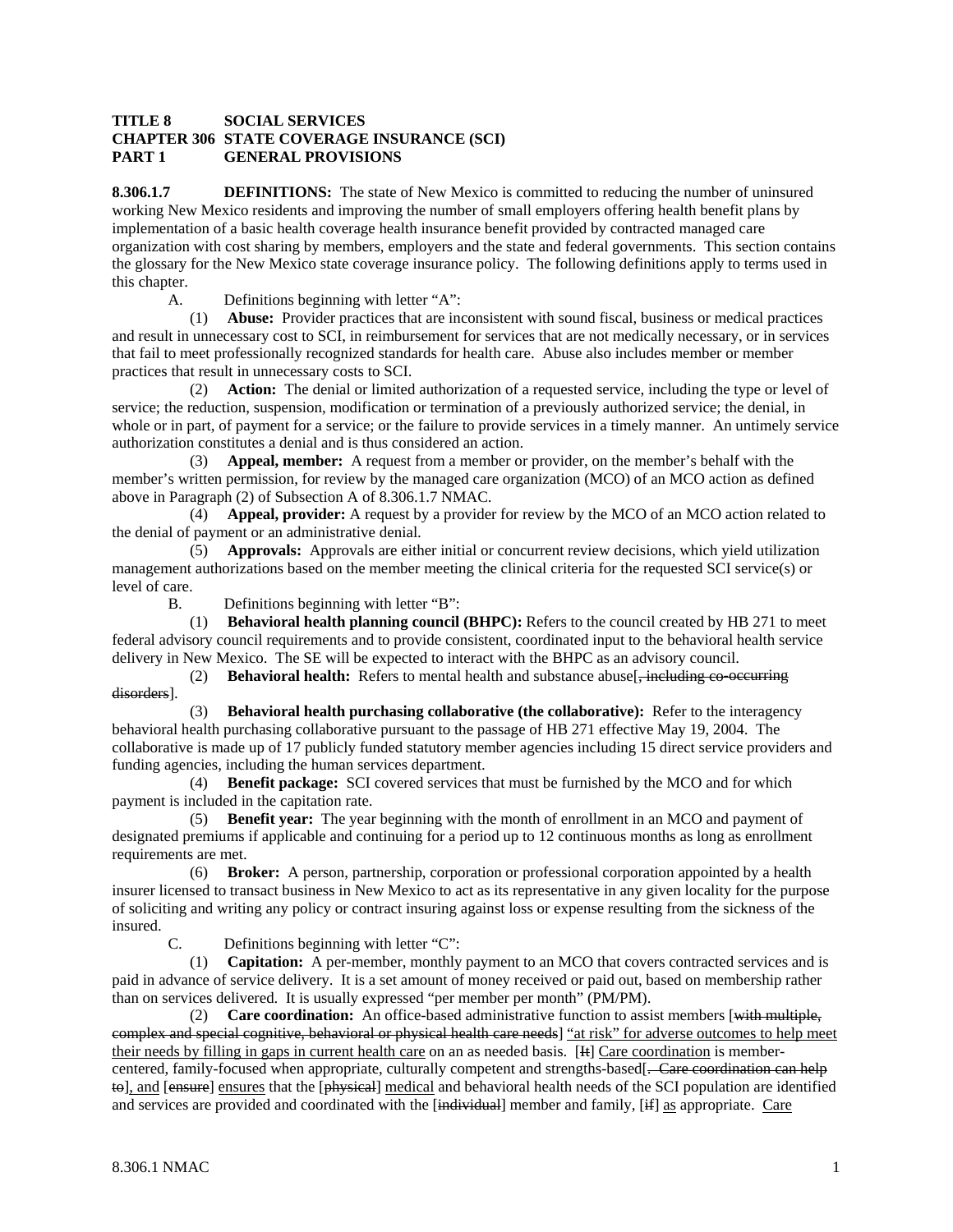coordination involves, but is not limited to, the following: planning treatment strategies; monitoring outcomes and resource use; coordinating visits with subspecialists; organizing care to avoid duplication of diagnostic tests and services; sharing information among health care professionals, other program personnel, and family; facilitating access to services; actively managing transitions of care, such as a hospital discharge; training of caregivers; and ongoing reassessment and refinement of the care plan. Care coordination operates independently within the MCO and has separately defined functions with a dedicated care coordination staff [<del>, functioning independently,</del>] but is structurally linked to the other MCO systems, such as quality assurance, member services, and grievances. Clinical decisions shall be based on the medically necessary covered services and not on fiscal or administrative considerations. The care coordinator coordinates services within the physical and behavioral health delivery system, as well as with other service providing systems. The care coordinator may interface and collaborate with the member's case manager, [if applicable, for those who receive] or refer the member to case management [services] as necessary. If both physical and behavioral health conditions exist, the primary care coordination responsibility [will] [lie] lies with [the care provider from] the condition that is most acute [at the time].

 (3) **Case management**: Case management consists of services which help beneficiaries gain access to needed physical health, behavioral health, social, educational, and other services; [Refers to] a person or team of people who provide outreach to customers, provide information to them about services, work with them to develop a service plan, assist in obtaining needed services, supports and entitlements and advocate on their behalf. General case management is designed to access, coordinate and monitor services.

 (4) **Category:** A designation of the automated eligibility system. SCI has one designated category (062) and three income groupings that are assigned to an individual based on their income grouping. The assigned category is applicable for a period of 12 consecutive months regardless of changes in income or family status, subject to change by request from the recipient.

 (5) **Clean claim:** A manually or electronically submitted claim from a participating provider that contains substantially all the required data elements necessary for accurate adjudication without the need for additional information from outside the health plan's system. It does not include a claim from a provider who is under investigation for fraud or abuse, or a claim under review for medical necessity. A clean claim is not materially deficient or improper, such as lacking substantiating documentation currently required by the health plan, or has no particular or unusual circumstances requiring special treatment that prevents payment from being made by the health plan within 30 days of the date of receipt if submitted electronically or 45 days if submitted manually.

 (6) **Client:** An individual who has applied for and been determined eligible for SCI. A "client" may also be referred to as a "member," "customer," or "consumer", or "program participant".

(7) **CMS:** Centers for medicare and medicaid services.

 (8) **Community-based care**: A system of care, which seeks to provide services to the greatest extent possible, in or near the member's home community.

 (9) **Comprehensive community support services**: These services are goal-directed mental health rehabilitation services and support for children, adolescents, and adults necessary to assist individuals in achieving recovery and resiliency goals. These services assist in the development and coordination of a member's service plan and include therapeutic interventions which address barriers that impede the development of skills necessary for independent functioning in the community.

 [(8)] (10) **Continuous quality improvement (CQI):** CQI is a process for improving quality that assumes opportunities for improvement are unlimited; is customer-oriented, data driven, and results in implementation of improvements; and requires continual measurement of implemented improvements and modification of improvements, as indicated.

 [(9)] (11) **[Coordinated] Coordination of long-term services (CLTS) (CoLTS):** A coordinated program of physical health and community-based supports and services implemented under the authority of concurrent section 1915(b) and section 1915(c) waivers. The [CLTS] CoLTS program includes individuals eligible for both medicare and medicaid, and persons eligible for medicaid long-term care services based on assessed need for nursing facility level of care. The [CLTS] CoLTS program does not include individuals who meet eligibility criteria set forth in New Mexico's developmental disabilities and medically-fragile waiver programs.

 [(10] (12) **Cost-sharing:** Premiums and co-payments owed by the member based on income group category.

 [(11)] (13) **Cost-sharing maximum:** The cost sharing maximum is determined during the initial eligibility determination and recertification process. The cost sharing maximum amount established at the point of eligibility determination for the benefit year represents an amount equal to 5% of the program participant's countable household income.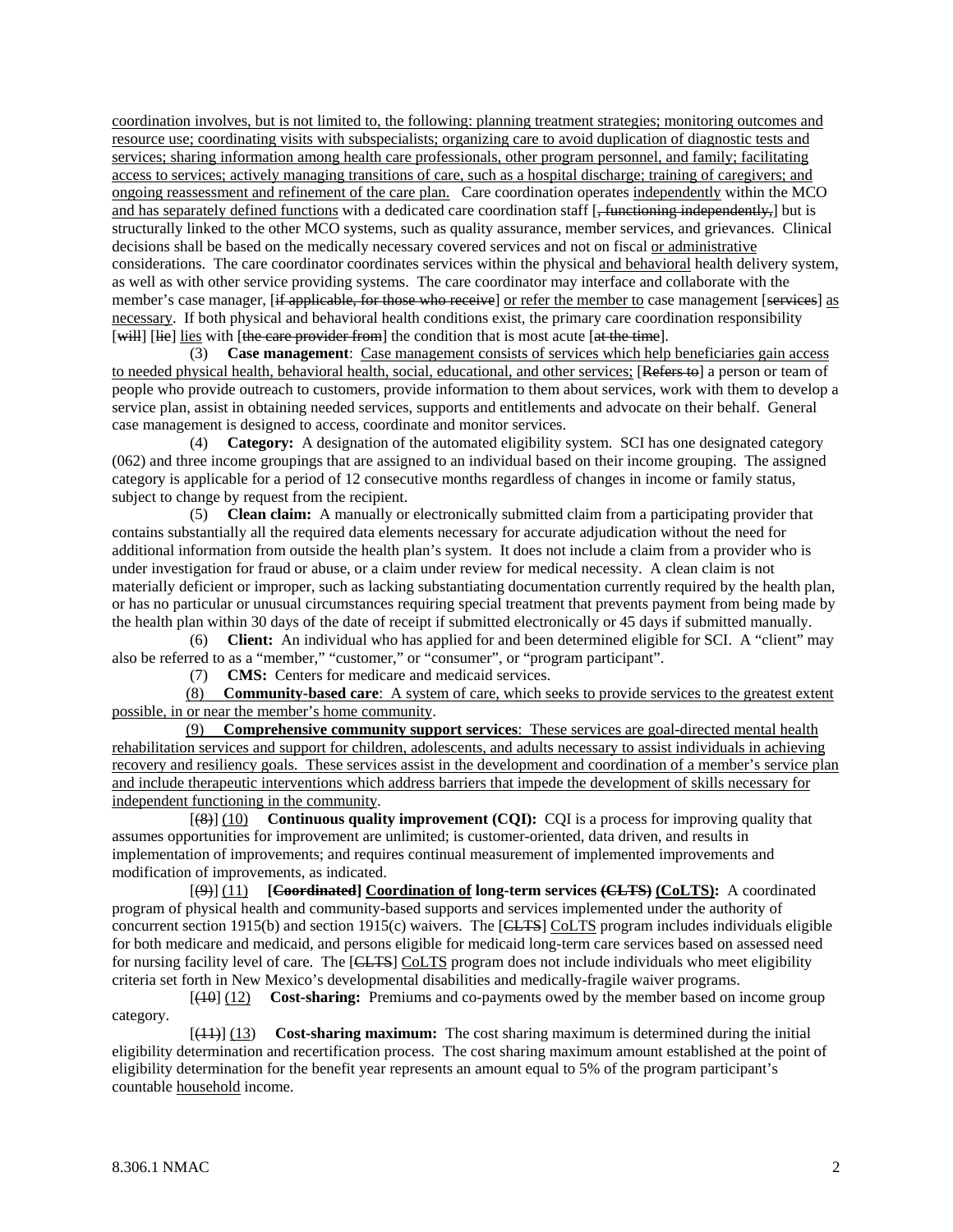[(12)] (14) **Coverage:** Coverage month is a month where all eligibility and enrollment requirements including premium payment, if applicable are met.

 [(13)] (15) **Cultural competence:** Cultural competence refers to a set of congruent behaviors, attitudes and policies that come together in a system, agency, or among professionals, that enables them to work effectively in cross-cultural situations. Cultural competency involves the integration and transformation of knowledge, information and data about individuals and groups of people into specific clinical standards, skills, service approaches, techniques and marketing programs that match an individual's culture and increase the quality and appropriateness of health care and outcomes.

D. Definitions beginning with letter "D":

 (1) **Delegation:** A formal process by which the MCO gives another entity the authority to perform certain functions on its behalf. The MCO retains full accountability for the delegated functions.

 (2) **Denial-administrative/technical:** A denial of authorization requests due to the requested procedure, service or item not being covered by SCI, not being on the MCO pharmacy drug list, or due to provider noncompliance with administrative policies and procedures established by either the SCI MCO or the medical assistance division[, except pharmaceutical services which the formulary process covers].

 (3) **Denial-clinical:** A non-authorization decision at the time of an initial request for a SCI service or a pharmacy drug list request based on the member not meeting medical necessity for the requested service. The utilization management (UM) staff may recommend an alternative service, based on the member's need for a lower level of service. If the requesting provider accepts this alternative service, it is considered a new request for the alternative service and a clinical denial of the original service request.

 (4) **Disease management plan:** A comprehensive plan following nationally recognized components for chronic disease interventions including population identification/stratification process, collaborative practice models, patient self-management education process, evidence-based practice guidelines, process and outcomes measurements, and internal quality improvement processes.

 (5) **Disenrollment, MCO initiated:** When requested by an MCO for substantial reason, removal of an individual SCI member from membership in the requesting MCO, as determined by HSD, on a case-by-case basis.

 (6) **Disenrollment, member initiated (switch):** When requested by a member for substantial reason, transfer of an individual SCI member as determined by HSD on a case-by-case basis, from one SCI MCO to a different SCI MCO during a member lock-in period.

 (7) **Durable medical equipment (DME):** Equipment that can withstand repeated use, is primarily used to serve a medical purpose, is not useful to individuals in the absence of an illness or injury and is appropriate for use at home.

E. Definitions beginning with letter "E":

 (1) **Emergency:** An emergency condition is a physical or behavioral health condition manifesting itself by acute symptoms of sufficient severity (including severe pain) such that a prudent layperson, who possesses an average knowledge of health and medicine could reasonably expect the absence of immediate medical attention to result in placing the health of the individual (or with respect to a pregnant woman, the health of the woman or her unborn child) in serious jeopardy, serious impairment to body function or serious dysfunction of any bodily organ or part.

(2) **Employer:** An employer with fifty or fewer eligible employees on a full or part time basis.

 (3) **Employer group:** A group of employees employed by an eligible employer who receive SCI benefits through the employer or a self-employed person who will be considered a group of one.

(4) **Employee:** A person employed by an employer who participates in the SCI health benefit plan.

 (5) **Encounter:** The record of a physical or behavioral health service rendered by a provider to an MCO member, client, customer or consumer.

(6) **Enrollee:** A SCI recipient who is currently enrolled in a managed care organization.

(7) **Enrollee rights:** Rights which each SCI enrollee is guaranteed.

 (8) **Enrollment:** The process of enrolling eligible members in an MCO for purposes of management and coordination of health care delivery. The process of enrolling members either by the employer or individually in an available SCI-participating MCO for purposes of health care coverage. Enrollment encompasses selection of an MCO, notification of the selection to the MCO, and timely payment of premiums to the MCO as determined by the MCO.

 (9) **Expedited appeal:** A federally mandated provision for an expedited resolution within 72 hours of the requested appeal, which includes an expedited review by the MCO of an MCO action.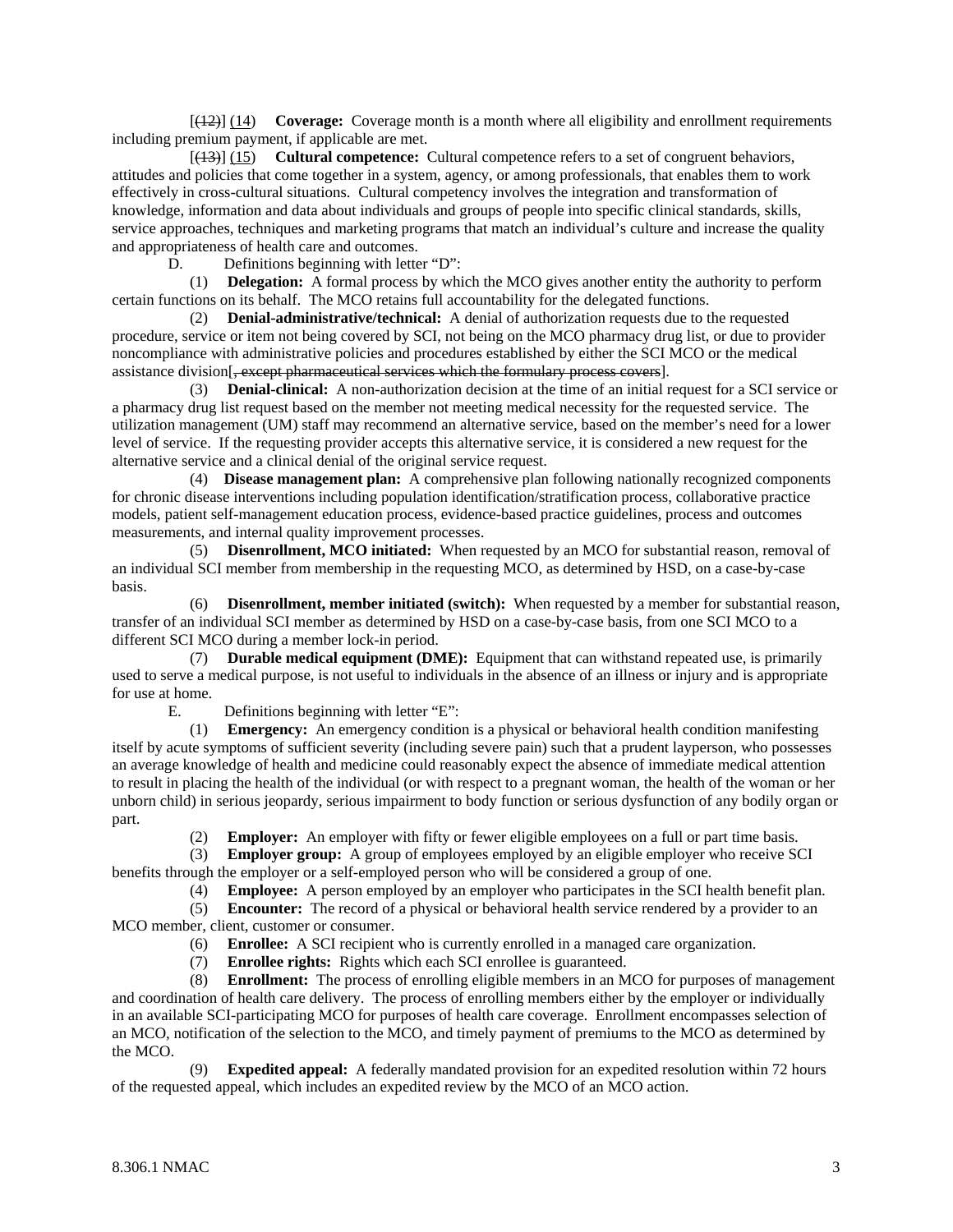(10) **External quality review organization (EQRO):** An independent organization with clinical and health services expertise capable of reviewing the evidence of compliance of health care delivery and internal quality assurance/improvement requirements.

F. Definitions beginning with letter "F":

 (1) **Family planning services:** Services provided to members of childbearing age to temporarily or permanently prevent or delay pregnancy (see 8.325.3 NMAC [MAD-762], *Reproductive Health Services*).

 (2) **Fraud:** An intentional deception or misrepresentation made by an entity or person, including but not limited to, an MCO, subcontractor, provider or member with the knowledge that the deception could result in some unauthorized benefit to himself or to some other previously described entity or person. It includes any act that constitutes fraud under applicable federal or state law.

 (3) **Full risk contracts:** Contracts that place the MCO at risk for furnishing or arranging for comprehensive services.

G. Definitions beginning with letter "G":

 (1) **Gag order:** Subcontract provisions or MCO practices, either written, oral or implied, that effectively prevent a provider from furnishing accurate or complete information to members about options for diagnosis or treatment of physical, mental or behavioral illness, injury, or condition; or prevent a provider from talking to the member or HSD about the MCO or their business practices.

 (2) **Grievance (member):** Oral or written statement by a member expressing dissatisfaction with any aspect of the MCO or its operations that is not an MCO action.

 (3) **Grievance (provider):** Oral or written statement by a provider to the MCO regarding utilization management decisions or provider payment issues.

(4) **Group of one:** Individuals who enroll without an employer group but report self-employment.

H. Definitions beginning with letter "H":

 (1) **Health plan:** A health maintenance organization (HMO), managed care organization (MCO), prepaid inpatient health plan (PIHP), or third party payer or their agents.

(2) **HIPAA:** Health Insurance Portability and Accountability Act of 1996.

 (3) **Hospitalist:** A physician employed by a hospital to manage the care of a member admitted to the hospital for inpatient care.

 (4) **Human services department (HSD):** The sole executive department in New Mexico responsible for the administration of SCI. "HSD" may also indicate the department's designee, as applicable.

I. Definitions beginning with letter "I":

 (1) **Income groupings:** 0-100%, 101-150%, and 151-200% of federal poverty levels: These income groupings define the premium, copayment, and cost-sharing maximums for SCI cost-sharing purposes.

 (2) **Incurred but not reported (IBNR):** Claims for services authorized or rendered for which the MCO has incurred financial liability, but the claim has not been received by the MCO. This estimating method relies on data from prior authorization and referral systems, [as well as] other data analysis systems and accepted accounting practices.

 (3) **Individual:** A person who enrolls in SCI who is not a member of an eligible employer group and pays the premium amount designated for both the employee share, if applicable, based on household income, and the employer share or has that amount paid on his behalf by another entity.

J. Definitions beginning with letter "J": [RESERVED]

K. Definitions beginning with letter "K": [RESERVED]

L. Definitions beginning with letter "L": [RESERVED]

M. Definitions beginning with letter "M":

 (1) **Managed care organization (MCO):** An organization licensed or authorized through an agreement among state entities to manage, coordinate and receive payment for the delivery of specified services to enrolled members from a certain geographic area. Also referred to as a managed care plan and managed care program.

 (2) **Marketing:** The act or process of promoting a business or commodity. Marketing includes brochures, leaflets, internet, newspaper, magazine, radio, television, billboard materials, MCO yellow page advertisements, and any other presentation materials used by an MCO, MCO representative, or MCO subcontractor to attract or retain SCI enrollment.

 (3) **Medicaid:** The medical assistance program authorized under Title XIX of the Social Security Act or its successors, furnished to New Mexico residents who meet specific eligibility requirements.

 (4) **Medicaid/clinical home**: A conceptual model that facilitates the provision of quality care that is accessible, family-centered, continuous, coordinated, compassionate and culturally competent.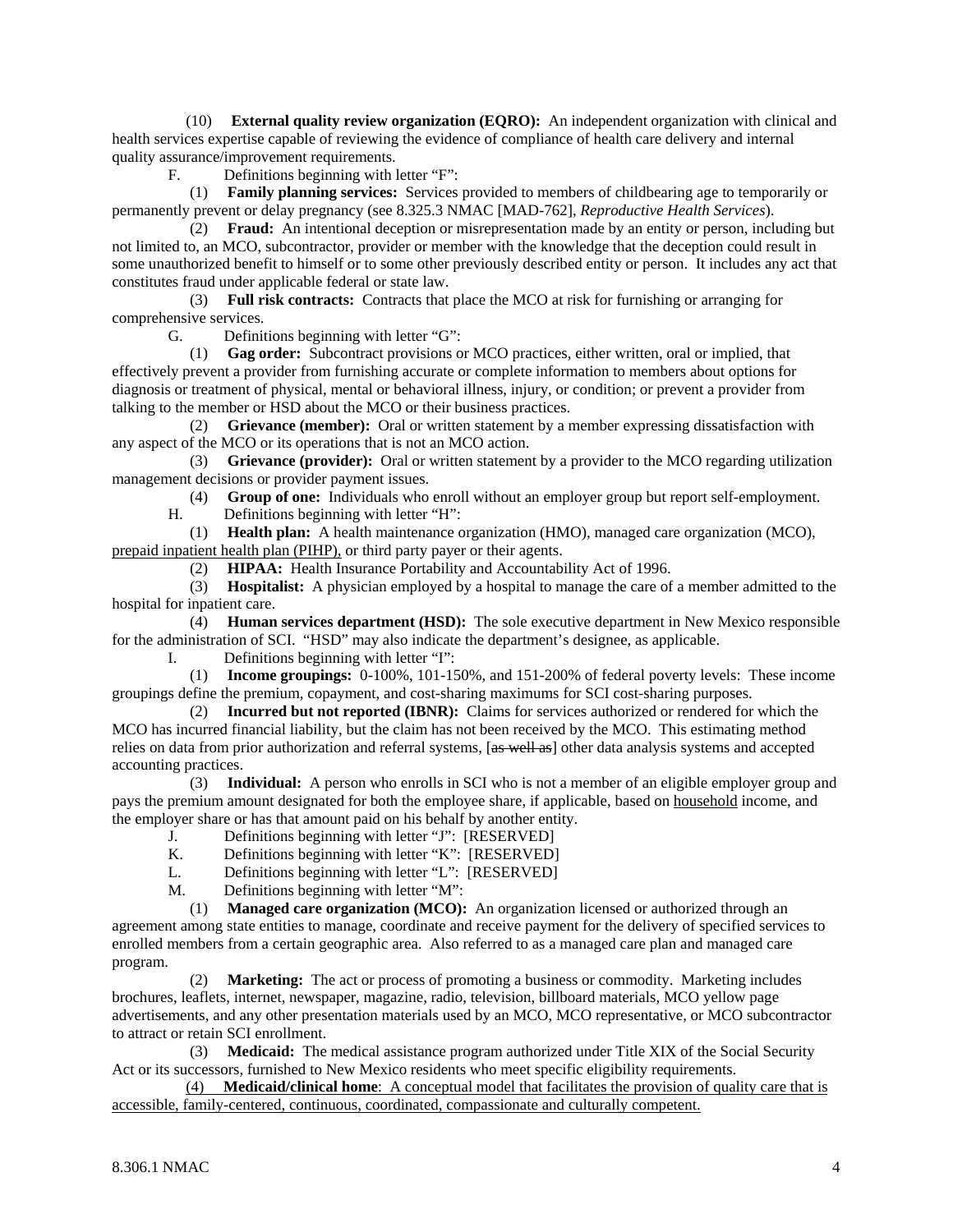#### [(4)] (5) **Medically necessary services:**

services that:

(a) Medically necessary services are clinical and rehabilitative physical or behavioral health

 (i) are essential to prevent, diagnose or treat medical or behavioral health conditions or are essential to enable the individual to attain, maintain or regain functional capacity;

 (ii) are delivered in the amount, duration, scope and setting that is clinically appropriate to the specific physical and behavioral health care needs of the individual;

 (iii) are provided within professionally accepted standards of practice and national guidelines; and

 (iv) are required to meet the physical and behavioral health needs of the individual and are not primarily for the convenience of the individual, the provider or the payer.

(b) Application of the definition:

 (i) a determination that a health care service is medically necessary does not mean that the health care service is a covered benefit or an amendment, modification or expansion of a covered benefit;

 (ii) the MCO/SE making the determination of the medical necessity of clinical, rehabilitative and supportive services consistent with the SCI benefit package applicable to an eligible individual shall do so by: 1) evaluating individual physical and behavioral health information provided by qualified professionals who have personally evaluated the individual within their scope of practice, who have taken into consideration the individual's clinical history including the impact of previous treatment and service interventions and who have consulted with other qualified health care professionals with applicable specialty training, as appropriate; 2) considering the views and choices of the individual or the individual's legal guardian, agent or surrogate decision maker regarding the proposed covered service as provided by the clinician or through independent verification of those views; and 3) considering the services being provided concurrently by other service delivery systems;

 (iii) physical and behavioral health services shall not be denied solely because the individual has a poor prognosis; required services may not be arbitrarily denied or reduced in amount, duration or scope to an otherwise eligible individual solely because of the diagnosis, type of illness or condition.

[(5)] (6) **Member:** A eligible member enrolled in an MCO.

[(6)] (7) **Member month:** A calendar month during which a member is enrolled in an MCO.

 (8) **Mi via home and community-based waiver**: The New Mexico self-directed medicaid waiver program that supports New Mexicans with disabilities and the elderly by allowing recipients to be active participants in choosing where and how they live and what services and supports they purchase.

N. Definitions beginning with letter "N":

 (1) **National committee for quality assurance (NCQA):** A private national organization that develops quality standards for managed health care.

 (2) **Network provider:** An individual provider, clinic, group, association or facility employed by or contracted with an MCO to furnish physical or behavioral health services to the MCO's members under the provisions of the SCI managed care contract.

 (3) **Notice:** A written statement that includes what action is being taken, the reasons for the intended action, the specific regulation that requires the action, and an explanation of the circumstances under which the service may be continued if a hearing is requested.

 O. Definitions beginning with letter "O": **Outreach:** The act or process of promoting an insurance product through established business channels of communications including brochures, leaflets, internet, print media, electronic media, signage or other materials used by MCOs to attract or retain SCI enrollment primarily through employer groups.

P. Definitions beginning with letter "P":

 (1) **Parental or custodial relative status:** The state of having a dependent child under the age of 18 who is the son, daughter, or relative within the fifth degree of relationship living in the household and under the care and control of the individual.

 (2) **Pend decision:** A prior authorization decision is considered pended when the decision is delayed due to lack of documentation, inability to contact parties involved or other reason which delays finalizing an approval. A decision by an MCO to pend approval does not extend or modify required utilization management decision timelines.

 (3) **Performance improvement project (PIP):** An MCO program activity must include projects that are designed to achieve significant improvement in clinical or non-clinical care areas. PIPs must involve measurements using objective quality indicators, system intervention to achieve improvement, evaluation of the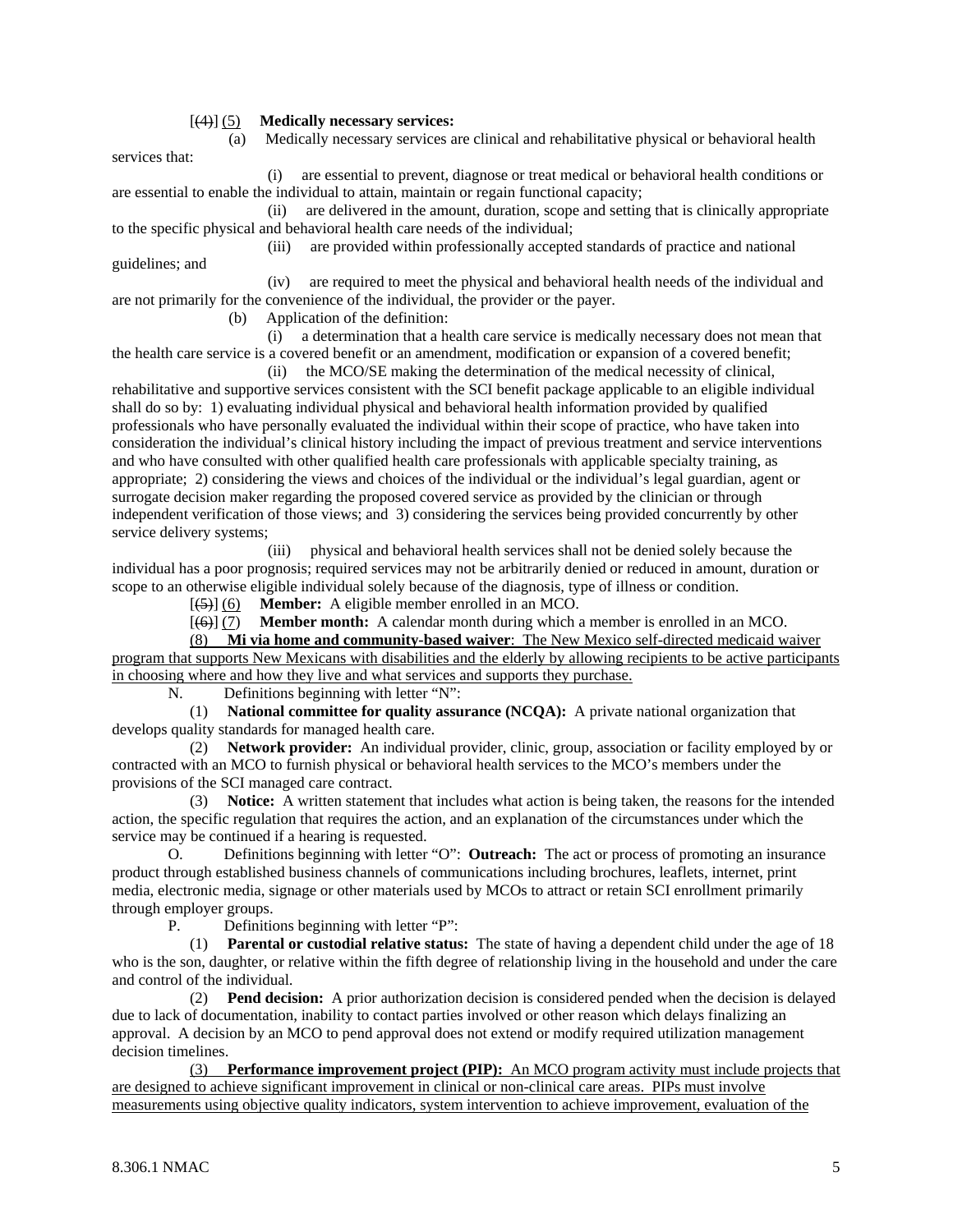effectiveness of interventions and activities for increasing or sustaining improvement. Outcomes must be measurable over a period of time.

 [(3)] (4) **Performance measurement (PM):** Data specified by the state that enables the MCO's performance to be determined.

 [(4)] (5) **Plan of care:** A written document including all medically necessary services to be provided by the MCO for a specific member.

[(5)] (6) **Policy:** The statement or description of requirements.

 [(6)] (7) **Potential enrollee:** A medicaid recipient who is subject to mandatory enrollment or may voluntarily elect to enroll in a given managed care program, but is not yet an enrollee of a specific MCO.

 [(7)] (8) **Pregnancy-related services:** Medically necessary medical or surgical services related to pregnancy, including procedures to terminate pregnancy.

 [(8)] (9) **Preventative health services:** Services that follow current national standards for prevention including both physical and behavioral health.

 [(9)] (10) **Primary care:** All health services and laboratory services customarily furnished by or through a general practitioner, family physician, internal medicine physician, obstetrician/gynecologist, pediatrician, physician assistant or certified nurse practitioner.

 [(10)] (11) **Primary care provider (PCP):** A provider who agrees to manage and coordinate the care provided to members in the managed care program.

[(11)] (12) **Procedure:** Process required to implement a policy.

Q. Definitions beginning with letter "Q": [RESERVED]

R. Definitions beginning with letter "R":

 (1) **Rate cell:** A combination of category of eligibility and demographics used to isolate utilization patterns for the determination of capitation.

 (2) **Received but unpaid claims (RBUC):** Claims received by the MCO but not paid affecting appropriate expense and aging accounting categories. Such claims are counted as of the date of receipt by the MCO.

 (3) **Reduction of care:** A utilization management staff authorization of the type of service requested by the provider but in lesser amounts or units of service, based on the member's physical health, medical or behavioral health clinical need, than was originally requested, except pharmaceutical services which are covered by the formulary process.

 (4) **Referral:** Any specialty, inpatient, outpatient, or diagnostic services that a physician or physician group orders or arranges, but does not provide directly.

 (5) **Reinsurance:** Reinsurance is a proactive financial tool that may be used by an MCO to minimize exposure to losses incurred when members utilize health care services beyond anticipated levels or overall member utilization is greater than expected.

 (6) **Risk:** The possibility that revenues of the MCO will not be sufficient to cover expenditures incurred in the delivery of contractual services.

(7) **Routine care:** All care, which is not emergent or urgent.

S. Definitions beginning with letter "S":

 (1) **Salud!:** the New Mexico managed care program implemented in 1997, covering children, pregnant women and disabled New Mexicans. Parents of medicaid-eligible children are also covered by medicaid if they meet eligibility requirements.

 [(1)] (2) **SCI (state coverage insurance):** The New Mexico health care program implemented under the authority of the health insurance flexibility and accountability (HIFA) waiver granted to the state by the centers for medicare and medicaid services (CMS).

 $[\frac{2}{2}]$  (3) **SCI members with special health care needs (SCI-SHCN):** Individuals who have, or are at an increased risk for, a chronic physical, developmental, behavioral, neurobiological or emotional condition, or low to severe functional limitation and who also require health and related services of a type or amount beyond that required by individuals generally.

 [(3)] (4) **Single statewide entity (SE):** Refers to the entity selected by the state of New Mexico through the collaborative to perform all contract functions defined in the behavioral health request for proposal (RFP). The SE is a single contractor selected to provide all defined service responsibilities statewide, including medicaid behavioral health benefits. The SE will receive delegation by the MCO for SCI managed care. The SE shall contract with the MCO and may be responsible for contracting with providers, paying provider claims, assuring care coordination, conducting utilization review and utilization management activities, assuring quality review and service delivery improvement, credentialing practitioners and provider agencies, privileging practitioners to deliver critical services or service approaches, evaluating and monitoring of service delivery and conducting any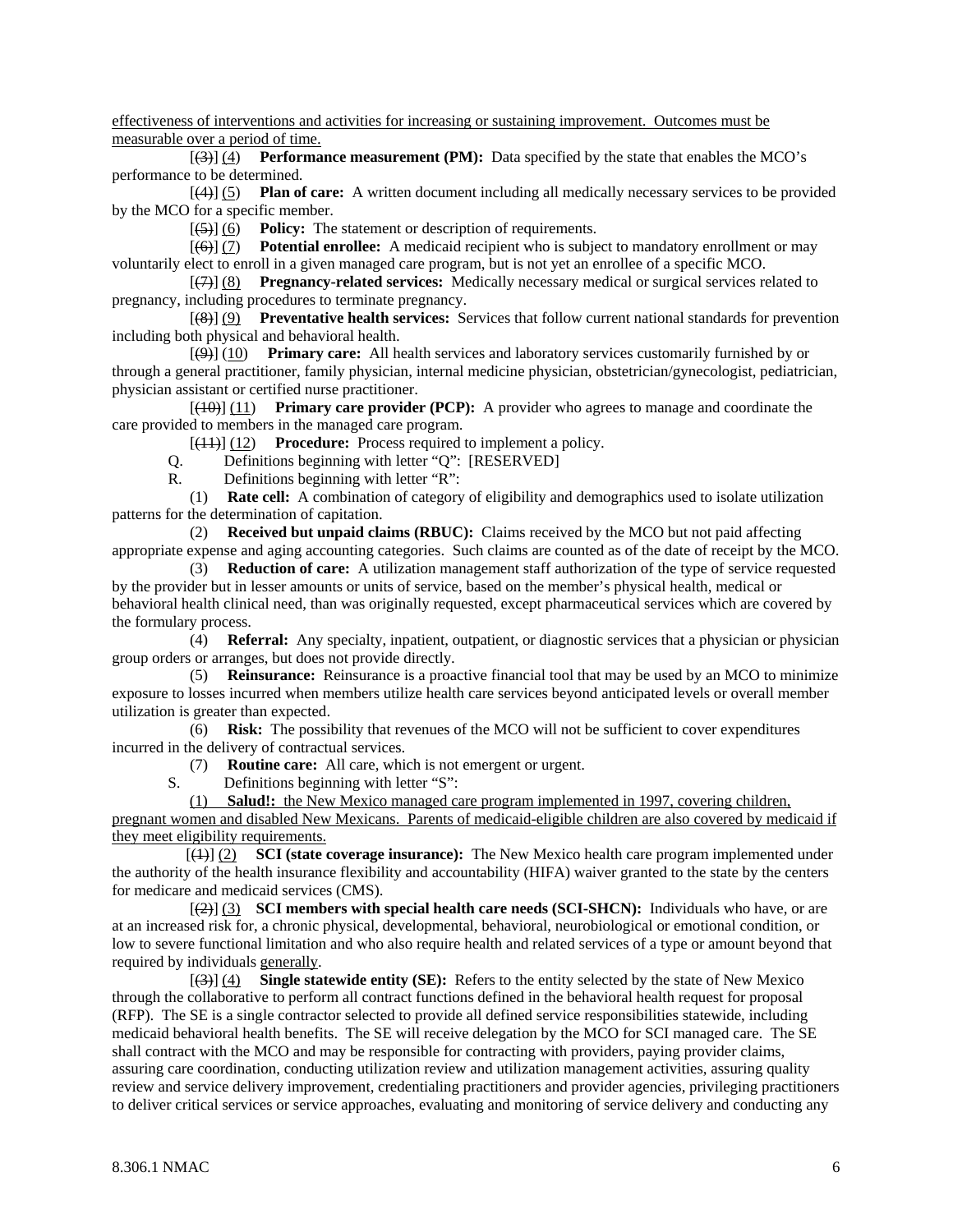other administrative functions necessary to achieve the goals of the collaborative. The SE is the agent of the collaborative and shall "coordinate," "braid" or "blend" the funding, human resources and service capacity available from the various state agencies so as to increase flexibility, maximize available resources and create a seamless single behavioral health service delivery system for New Mexico."

 [(4)] (5) **Subcontract:** A written agreement between the MCO and a third party, or between a subcontractor and another subcontractor, to provide services.

 [(5)] (6) **Subcontractor:** A third party who contracts with the MCO or an MCO subcontractor for the provision of services.

T. Definitions beginning with letter "T":

 (1) **Terminations of care:** The utilization management review decision made during a concurrent review, which yields a denial, based on the current service being no longer medically necessary.

 (2) **Third party:** An individual entity or program, which is or may be, liable to pay all or part of the expenditures for SCI members for services furnished.

 (3) **Transition of care:** Refers to the movement of patients from one health care practitioner or setting to another as their condition and care requires change.

 U. Definitions beginning with letter "U": **Urgent condition:** Acute signs and symptoms, which, by reasonable medical judgment, represent a condition of sufficient severity such that the absence of medical attention within 24 hours could reasonably be expected to result in an emergency condition.

 V. Definitions beginning with the letter "V": **Value added benefit:** Any benefit offered to members by the MCO that is not included in the SCI benefit package.

[8.306.1.7 NMAC - N, 7-1-05; A, 3-1-06; A, 4-16-07; A, 6-1-08; A, 7-1-09]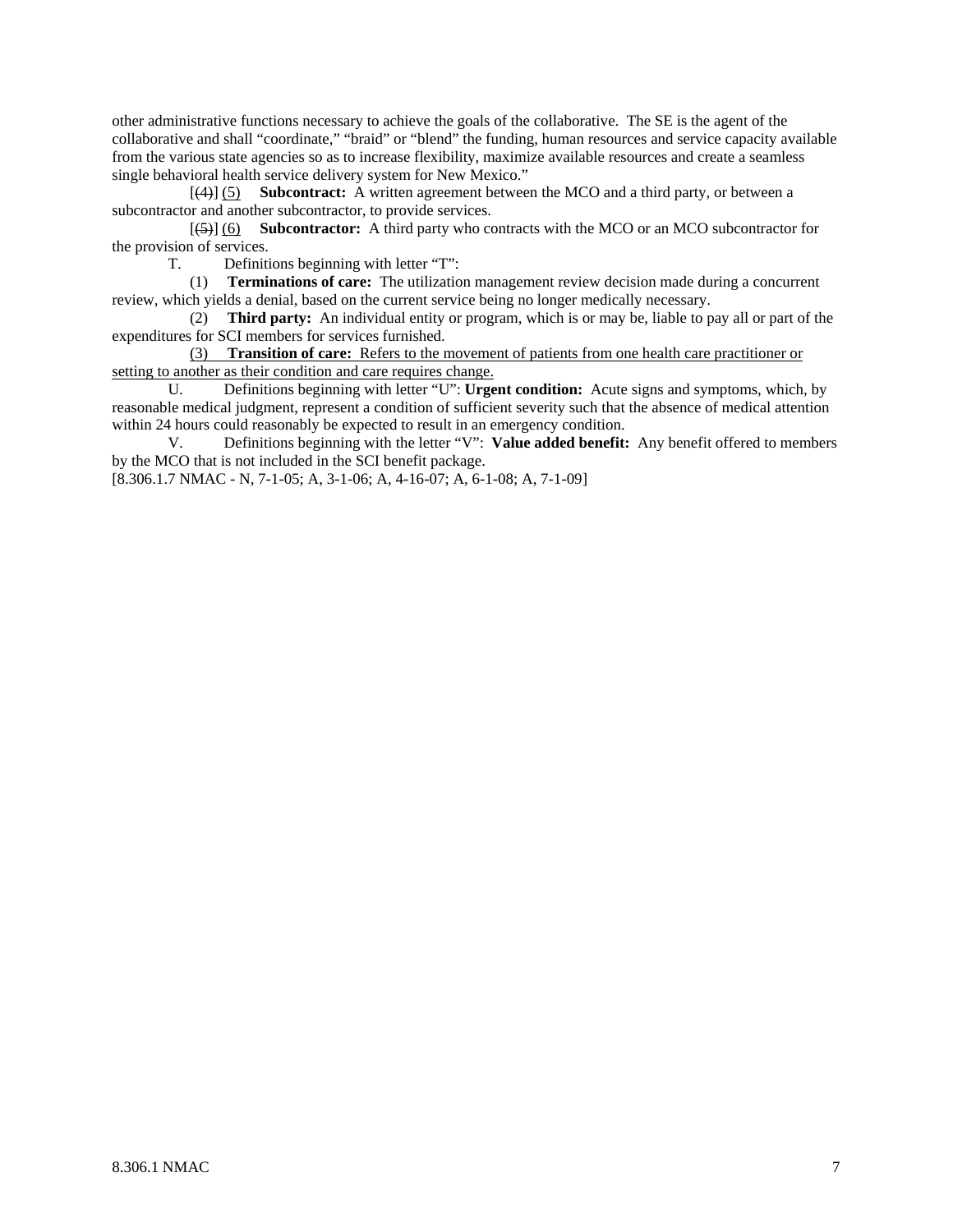#### **TITLE 8 SOCIAL SERVICES CHAPTER 306 STATE COVERAGE INSURANCE (SCI) PART 2 MEMBER EDUCATION**

**8.306.2.9 MEMBER EDUCATION:** SCI members shall be advised of their rights, responsibilities, service availability and administrative roles under SCI. Member education is initiated when a member becomes eligible for SCI with information provided by HSD and the managed care organization (MCO).

 A. **Initial information:** Various outreach and media strategies are designed to reach employers, employees, as well as non-employed individuals; to ensure that all eligible New Mexicans are aware of the availability of SCI. Marketing is especially targeted to employers not currently offering insurance as well as to employers who offer insurance but whose employees cannot afford the required premium sharing. Initial member education is provided by the MCO and brokers and through outreach materials available from HSD.

B. **MCO enrollment information:** Once an individual enrollee or employee is determined to be eligible for the SCI program, his employer, broker, or MCO will provide the member information about services included in the MCO benefit package.

 C. **Informational materials:** The MCO is responsible for providing members and potential members, upon request, a member handbook and a provider directory. The member handbook and the provider directory shall be available in languages other than English, if there is a greater than 5% incidence of another language spoken within the MCO membership as determined by the MCO or HSD.

(1) The member handbook shall include the following:

- (a) MCO demographic information, including the organization's hotline telephone number;
- (b) information on how to obtain services such as after-hours and emergency services,

including the 911 telephone system or its local equivalent;

 (c) patient bill of rights and member responsibilities, including any restrictions on the member's freedom of choice among network providers;

(d) information pertaining to coordination of care by and with PCPs;

 (e) how to obtain care in emergency and urgent conditions and that prior authorization is not required for emergency services;

- (f) [description] the amount, duration and scope of benefits;
- (g) information on accessing behavioral health or other specialty services,
- (h) limitations to the receipt of care from out-of-network providers for non-emergency care;
- (i) a list of services for which prior authorization or a referral is required and the method of

obtaining both;

(j) a policy on referrals for specialty care and other benefits not furnished by the member's

PCP;

- (k) notice to members about the grievance process and about HSD's fair hearing process;
- (l) information on the member's right to terminate enrollment and the process for voluntarily disenrolling from the plan;
	- (m) information regarding advance directives;
	- (n) information regarding obtaining a second medical opinion;
- (o) information on cost sharing, cost sharing maximums and maximum benefit amounts per benefit year[.];
- (p) how to obtain information, determined by HSD as essential during the member's initial contact with the MCO, which may include a request for information regarding the MCO's structure, operation, and

physician's or senior staff's incentive plans[,]; and (q) language that clearly explains that a Native American SCI member may self refer to an

Indian health service or Tribal health care facility for services and is exempt from co-payment requirements.

- (2) The provider directory shall include the following:
	- (a) MCO addresses and telephone numbers;

 (b) a listing of primary care and self-refer specialty providers with the name, location, phone number, and qualifications including areas of special expertise and non-English languages spoken that would be helpful to members; MCO-contracted specialty providers for self-referral shall include, but not be limited to, [family planning providers,] point-of-entry behavioral health providers, urgent and emergency care providers, Indian health service, and [other Native American] Tribal health care providers [and pharmacies] including hospitals, outpatient clinics, and pharmacies; and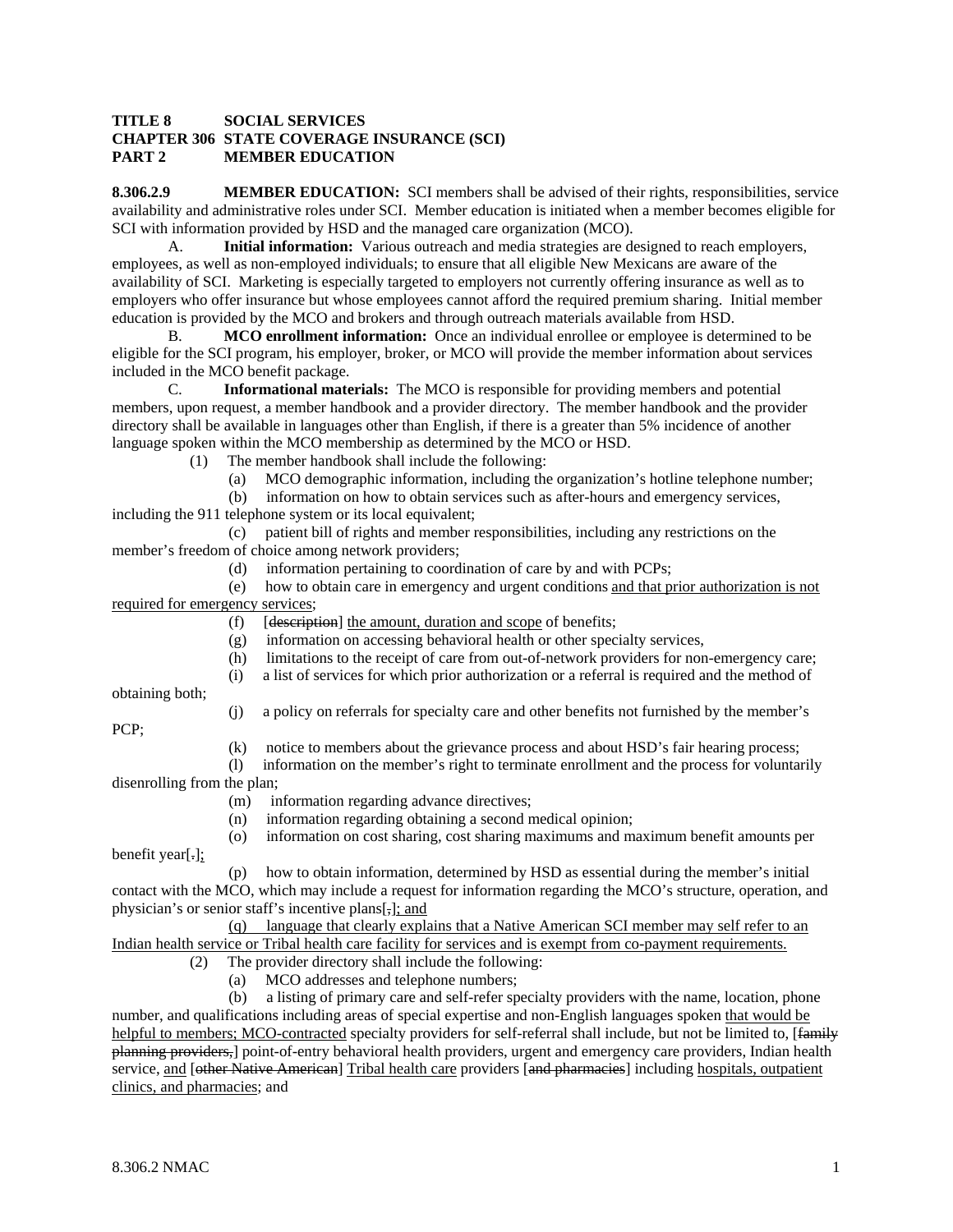(c) the material shall be available in a manner and format that can be easily understood by all populations who exceed a greater than [5%] five percent incidence in the total MCO membership as identified by the MCO and HSD.

#### D. **Other requirements:**

 (1) The MCO shall provide the member handbook and provider directory to enrolled members within 30 calendar days of enrollment.

 (2) The handbook and directory shall be provided in a comprehensive, understandable format that takes into consideration the special needs population, is in accordance with federal mandates and meets communication requirements delineated in 8.305.8.15 NMAC, *Member Bill of Rights*. This information may also be accessible via the internet and be provided as requested by HSD. The MCO shall have a process in place for notifying members of the availability of this information in alternative formats.

 (3) Oral and sign language interpretation shall be made available free of charge to members and to potential members, upon request, and be available in non-English languages for populations that exceed a greater than [5%] five percent incidence within the MCO's membership as defined by the MCO and HSD.

(4) The member handbook shall be approved by HSD prior to distribution to SCI members.

 (5) Notification of material changes in the administration of the MCO changes in the MCO's provider network, significant changes in applicable state law, and any other information deemed relevant by HSD shall be distributed to the members [thirty days (30)] 30 prior to the intended effective date of the change. In addition, the MCO shall make a good faith effort to give written notice of termination of a contracted provider within 15 days after receipt or issuance of a termination notice.

 (6) Notification to members about any of these changes may be made without reprinting the entire handbook.

 (7) The MCO shall notify all members at least once per year of their right to request and obtain member handbooks and provider directories.

 E. **MCO policies and procedures on member education:** The MCO shall maintain policies and procedures governing the development and distribution of educational material for members. Policies shall address how members and potential members receive information, the means of dissemination and the content, comprehension level and languages used. The MCO shall have written policies and procedures regarding the utilization of information on race, ethnicity and primary language spoken by its membership.

 F. **Health education:** The MCO shall provide a continuous program of health education without cost to members. Such a program may include publications (brochures, newsletters), electronic media (films, videotapes), presentations (seminars, lunch-and-learn sessions) and classroom instruction. The MCO shall provide programs of wellness education, including programs provided to address the social, physical, behavioral and emotional consequences of high-risk behaviors. HSD approval of health education materials is not required.

 G. **Maintenance of toll-free line:** The MCO shall maintain one or more toll-free telephone lines that are accessible 24 hours a day, seven days a week, to facilitate member access to a qualified clinical staff to answer health-related questions. MCO members may also leave voice mail messages to obtain other MCO policy information and to register grievances with the MCO. The MCO shall return the telephone call by the next business day.

[8.306.2.9 NMAC - N, 7-1-05; A, 7-1-09]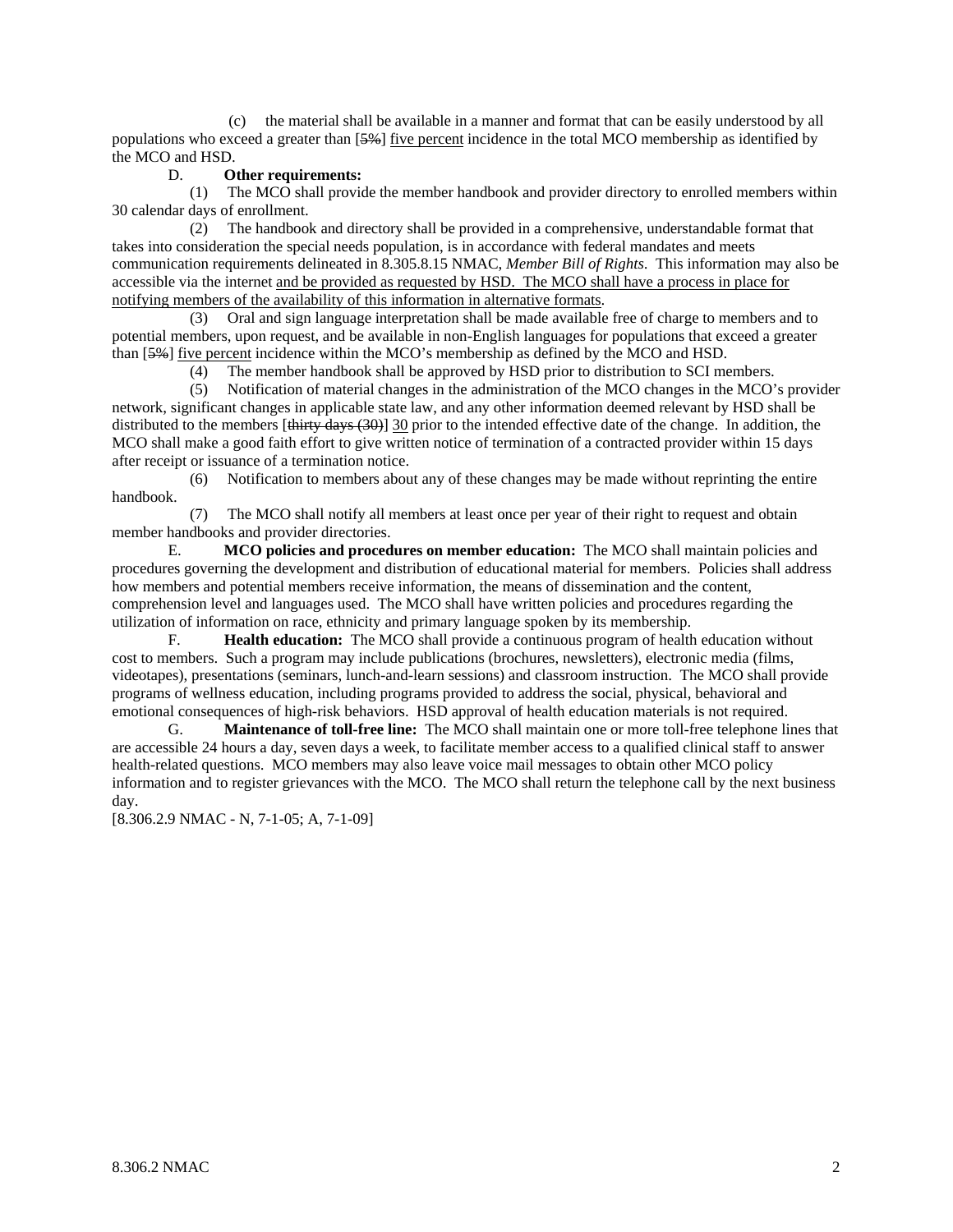### **TITLE 8 SOCIAL SERVICES CHAPTER 306 STATE COVERAGE INSURANCE PART 3 CONTRACT MANAGEMENT**

## **8.306.3.10 CONTRACT MANAGEMENT:**

 A. **General contract requirements:** The MCOs shall meet all specified terms of the SCI contract and the Health Insurance Portability and Accountability Act (HIPAA). This includes, but is not limited to, insuring confidentiality as it relates to medical records and any other health and enrollment information that identifies a particular member. The MCO will be held harmless in conversion to HIPAA electronic transmission formats when delays are the result of implementation issues at HSD. HSD is responsible for management of the SCI managed care contracts issued to MCOs. HSD shall provide the oversight and administrative functions to ensure MCO compliance with the terms of the SCI managed care contract.

 B. **Subcontracting requirements:** The MCO may subcontract to a qualified individual or organization the provision of any service defined in the benefit package or other required MCO [<del>function</del>] functions with HSD's approval. The MCO shall be legally responsible to HSD for all work performed by any MCO subcontractor. The MCO shall submit boilerplate contract language and sample contracts for various types of subcontracts

 (1) **Credentialing requirements:** The MCO shall maintain policies and procedures for verifying for HSD's approval. Any substantive changes to contract templates shall be approved by HSD prior to issuance.that the credentials of its providers and subcontractors meet applicable standards.

 (2) **Review requirements:** The MCO shall maintain a fully executed original of all subcontracts and make them available to HSD on request.

(3) **Minimum requirements:** Subcontracts shall contain the following provisions:

 (a) subcontracts shall be executed in accordance with applicable federal and state laws, regulations, policies and rules;

(b) subcontracts shall identify the parties of the subcontract and the parties' legal basis  $[ $\Theta$$ operation] to operate in the state of New Mexico;

 (c) subcontracts shall include [procedures and criteria for terminating the subcontract] the frequency of reporting (if applicable) to the MCO and the process by which the MCO evaluates the delegate;

 (d) subcontracts shall identify the services to be performed by the subcontractor including a description of how members access services provided under the subcontract;

 (e) subcontracts shall include reimbursement rates and risk assumption, where applicable; (f) subcontractors shall maintain records relating to services provided to members for ten

years;

 (g) subcontracts shall require that member information be kept confidential, as defined by federal or state law and be HIPAA compliant;

 (h) subcontracts shall provide that authorized representatives of HSD have reasonable access to facilities, personnel and records for financial and medical audit purposes;

 (i) subcontracts shall [provide] include a provision for the subcontractor to release to the MCO any information necessary to perform any of its obligations;

 (j) the subcontractor shall accept payment from the MCO for any services provided under the benefit package and may not request payment from HSD for services performed under the subcontract;

 (k) if the subcontract includes primary care, the subcontractor shall comply with PCP requirements delineated in the MCO contract with HSD;

 (l) the subcontractor shall comply with all applicable state and federal statutes, rules and regulations, including prohibitions against discrimination;

 (m) subcontracts shall have procedures and criteria for terminating the subcontract and provisions for the imposition of sanctions for inadequate subcontractor performance and for terminating, rescinding, or canceling the contracts for violation of applicable HSD requirements;

 $[\frac{m}{m}]$ (n) the subcontract shall not prohibit a provider or other subcontractor from entering into a contractual relationship with another MCO;

 (o) subcontracts may not include incentives or disincentives that encourage a provider or other subcontractor not to enter into a contractual relationship with another MCO;

 $[(n)] (p)$  [the subcontract shall allow] subcontracts shall not contain any gag order provisions nor sanctions against providers [to] who assist members [to] in [access] accessing the grievance process or [to act to otherwise act to protect [member] members' interests;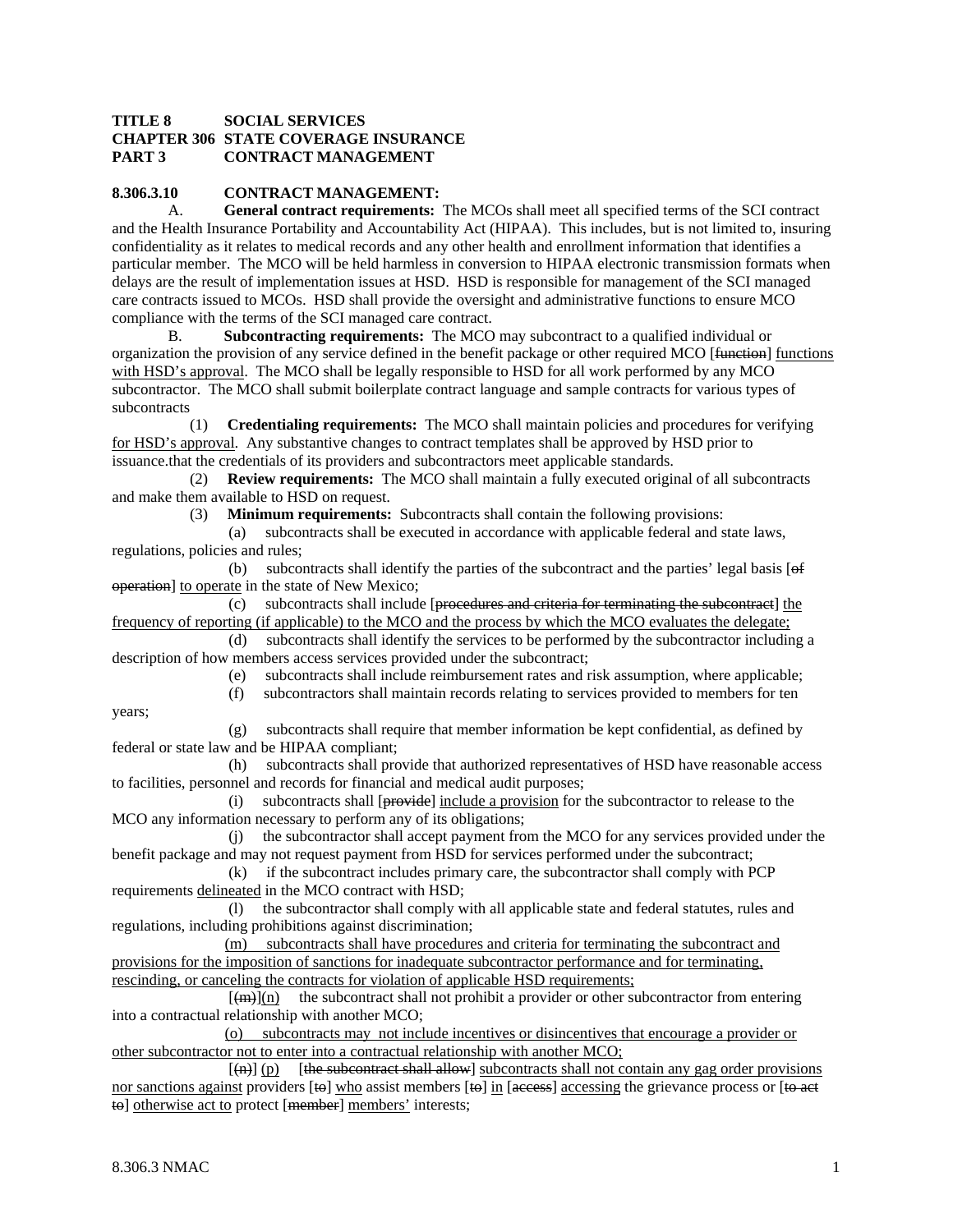$[\omega]$  (q) [the subcontract] subcontracts shall specify the time frame for submission of encounter data to the MCO;

 $[\frac{\theta}{\theta}]$  (r) subcontracts to entities that receive annual medicaid payments of at least \$5 million shall include detailed information regarding employee education of the New Mexico and federal False Claims Act; [and]

 $[\overline{q}]$  (s) subcontracts shall include a provision requiring the [subcontractors to subcontractors to perform criminal background checks for all required individuals providing services[.]

 (t) subcontracts shall include a provision requiring providers to submit claims electronically. Low volume or low dollar providers may have this requirement waived; and

 (u) subcontracts shall include the HSD contractual provisions of the State of New Mexico Executive Order 2007-049 concerning subcontractor health coverage requirements.

 (4) **Excluded providers:** The MCO shall not contract with any individual provider, or entity, or entity with an officer, director, agent, or manager who owns or has a controlling interest in the entity, who has been convicted of crimes specified in Section 1128 of the Social Security Act; has been excluded from participation in any other state's medicaid, medicare, or any other public or private health or health insurance program; has been assessed a civil penalty under the provision of Section 1128; or who has had a contractual relationship with an entity or individual convicted of a crime specified in Section 1128.

C. **Provider incentive plans:** The MCO shall ensure that direct or indirect incentives offered in the subcontract shall not serve as an inducement to reduce or limit medically necessary services to members. [8.306.3.10 NMAC - N, 7-1-05; A, 4-16-07; A, 6-1-08; 7-1-09]

### **8.306.3.11 ORGANIZATIONAL REQUIREMENTS:**

A. **Organizational structure:** The MCO shall provide the following information to HSD and updates, modifications, or amendments to HSD within 30 days:

 (1) current organization charts or other written plans identifying organizational lines of accountability;

 (2) articles of incorporation, bylaws, partnership agreements, or similar documents that describe the MCO's mission, organizational structure, board and committee composition, mechanisms to select officers and directors and board and public meeting schedules; and

 (3) documents describing the MCO's relationship to parent-affiliated and related business entities including, but not limited to, subsidiaries, joint ventures or sister corporations.

 B. **Policies, procedures and job descriptions:** The MCO shall establish and maintain written policies, procedures and job descriptions as required by HSD. The MCO shall establish, maintain and implement guidelines for developing, reviewing and approving policies, procedures and job descriptions. The MCO shall provide MCO policies, procedures, and job descriptions for key personnel and guidelines for review to HSD on request. The MCO shall notify HSD within 30 days when changes occur in key personnel.

 (1) **Review of policies and procedures:** The MCO shall review the MCO's policies and procedures at least every two years, unless otherwise specified herein, to ensure that they reflect the MCO's current best industry practices. Job descriptions shall be reviewed to ensure that current employee duties reflect written requirements. Substantive modification or amendment to key positions shall be reviewed by HSD.

 (2) **Distribution of information:** The MCO shall distribute to providers information necessary to ensure that providers meet all contract requirements.

 (3) **Business requirements:** The MCO shall have the administrative, information and other systems in place necessary to fulfill the terms of the SCI managed care contract. Any change in identified key MCO personnel shall conform to the requirements of the SCI managed care contract. The MCO shall retain financial records, supporting documents, statistical records, and all other records for a period of 10 years from the date of submission of the final expenditure report, except as specified by HSD.

 (4) **Financial requirements:** The MCO shall meet the requirements of federal and state law with respect to solvency and performance guarantees for the duration of the SCI managed care contract. The MCO shall meet additional financial requirements specified in the SCI managed care contract.

 (5) **Member services:** The MCO shall have a member services function that coordinates communication with members and acts as a member advocate. Member services shall include sufficient staff to assist members in resolving problems or making inquiries. The MCO's policies and procedures shall be made available on request to members or member representatives for review during normal business hours.

 (6) **Consumer advisory board:** [The MCO shall establish representation on its current medicaid managed care consumer advisory board that includes SCI. This representation may have regional representation of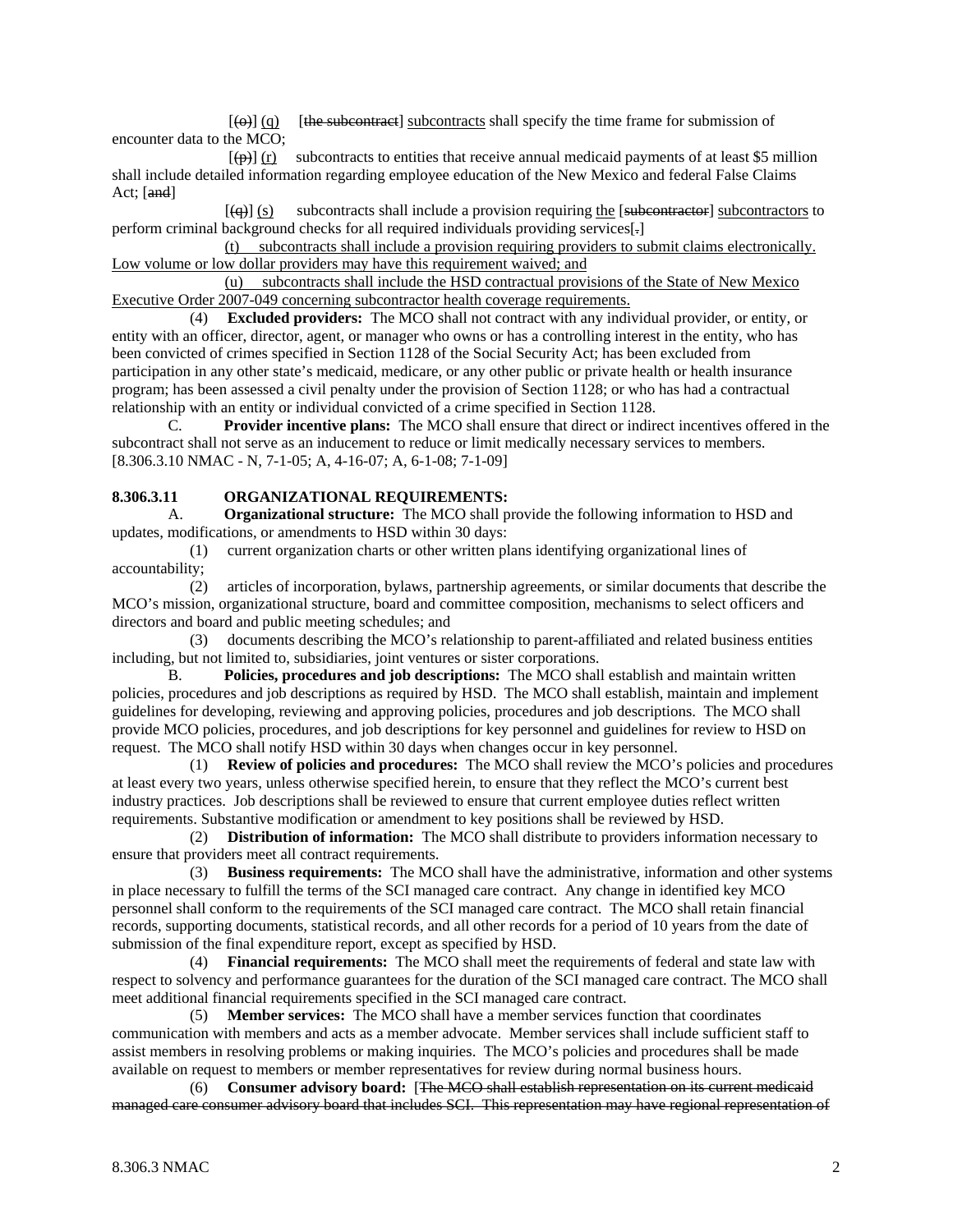[customers] consumers, family members, advocates and providers who participate in SCI. The MCO can also devise a method, approved by HSD/MAD, to elicit feedback from SCI consumers and address their needs, if] The consumer advisory board shall consist of a fair representation of the MCO's members and include regional representation of members, advocates and providers. If formation of a separate SCI consumer advisory board is deemed impractical because of enrollment of less than 2,500 members, the MCO shall include at least three SCI members in the Salud! consumer advisory board meetings.

 (a) Consumer advisory board members shall serve to advise the MCO on issues concerning service delivery and quality of service, the member bill of rights and member responsibilities, resolution of member grievances and the needs of groups represented by board [members] membership as they pertain to SCI. The MCO will hold quarterly centralized meetings during the year and keep a written record of meetings. The board roster and minutes shall be made available to HSD on request. The MCO shall advise HSD at least 10 days in advance of meetings to be held. HSD shall attend and observe the MCO's consumer board meetings at its discretion.

(b) The MCO [shall attend at least two statewide consumer-driven or hosted] will hold two regional consumer advisory board meetings[, relevant to the SCI population,] per contract year[, of the MCO's choosing,] that focus on consumer issues and needs to ensure that member's concerns are heard and addressed. Attendance rosters and minutes for these two regional meetings shall be made available to HSD.

 (7) **Requirements for Native American membership:** Per HSD direction, the MCO shall hold at least one annual meeting with Native American representatives from around the state of New Mexico who represent membership demographics. The minutes of such meetings shall be submitted to HSD within 30 days of such meetings.

C. **Contract enforcement:** HSD shall enforce contractual and state and federal regulatory requirements specified in the scope of work of the contract. HSD may use the following types of sanctions for less than satisfactory or nonperformance of contract provisions:

 $\left[\frac{(\mathbf{a})}{(1)}\right]$  require plans of correction;

 $[\phi] (2)$  impose directed plans of correction;

 [(c) impose civil or administrative monetary penalties and fines under the following guidelines:] (3) impose monetary penalties to the extent authorized by federal or state law:

 (a) HSD retains the right to apply progressively stricter sanctions against the MCO, including an assessment of a monetary penalty against the MCO, for failure to perform in any contract area;

 (b) unless otherwise required by law, the level of sanctions shall be based on the frequency or pattern of conduct, or the severity or degree of harm posed to or incurred by members or the integrity of the SCI program;

 (c) a monetary penalty, depending on the severity of the infraction; penalty assessments shall range up to five percent of the MCO's SCI capitation payment in the month in which the penalty is assessed;

 (d) any withholding of capitation payments in the form of a penalty assessment does not constitute just cause for the MCO to interrupt services provided to members; and

 (e) all administrative, contractual or legal remedies available to HSD shall be employed in the event that the MCO violates or breaches the terms of the contract.

(4) impose other civil or administrative monetary penalties and fines under the following guidelines:

 $[\text{H}\left(\text{H}\right)]$  (a) a maximum of \$25,000.00 for each of the following determinations: failure to provide service; misrepresentation or false statements to members, potential members, or health care providers; failure to comply with physician incentive plan requirements; and marketing violations;

 $[\overline{(\mathbf{ii})}]$  (b) a maximum of \$100,000.00 for each of the following determinations: discrimination or misrepresentation or false statements to HSD[,] or CMS;

 $[\overline{\text{(iii)}}]$  (c) a maximum of \$15,000.00 for each SCI member that HSD determines was not enrolled, or reenrolled, or enrollment was terminated because of a discriminatory practice; this is subject to an overall limit of \$100,000.00; and

 $[\overline{(+)}]$  (d) a maximum of \$25,000.00 or double the amount of the excess charges, whichever is greater, for premiums or charges in excess of the amount permitted under the SCI program; the state shall deduct from the penalty the amount of overcharge and return it to the affected  $[enrolled]$  enrollees $[\frac{1}{2}$  and].

- [d] (5) rescind marketing consent;
- $[\Theta]$  (6) suspend new enrollment, including default enrollment after the effective date of the sanction;
- $[(f)]$  (7) appoint a state monitor, the cost of which shall be borne by the MCO;
- $[\frac{1}{(g)}](8)$  deny payment [of capitation rates];
- $[\text{th}] (9)$  assess actual damages;
- $[\text{ii}][(10)]$  assess liquidated damages;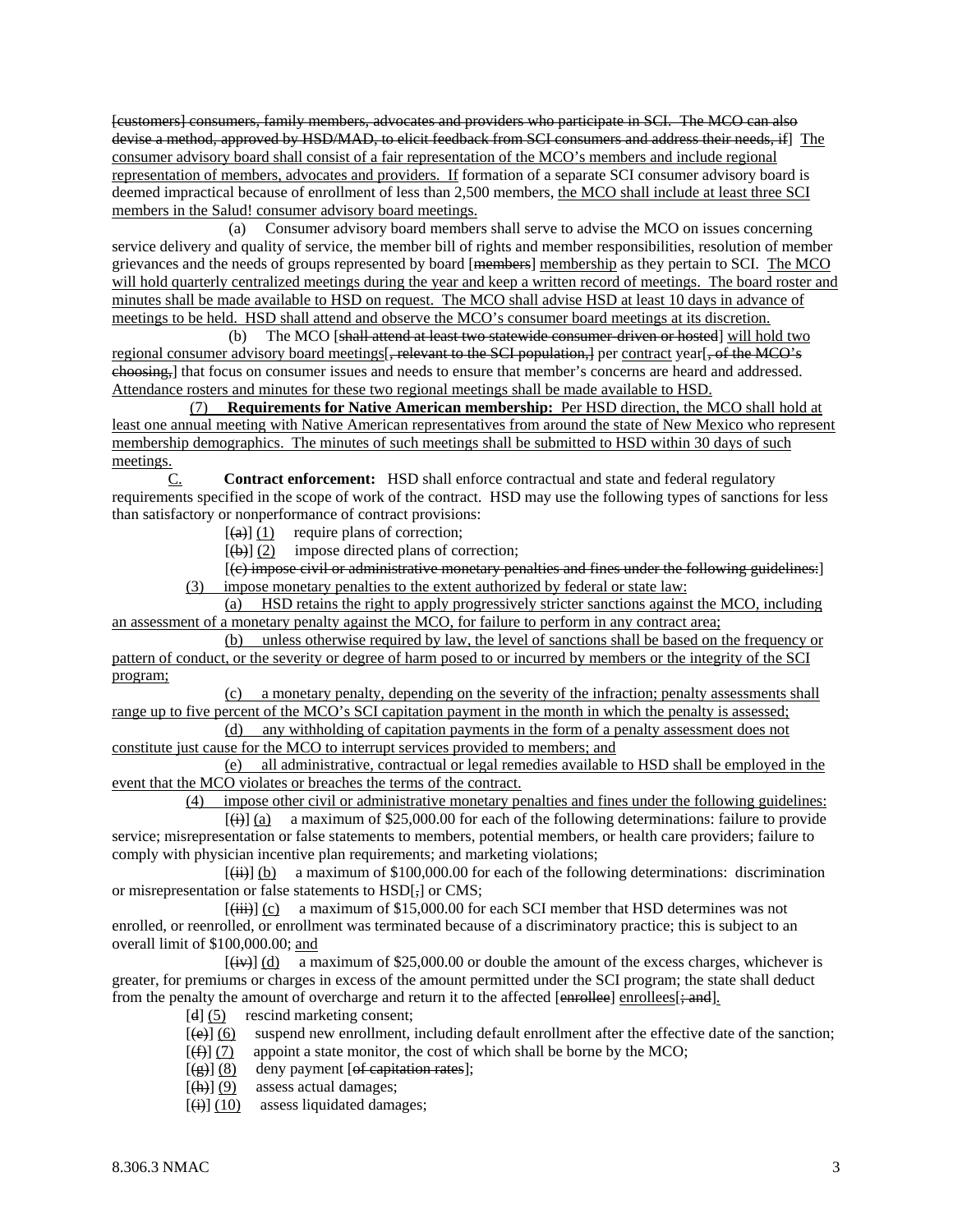$[\frac{11}{2}]$  (11) remove members with third party coverage from enrollment with the MCO;

 $[\text{(+)}]$  (12) allow members to terminate enrollment;<br>(4) (13) suspend or terminate MCO contract;

suspend or terminate MCO contract;

 $[(m)] (14)$  apply other sanctions and remedies specified by HSD; and

 $[\overline{+}, \overline{+}]$  (15) impose temporary management only if it finds, through on-site survey, enrollee complaints, or any other means that:

 $[\frac{1}{(4)}]$  (a) there is continued egregious behavior by the MCO, including but not limited to [as] behavior that is described under  $[\frac{\text{sub-parameter}}{(\text{sub-parameter})}]$  paragraph (4) above  $[\frac{\text{ineluding} \text{sub-metric}}{(\text{sub-temperature})}]$ is prohibited under specific federal law granting states appropriations for medicaid services,]or that is contrary to any requirements of 42 USC Sections 1396b(m) or 1396u-2; or

 $[iii]$  (b) there is substantial risk to member's health; or

 $[iii]$  (c) the sanction is necessary to ensure the health and safety of the MCO's members while improvement is made to remedy violations made under  $[\frac{\text{Subparagraph (c)}}{\text{paragraph (4)}}$  above; or until there is orderly termination or reorganization of the MCO; and

[iv] (d) [there shall be no provision for hearing prior to the imposition of temporary management and;] HSD shall not delay the imposition of temporary management to provide a hearing before imposing this sanction; HSD shall not terminate temporary management until it determines that the MCO can ensure that the sanctioned behavior will not re-occur; refer to state and federal regulations for due process procedures. [8.306.3.11 NMAC - N, 7-1-05; A, 4-16-07; A, 6-1-08; A, 7-1-09]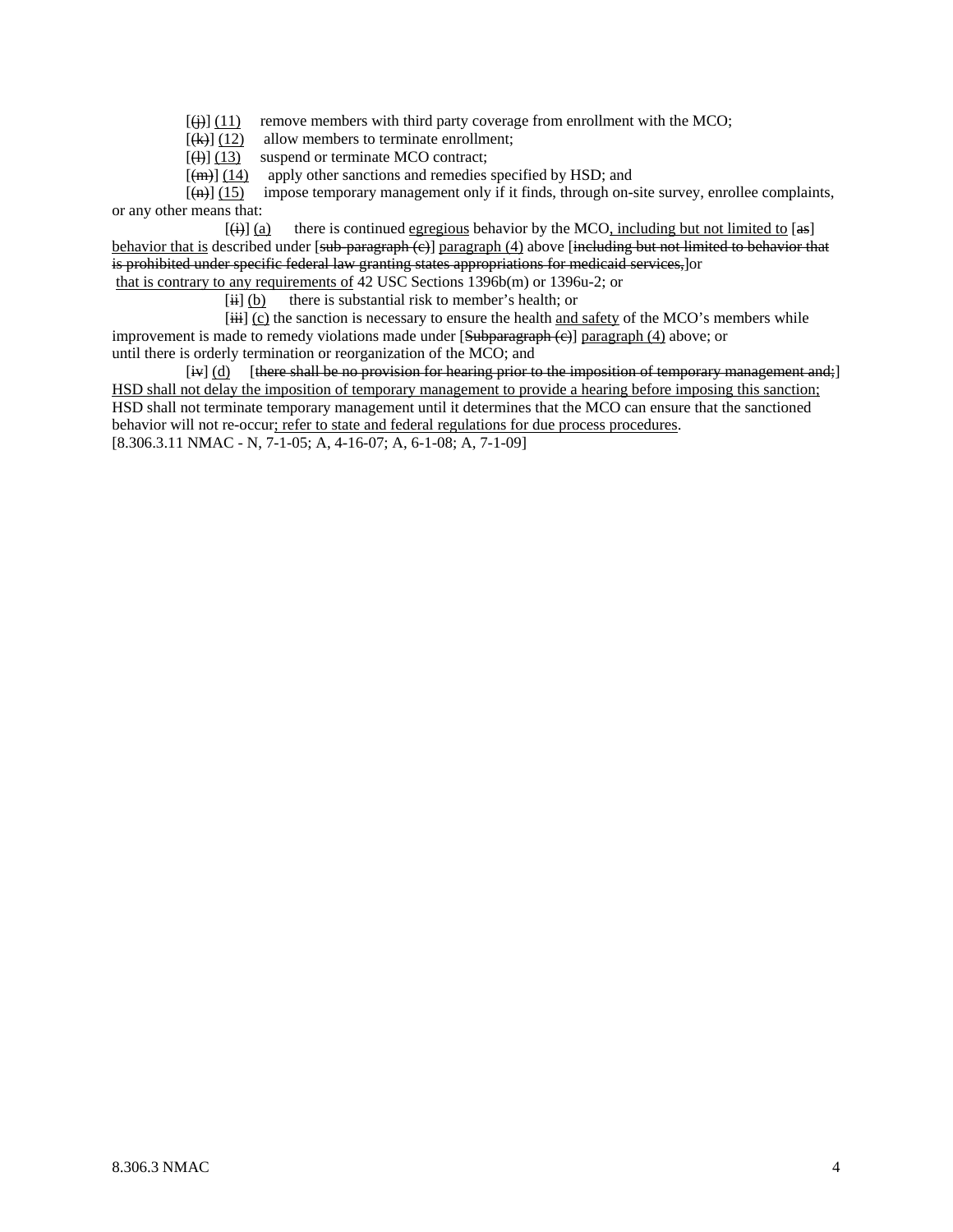## **TITLE 8 SOCIAL SERVICES CHAPTER 306 STATE COVERAGE INSURANCE PART 4 ELIGIBILITY**

**8.306.4.11 MANAGED CARE STATUS CHANGE:** A change of SCI eligibility for a member enrolled in an MCO may result in managed care disenrollment or change of enrollment status within the MCO, including but not limited to receipt of medicaid or medicare, which may be provided retroactively; failure to complete annual recertification for the program; or failure to make required premium payments.

[8.306.4.11 NMAC - N, 7-1-05; A, 7-1-09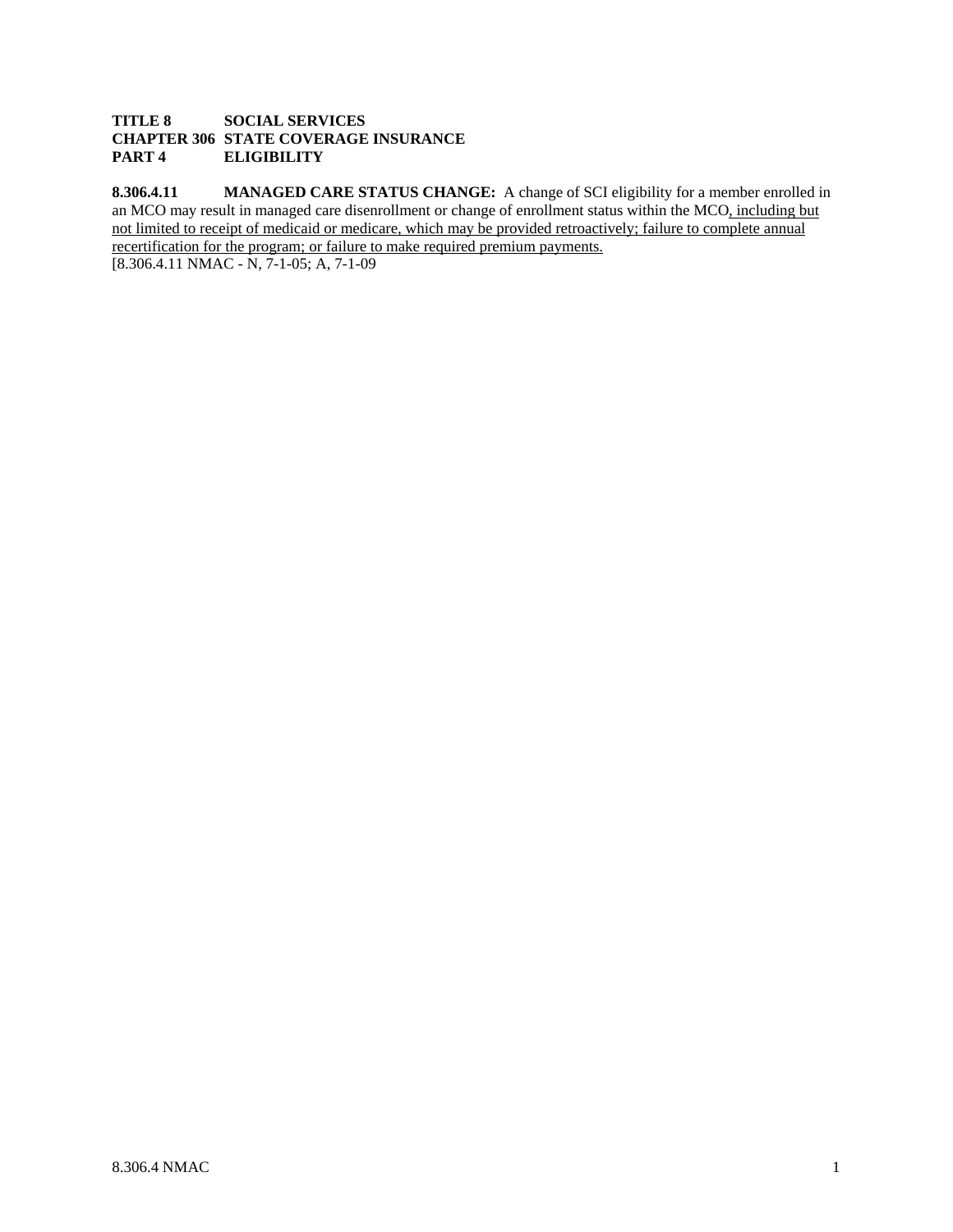### **TITLE 8 SOCIAL SERVICES CHAPTER 306 STATE COVERAGE INSURANCE (SCI) PART 5 ENROLLMENT**

### **8.306.5.9 ENROLLMENT PROCESS:**

 A. **Enrollment requirements:** The managed care organization (MCO) shall provide an open enrollment period during which the MCO will enroll individuals in accordance with accepted MCO practice in the order in which they apply, up to the limits contained in the contract. The MCO shall not discriminate on the basis of health status or a need for health care services. The MCO shall not discriminate against individuals eligible to enroll on the basis of disability, race, color, national origin, or sexual orientation. The MCO shall not use any policy or practice that has the effect of discriminating on the basis of disability, race, color, national origin, or sexual orientation. All enrollments shall be voluntary and based on member or employer choice.

 B. **Member lock-in:** Except as otherwise provided below, once a member in an employer group has enrolled in an MCO through his employer group, he may only transfer to another MCO, 1) during the employer enrollment period, that occurs when the employer contracts with another MCO; or 2) if he changes employers. A member enrolled individually may only transfer to another MCO when his eligibility is recertified or "for cause" as defined as follows: the following criteria shall be cause for transfer:

- (1) continuity of care issues;
- (2) family continuity;
- (3) administrative or data entry error in assigning a client to an MCO;

 (4) assignment of a member where travel for primary care exceeds community standards (90[%] percent of urban residents shall travel no further than 30 miles to see a PCP; 90[%] percent of rural residents shall travel no further than 45 miles to see a PCP; and 90[%] percent of frontier residents shall travel no further than 60 miles to see a PCP); urban counties are: Bernalillo, Los Alamos, Santa Fe and Dona Ana; frontier counties are: Catron, Harding, DeBaca, Union, Guadalupe, Hidalgo, Socorro, Mora, Sierra, Lincoln, Torrance, Colfax, Quay, San Miguel and Cibola; rural counties are those which are not listed as urban or frontier;

- (5) the member moves out of the MCO service area;
- (6) the MCO does not, because of moral or religious objections, cover the service the member seeks;

 (7) the member needs related services to be performed at the same time, not all related services can be provided by the PCP, and another provider determines that receiving the services separately would subject the member to unnecessary risk; and

 (8) other reasons, including but not limited to, poor quality of care, lack of access to services covered under the contract, or lack of access to providers experienced in dealing with the member's health care needs; if applicable, the member shall be notified by the MCO, 60 days prior to the expiration of the member's lock-in period of the deadline for selecting a new MCO; members in an employer group will be notified of the employer enrollment period by the employer or the broker, if applicable; members who are not in an employer group will be notified of the expiration of their lock-in period by the MCO.

 C. **Selection period:** After receiving a letter of eligibility from the ISD office or an enrollment packet from the MCO, a new individual member shall complete enrollment with an MCO within a [30] 90 day period. If enrollment, including payment of any required premium, is not made within that timeframe, the member shall be considered to have voluntarily dropped the SCI insurance coverage, which means that the individual[ $_{7}$ ] may not enroll with an SCI MCO for six months. An employer group has a specified time period, determined by the MCO and HSD, in which to complete enrollment and premium payment with an SCI MCO after all employees have received their letters of eligibility. Failure of the employer to complete the enrollment process within this time period will deem the employer to have voluntarily dropped insurance coverage and the employer will be ineligible to enroll with an SCI MCO for a [<del>twelve</del>] 12-month period; however, the individual employees are eligible to enroll immediately as individuals and will not be considered to have voluntarily dropped health insurance coverage.

 D. **Beginning date of enrollment:** Enrollment begins the first day of the first full month following receipt of eligibility letter and MCO completion of enrollment including receipt of required premiums. However, if MCO receipt of required premium payment occurs after the HSD-approved designated day of the month and before the first full day of the following month, the enrollment begins on the first day of the second full month after MCO receipt of premium payments.

 E. **Member switch enrollment:** A member enrolled as an individual and not as an employee enrolled through an employer group may request to be disenrolled from an MCO and switch to another MCO (if available) "for cause" at any time. The request shall be made in writing to HSD. HSD shall review the request and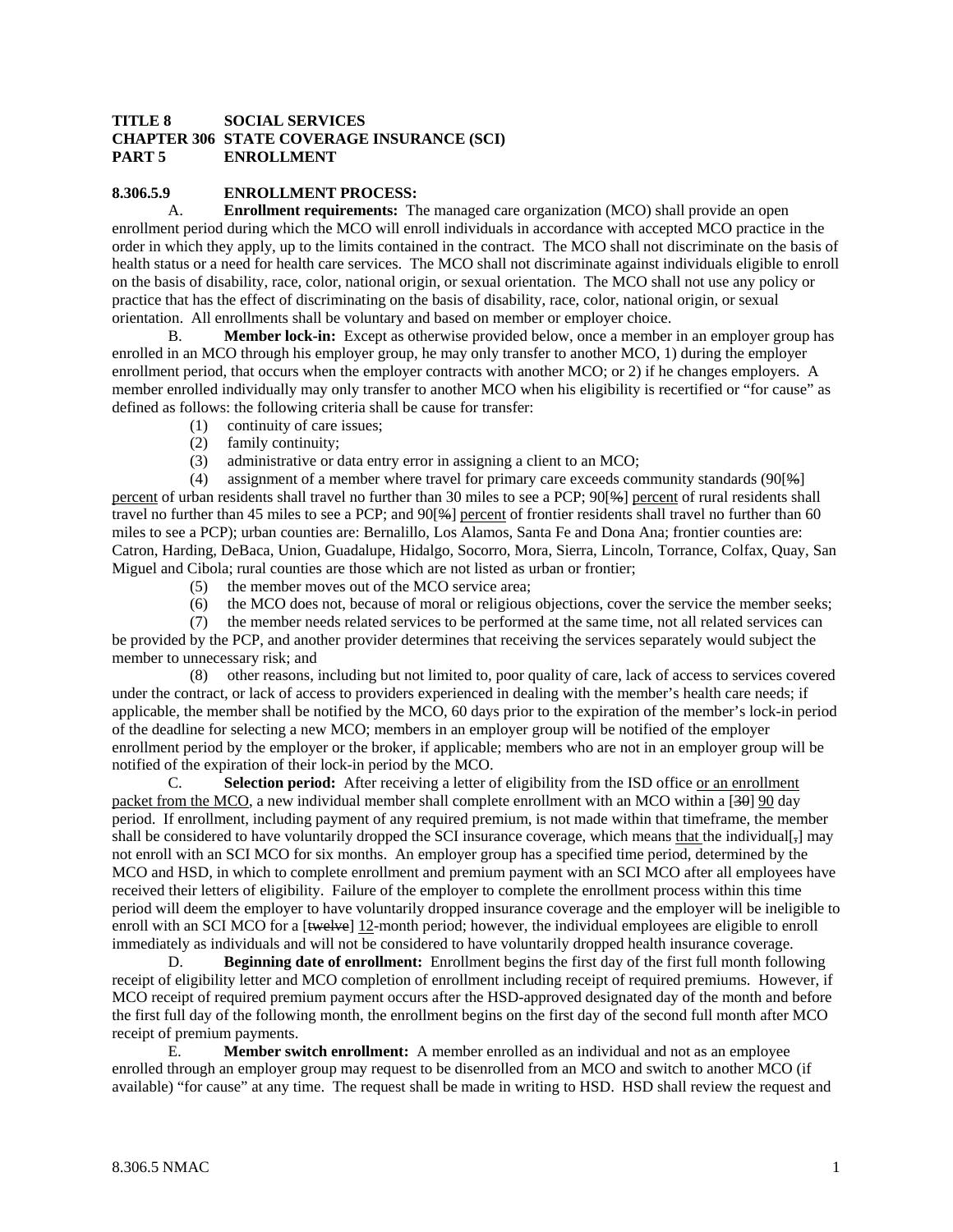furnish a written response to the member and the MCO in a 30 day period. The following criteria shall be used to make a decision regarding a switch enrollment request:

- (1) continuity of care issues;
- (2) family continuity;
- (3) administrative or data entry error in enrolling a member with an MCO;

 (4) travel for primary care exceeds community standards, (90[%] percent of urban residents shall travel no further than 30 miles to see a PCP; 90[%] percent of rural residents shall travel no further than 45 miles to see a PCP; and 90[%] percent of frontier residents shall travel no further than 60 miles to see a PCP); urban counties are: Bernalillo, Los Alamos, Santa Fe and Dona Ana; frontier counties are: Catron, Harding, DeBaca, Union, Guadalupe, Hidalgo, Socorro, Mora, Sierra, Lincoln, Torrance, Colfax, Quay, San Miguel and Cibola; rural counties are those which are not listed as urban or frontier;

- (5) the member moves out of the MCO service area;
- (6) the MCO does not, because of moral or religious objections, cover the service the member seeks;
- (7) the member needs related services to be performed at the same time, not all related services can

be provided by the PCP, and another provider determines that receiving the services separately would subject the member to unnecessary risk; and

 (8) other reasons, including but not limited to, poor quality of care, lack of access to services covered under the contract, or lack of access to providers experienced in dealing with the member's health care needs; if applicable, the member shall be notified by the MCO, 60 days prior to the expiration of the member's lock-in period of the deadline for selecting a new MCO; members in an employer group will be notified of the employer enrollment period by the employer or the broker, if applicable; members who are not in an employer group will be notified of the expiration of their lock-in period by the MCO.

 F. **Disenrollment, MCO initiated:** The MCO may request that a particular member be disenrolled. Other than for non-payment of premiums, member disenrollment from an MCO will be considered only in rare circumstances. Disenrollment requests shall be made in writing to HSD. The MCO shall notify the member in writing of the disenrollment request at the same time the request is submitted to HSD. The MCO shall submit a copy of the member's notification letter to HSD. If the disenrollment is granted, the MCO retains responsibility for the member's care until the member is enrolled with another SCI- contracted MCO. If the member is part of an employer group and the employer does not contract with another MCO, HSD may allow the member to enroll with another MCO, but the member shall be responsible for the employer's premium share, if required. The MCO shall assist with transition of care to the other MCO.

 G. **Conditions under which an MCO requests member disenrollment:** The MCO may not seek to terminate enrollment because of an adverse change in the member's health. The MCO shall not request disenrollment because of an adverse change in the member's health status or because of the member's utilization of medical services, diminished mental capacity, or uncooperative or disruptive behavior resulting from his special needs, except when his continued enrollment with the MCO seriously impairs the MCO's ability to furnish services to either this particular member or other members. The MCO shall notify the member in writing of the disenrollment request at the same time the request is submitted to HSD. The MCO shall submit a copy of the member's notification letter. If the disenrollment is granted, the MCO retains responsibility for the member's care until the member is enrolled with another MCO. The MCO shall assist with transition of care.

 H. **Re-enrollment limitations:** If a request for disenrollment is approved, the member shall not be re-enrolled with the requesting MCO for a period of time to be determined by HSD. The member and the requesting MCO shall be notified by HSD of the period of disenrollment. If a member has been disenrolled by all available contracted MCOs, HSD shall evaluate the member for termination from SCI.

 I. **Date of disenrollment:** MCO enrollment shall terminate at the end of the month following the month in which HSD approval for disenrollment is granted.

[8.306.5.9 NMAC - N, 7-1-05; A, 3-1-06; A, 4-16-07; A/E, 8-1-07; A, 7-1-09]

**8.306.5.13 MASS TRANSFER PROCESS:** The mass transfer process is initiated when HSD determines that the transfer of MCO members from one MCO to another is appropriate.

 A. **Triggering mass transfer process:** The mass transfer process may be triggered by two situations:

(1) a maintenance change, such as changes in MCO identification number or MCO name; and

 (2) a significant change in MCO contracting status, including but not limited to, loss of licensure, substandard care, fiscal insolvency or significant loss in network providers.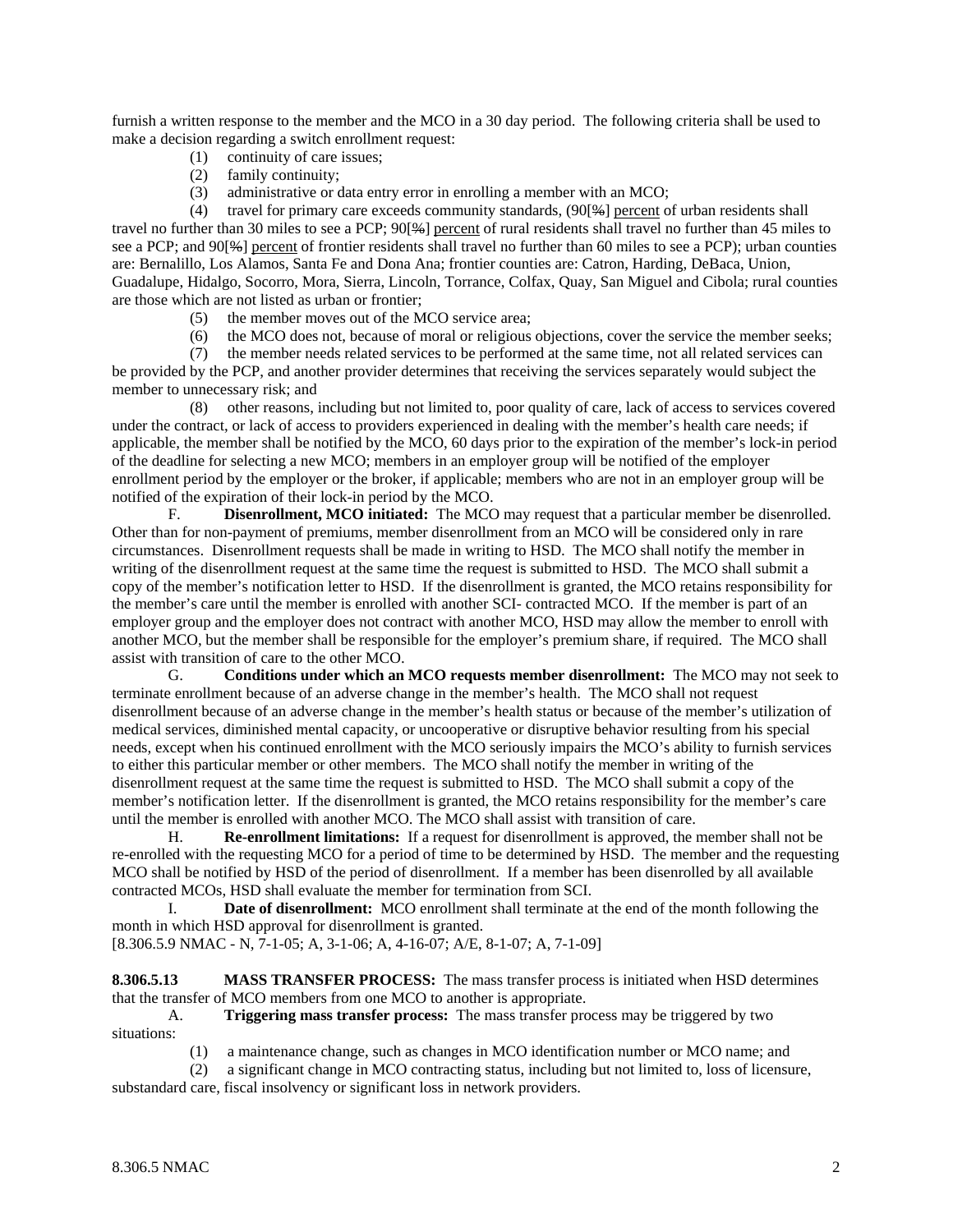B. **Effective date of mass transfer:** The change in enrollment initiated by the mass transfer begins with the first day of the month following the identification of the need to transfer MCO members.

 C. **Member selection period:** Following a mass transfer, MCO members or employers as applicable are given an opportunity to select a different MCO, if available.

 D. **Mass transfer based on significant change in contracting status:** The mass transfer function is triggered when the MCO's contract status changes and the change may be significant to the MCO member. Upon initiation of the mass transfer function by HSD, [MCO members are transferred to a different MCO and] a notice is sent to members informing them of the transfer and their opportunity to select a different MCO, if available. HSD will work with employers to contract with the new MCO(s).

[8.306.5.13 NMAC - N, 7-1-05; A, 7-1-09]

**8.306.5.14 SCI MARKETING-OUTREACH GUIDELINES:** When marketing to SCI members, the MCOs shall follow the SCI marketing guidelines.

 A. **Minimum marketing and outreach requirements:** Marketing is defined as the act or process of promoting a business or commodity. The marketing and outreach material shall meet the following minimum requirements:

 (1) marketing and outreach materials shall meet requirements for all communication with SCI members, as required in the quality standards (8.305.8.15 NMAC, *Member Bill of Rights*) and incorporated into the managed care contract;

 (2) all marketing or outreach materials produced by the MCO under the SCI contract shall state that such services are funded in part under contract with the state of New Mexico;

 (3) marketing and outreach information provided to members shall be accurate, not misleading, and non-threatening;

(4) if there is a population of greater than  $[5\%]$  five percent in the MCO membership, as identified by the MCO and HSD, that has limited English proficiency, as identified by the MCO or HSD, marketing materials shall be available in the language of that population; and

(5) other requirements specified by the state.

 B. **Scope of marketing guidelines:** Marketing materials are defined as brochures and leaflets; newspaper, magazine, radio, television, billboard, and MCO yellow page advertisement, press releases, telephone scripts, [and] web site and presentation materials used by an MCO, [and] an MCO representative or an MCO subcontractor to attract and retain SCI enrollment. HSD may request, review and approve or disapprove any communication to any SCI member. HSD may request, review and approve or disapprove any communication to any SCI member regarding behavioral health. The [MCOs] MCO [are] is not restricted by HSD in their general communications to the public. HSD shall approve advertisements mailed to, distributed to, or aimed at SCI members and marketing material that mentions SCI, medicaid, medical assistance, Title XIX , Title XXI or Salud! or makes reference to medicaid behavioral health services. The MCO shall notify HSD of significant format changes to advertisements. Examples of medicaid-specific materials would be those that:

 (1) are in any way targeted to SCI populations, such as billboards or bus posters disproportionately located in low-income neighborhoods; or

(2) contain language or information designed to attract SCI enrollment.

 C. **Advertising and marketing material:** Medicaid-specific advertising and marketing materials, including materials disseminated by a sub-contractor and information disseminated via the internet requires HSD approval. In reviewing this information, HSD shall apply a variety of criteria.

 (1) **Accuracy:** The content of the material shall be accurate. Information deemed inaccurate shall be disallowed.

accurate.

(2) **Misleading references:** Misleading information about the MCO shall not be allowed even if it is

D. **Marketing and outreach activities not permitted:** The following marketing and outreach activities are not permitted regardless of the method of communication (oral, written or other means of communication) or whether the activity is performed by the MCO directly, its network providers, its subcontractors or any other party affiliated with the MCO. HSD may prohibit additional marketing activities at its discretion.

 (1) asserting or implying that a member will lose SCI benefits if he does not enroll with the MCO or creating other scenarios that do not accurately depict the consequences of choosing a different MCO;

 (2) designing a marketing or outreach plan that discourages or encourages MCO selection based on a potential member's health status or risk;

(3) making inaccurate, misleading or exaggerated statements designed to recruit a potential member;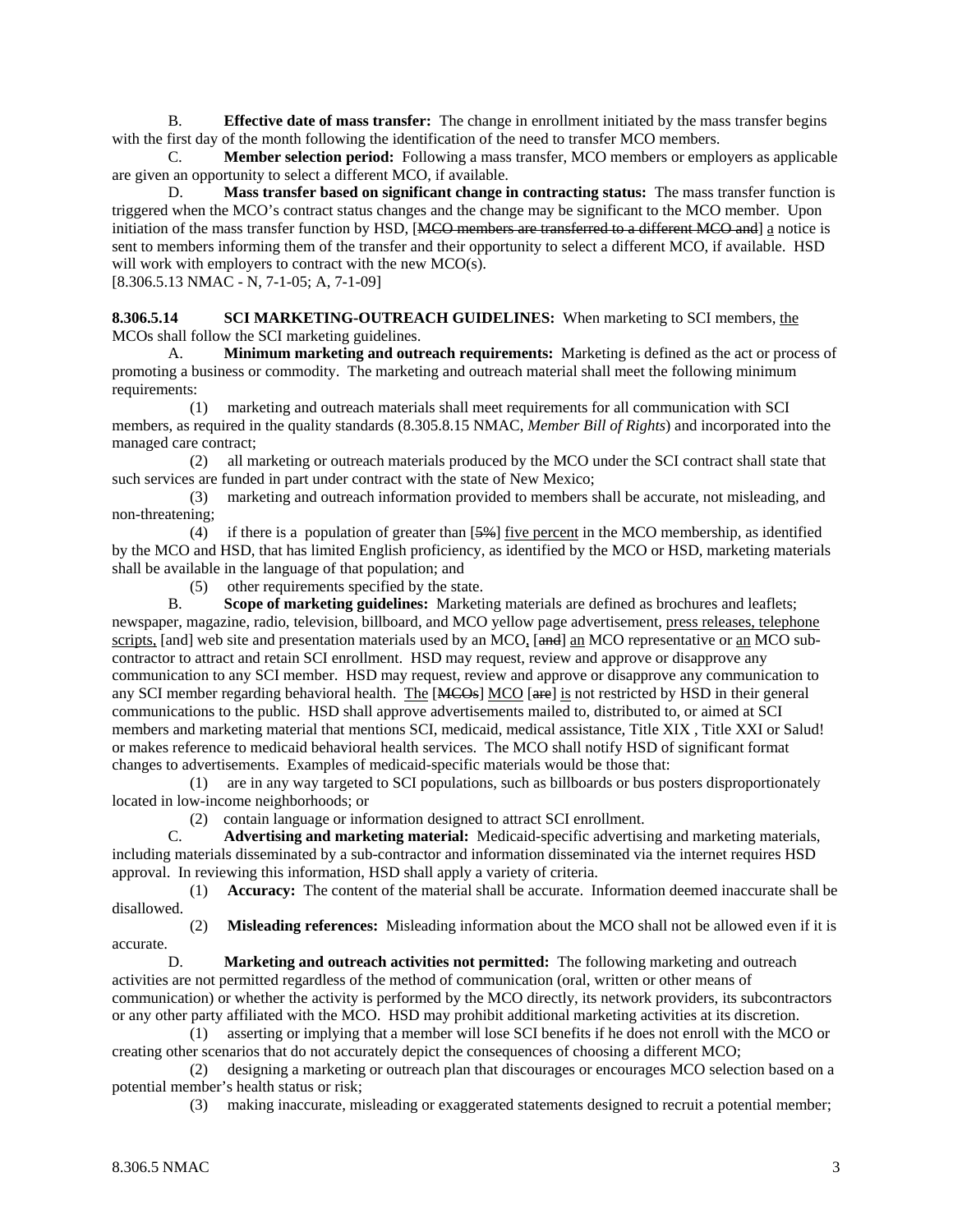(4) asserting or implying that the MCO offers unique covered services when another MCO provides the same or similar services;

 (5) the use of more than nominal gifts, such as diapers, toasters, infant formula or other incentives to entice members to join a specific health plan;

- (6) telemarketing or other cold call marketing with potential members;
- (7) conducting any other marketing activity prohibited by HSD;

 (8) explicit direct marketing to members enrolled with other MCOs unless the member requests the information;

(9) distributing any marketing materials without first obtaining HSD approval;

 (10) seeking to influence enrollment in conjunction with the sale or offering of any private insurance except in the instance of combination groups that offer commercial coverage and SCI to those employees who may qualify;

- (11) engaging in telephone or other cold call marketing activities, directly or indirectly; and
- (12) other requirements specified by HSD.

 E. **Marketing in current care sites:** Promotional materials may be made available to members and potential MCO enrollees in care delivery sites, including patient waiting areas, if HSD has prior approved the content. Face-to-face meetings with MCO staff, at health care delivery sites, for the purpose of marketing to potential enrollees shall not be permitted.

 F. **Provider communications with medicaid members about MCO options:** HSD marketing restrictions shall apply to MCO subcontractors and providers as well as to the MCO. MCOs are required to notify participating providers of the HSD marketing restrictions, including providing a copy of these regulations. HSD shall not review yellow page ads of individual providers, unless specifically requested to do so.

 G. **Member-initiated meetings with MCO staff prior to enrollment:** Face-to-face meetings requested by members are permitted. These meetings may occur at a mutually agreed upon site.

 H. **Mailings by the MCO:** MCO mailings shall be permitted in response to member oral or written requests for information. The content of marketing or promotional mailings shall be approved by HSD. MCOs may, with HSD approval, provide potential members with information regarding the MCO/SCI benefit package. MCOs shall not send gifts, however nominal in value, in these mailings. MCOs may send solicited and unsolicited mailings to members and potential members. Unsolicited mailings are defined as: newsletters; notification of outreach events and member services meetings; educational materials and literature related to the MCO preventive medicine initiatives, (such as, diabetes screening, drug and alcohol awareness, and mammograms). HSD shall approve the content of mailings except health education materials. The target audience of the mailings shall be approved by HSD.

 I. **Group meetings:** The MCO may hold public meetings. HSD shall be furnished with notice of the meetings and shall prior approve marketing material to be presented at the meeting. HSD shall approve the methodology used by the MCO to solicit attendance for the public meetings. HSD may attend the meeting.

 J. **Light refreshments for members at meetings:** The MCO may offer light refreshments at approved group meetings. The availability of food and beverages shall not be mentioned in advertisements for the meetings. *Alcoholic beverages shall not be offered at meetings.*

 K. **Gifts, cash incentives or rebates to potential members:** MCOs and their providers, with HSD approval, may disseminate marketing materials, including nominal gifts such as pens, key chains and magnets to potential members.

 L. **Gifts to members at health milestones unrelated to enrollment:** Members may be given "rewards" for accessing care, such as a baby T-shirt when a woman completes a targeted series of prenatal visits. Items that reinforce a member's healthy behavior, (car seats, infant formula, magnets and telephone labels) that advertise the member services hotline and the PCP office telephone number for members are examples of "rewards". HSD shall approve gifts with a retail value of over \$25.00. Health education videos may be provided. HSD encourages MCOs to include reward items in information sent to new MCO members.

 M. **Marketing time frames:** The MCO may initiate marketing and outreach activities at any time. [8.306.5.14 NMAC - N, 7-1-05; A/E, 8-1-07; A, 6-1-08; A, 7-1-09]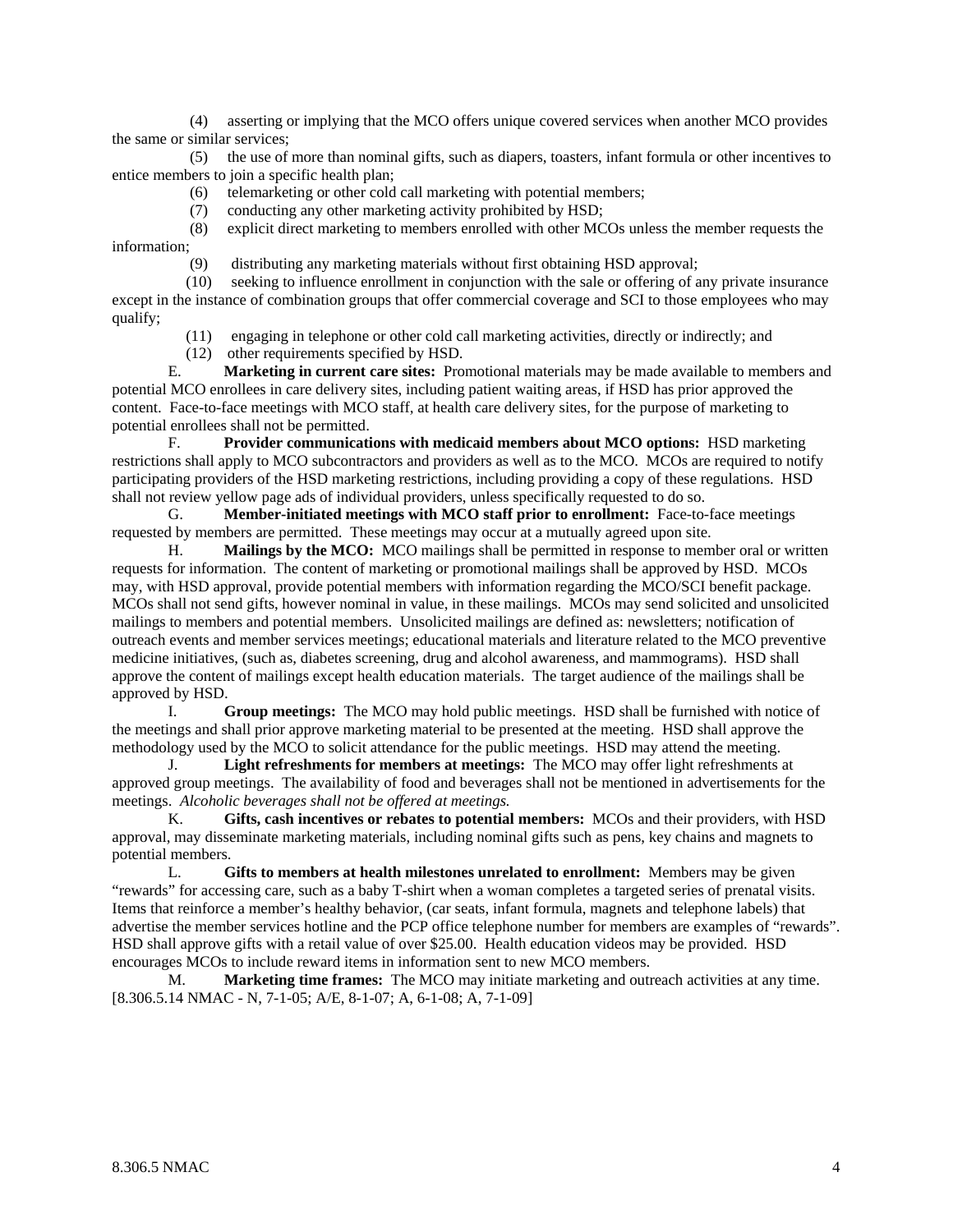#### **TITLE 8 SOCIAL SERVICES CHAPTER 306 STATE COVERAGE INSURANCE (SCI) PART 6 PROVIDER NETWORKS**

**8.306.6.9 GENERAL NETWORK REQUIREMENTS:** The MCO shall establish and maintain a comprehensive network of providers willing and capable of serving members enrolled with the MCO.

 A. **Service coverage:** The MCO shall provide or arrange for the provision of services described in 8.306.7 NMAC, *Benefit Package* prior to contract start date. The MCO is solely responsible for the provision of covered services and shall ensure that its network includes providers in sufficient numbers and required specialists to make all services included in the package available and in accordance with access standards as specified herein and in 8.305.8.18*, Medicaid Managed Care Quality Management Standards for Access*.

 B. **Comprehensive network:** The MCO shall contract with the full array of providers necessary to deliver a level of care at least equal to, or better than, community norms. The MCO shall contractually require that all network providers and subcontractors be in compliance with the Health Insurance Portability and Accountability Act (HIPAA). In establishing and maintaining the network of appropriate providers, the MCO shall consider the following:

(1) the numbers of network providers who are not accepting new SCI members, as identified by a process for checking the open/closed panel status;

 (2) the geographic location of providers and SCI members, considering distance, travel time, the means of transportation ordinarily used by SCI members; and

 (3) whether the location provides physical access for SCI members, including members with disabilities.

 C. **Maintenance of provider network:** The MCO shall notify HSD within five working days of unexpected changes to the composition of its provider network that negatively affects members' access or the MCO's ability to deliver services included in the benefit package in a timely manner. The MCO shall regularly update open and closed panel status and post this information on its website. Anticipated material changes in an MCO provider network shall be reported to HSD in writing when the MCO knows of the anticipated change or within 30 calendar days, whichever comes first. A notice of significant change shall contain:

- (1) the nature of the change;
- (2) how the change effects delivery of or access to covered services; and
- (3) the MCO's plan for maintaining access and the quality of member care.

 D. **Required policies and procedures:** The MCO shall maintain policies and procedures on provider recruitment and termination of provider participation with the MCO. The recruitment policies and procedures shall describe how an MCO responds to a change in the network that affects access and its ability to deliver services in a timely manner. The MCO:

 (1) shall not discriminate against particular providers that serve high-risk populations or specialize in conditions that require costly treatment:

 (2) shall not discriminate against providers with respect to participation, reimbursement, or indemnification for any provider acting within the scope of that provider's license or certification under applicable state law solely on the basis of the provider's license or certification;

 (3) shall not decline to include individual or groups of providers in its network without giving the affected providers written notice of the reason for its decision;

 (4) shall not be required to contract with providers beyond the number necessary to meet the needs of its members;

 (5) shall be allowed to use different reimbursement amounts for different specialties or for different practitioners within the same specialty;

 (6) shall be allowed to establish measures that are designed to maintain quality of services and control costs and are consistent with its responsibility to members;

 (7) may not employ or contract with providers excluded from participation in federal health care programs because of misconduct; and

 (8) shall not be required to contract with providers who are ineligible to receive reimbursement under medicaid fee-for-service.

 E. **General information submitted to HSD:** The MCO shall maintain an accurate list of contracted, subcontracted, pending and terminated PCPs, specialists, hospitals and other providers participating or affiliated with the MCO. The MCO shall submit the list to HSD on a monthly basis and include a clear delineation of all additions and terminations that have occurred since the last submission.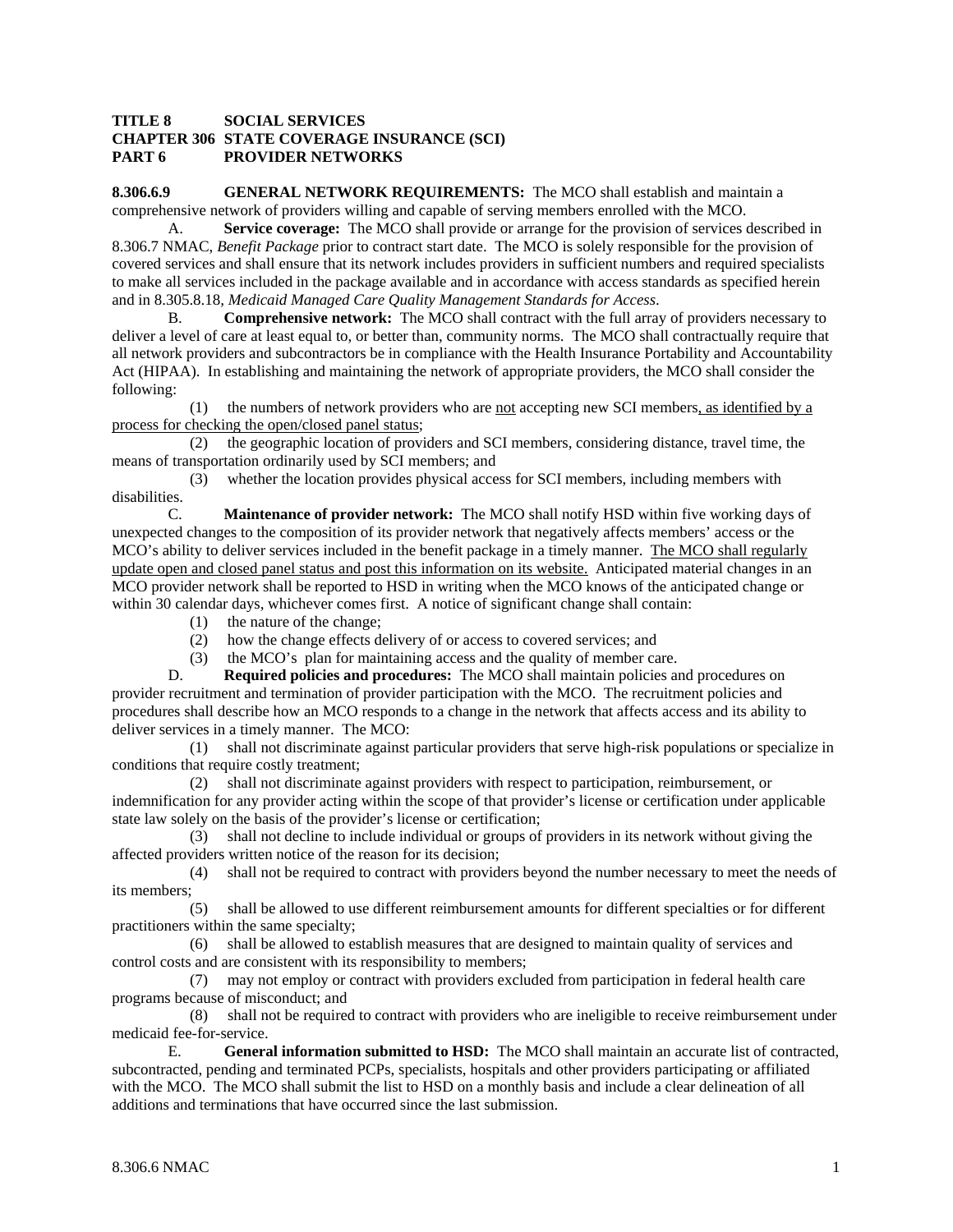[8.306.6.9 NMAC - N, 7-1-05; A, 7-1-09]

**8.306.6.12 PRIMARY CARE PROVIDERS:** The primary care provider (PCP) shall be a participating MCO medical provider who has the responsibility for supervising, coordinating and providing primary health care to members, initiating referrals for specialist care and maintaining the continuity of the member's care. The MCO shall distribute information to the providers explaining the SCI-specific policies and procedures outlining PCP responsibilities.

 A. **Primary care responsibilities:** The MCO shall ensure that the following primary care responsibilities are met by the PCP or in another manner:

(1) 24-hour, seven day a week access to care;

 (2) coordination and continuity of care with providers who participate within the MCO network and with providers outside the MCO network according to MCO policy;

 (3) maintenance of a current medical record for the member, including documentation of services provided to the member by the PCP and specialty or referral services;

 (4) requiring PCPs contracted with the MCO to vaccinate members in their offices and not refer members elsewhere for immunizations;

(5) ensuring the member receives appropriate prevention services for his age group;

 (6) following MCO established procedures for coordination of services for members with providers participating in the MCO network; and

 (7) the MCO shall develop and implement policies and procedures governing how coordination with the PCP will occur with hospitals that require in-house staff to examine or treat members having outpatient or ambulatory surgical procedures performed.

 B. **Types of primary care providers:** The MCO may designate the following providers as PCPs, as appropriate:

 (1) medical doctors or doctors of osteopathic medicine with the following specialties: general practice, family practice, internal medicine, gerontology, obstetrics, and gynecology;

(2) certified nurse practitioners, certified nurse midwives and physician assistants;

 (3) specialists, on an individualized basis for members whose care is more appropriately managed by a specialist, such as members with infectious diseases, chronic illness or a disability;

 (4) primary care teams consisting of residents and a supervising faculty physician for contracts with teaching facilities or teams that includes certified mid-level practitioners who, at the member's request, may serve as the point of first contact; in both instances, the MCO shall organize its teams to ensure continuity of care to members and shall identify a "lead physician" within the team for each member; the "lead physician" shall be an attending physician (medical students, interns and residents cannot serve as the "lead physician"); or

(5) other providers who meet the MCO credentialing requirements as a PCP.<br>  $\overline{C}$ . Providers that shall not be excluded as PCPs: MCOs shall not exclude

**Providers that shall not be excluded as PCPs:** MCOs shall not exclude providers as primary care providers based on the proportion of high-risk patients in their caseloads.

Selection or assignment to a PCP: The MCO shall maintain written policies and procedures governing the process of member selection of a PCP and requests for a change in PCP.

 (1) **Initial enrollment:** At the time of enrollment into the MCO, the MCO shall ensure that each member may choose a PCP within a reasonable distance from the member's residence.

(a) The MCO shall assume responsibility for assisting members with PCP selection.

(b) The process whereby the MCO assigns members to PCPs shall include at least the

following features:

 (i) the MCO shall contact the member within five business days of enrollment and provide information on options for selecting a PCP;

(ii) the MCO shall offer freedom of choice to members in making a selection;

 (iii) a member shall choose a PCP or the MCO will assign a PCP within 15 calendar days of enrollment with the MCO; a member may select a PCP from the information provided by the MCO; a member may choose a PCP anytime during this selection period;

 (iv) the MCO shall notify the member in writing of his PCP's name, location and office telephone number; and

 (v) the MCO shall provide the member with an opportunity to select a different PCP if he is dissatisfied with assigned PCP.

 (2) **Subsequent change in PCP initiated by member:** Members may initiate a PCP change at any time, for any reason. The request for PCP change may be made in writing or by telephone. If the change is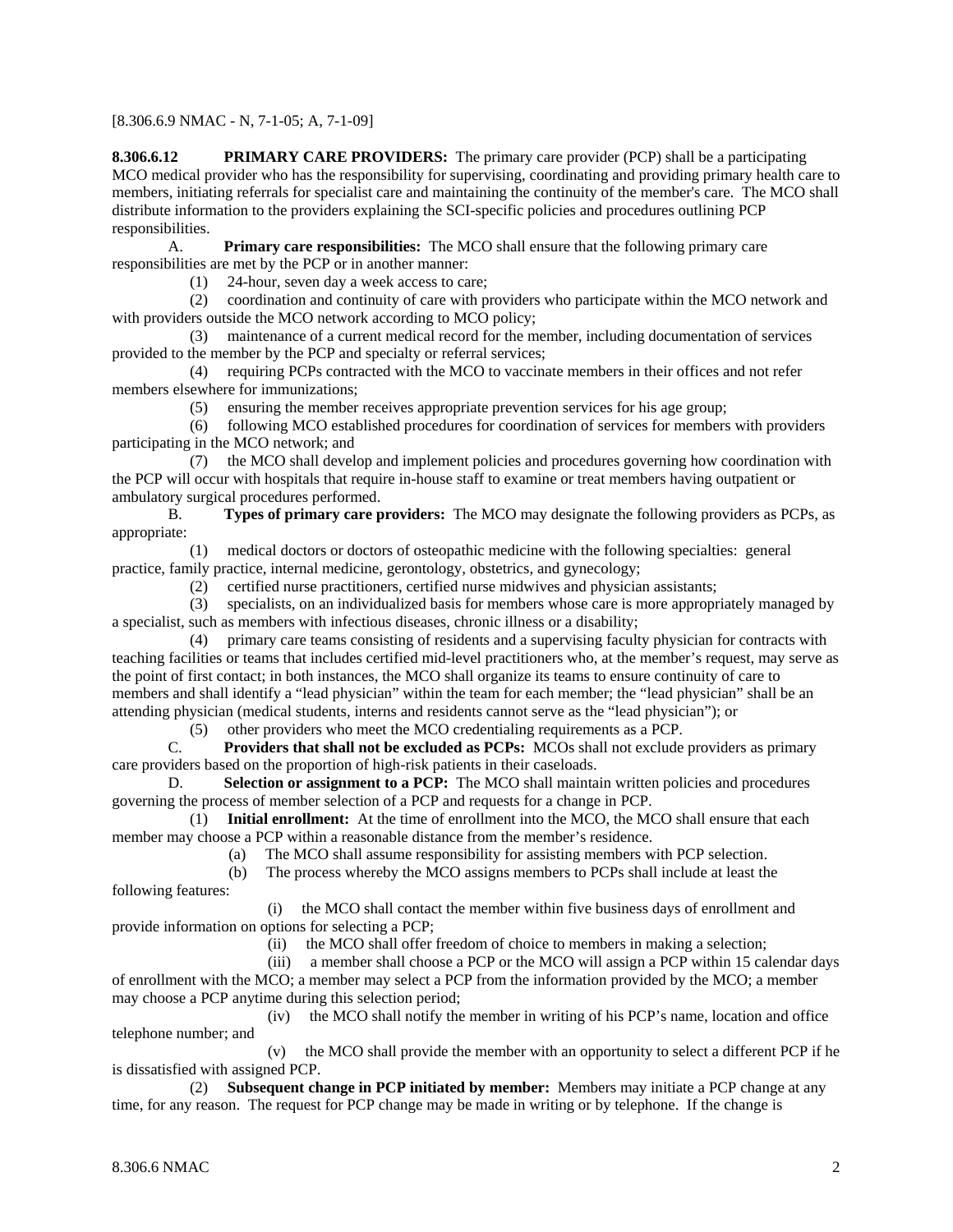requested by the  $20<sup>th</sup>$  day of the month it will become effective the first day of the following month. If the request is made after the  $20<sup>th</sup>$  day it will become effective the first day of the second month following the request.

 (3) **Subsequent change in PCP initiated by the MCO:** In instances where a PCP has been terminated or suspended for potential quality or fraud and abuse issues, the MCO shall allow affected members to select another PCP or make an assignment within 15 days of the termination effective date. The MCO shall notify the member in writing of the PCP's name, location and office telephone number. The MCO may initiate a PCP change for a member under certain circumstances such as:

 (a) the member and MCO agree that assignment to a different PCP in the MCO is in the member's best interest, based on the member's medical condition;

(b) a member's PCP ceases to participate in the MCO's network;

 (c) a member's behavior toward the PCP is such that it is not feasible to safely or prudently provide medical care and the PCP has made all reasonable efforts to accommodate the member; or

(d) a member has initiated legal action against the PCP.

 (4) **Provider lock-in:** HSD shall allow the MCO to require that a member see a certain provider while ensuring reasonable access to quality services when identification of utilization of unnecessary services or a member's behavior is detrimental or indicates a need to provide case continuity. Prior to placing a member on provider lock-in, the MCO shall inform the member of the intent to lock-in, including the reasons for imposing the provider lock-in and that the restriction does not apply to emergency services furnished to the member. The MCO's grievance procedure shall be made available to a member disagreeing with the provider lock-in. The member shall be removed from provider lock-in when the MCO has determined that the utilization problems or detrimental behavior have ceased and that recurrence of the problems is judged to be improbable. HSD shall be notified of provider lock-ins on a quarterly basis and informed of provider lock-in removals at the time they occur.

 (5) Pharmacy lock-in: HSD shall allow the MCO to require that a member see a certain pharmacy provider when member compliance or drug seeking behavior is suspected. Prior to placing the member on pharmacy lock-in, the MCO shall inform the member or his/her representative of the intent to lock-in. The MCO's grievance procedure shall be made available to the member being designated for pharmacy lock-in. The pharmacy lock-in shall be reviewed and documented by the MCO and reported to HSD every quarter. The member shall be removed from pharmacy lock-in when the MCO has determined that the compliance or drug seeking behavior has been resolved and the recurrence of the problem is judged to be improbable. HSD shall be notified of all lock-in removals.

 E. **MCO responsibility for PCP services:** The MCO shall be responsible for monitoring PCP actions to ensure compliance with MCO and HSD policies. The MCO shall ensure that PCPs are successfully identifying and referring members to specialty providers as medically necessary. [8.306.6.12 NMAC - N, 7-1-05; A, 6-1-08; A, 7-1-09]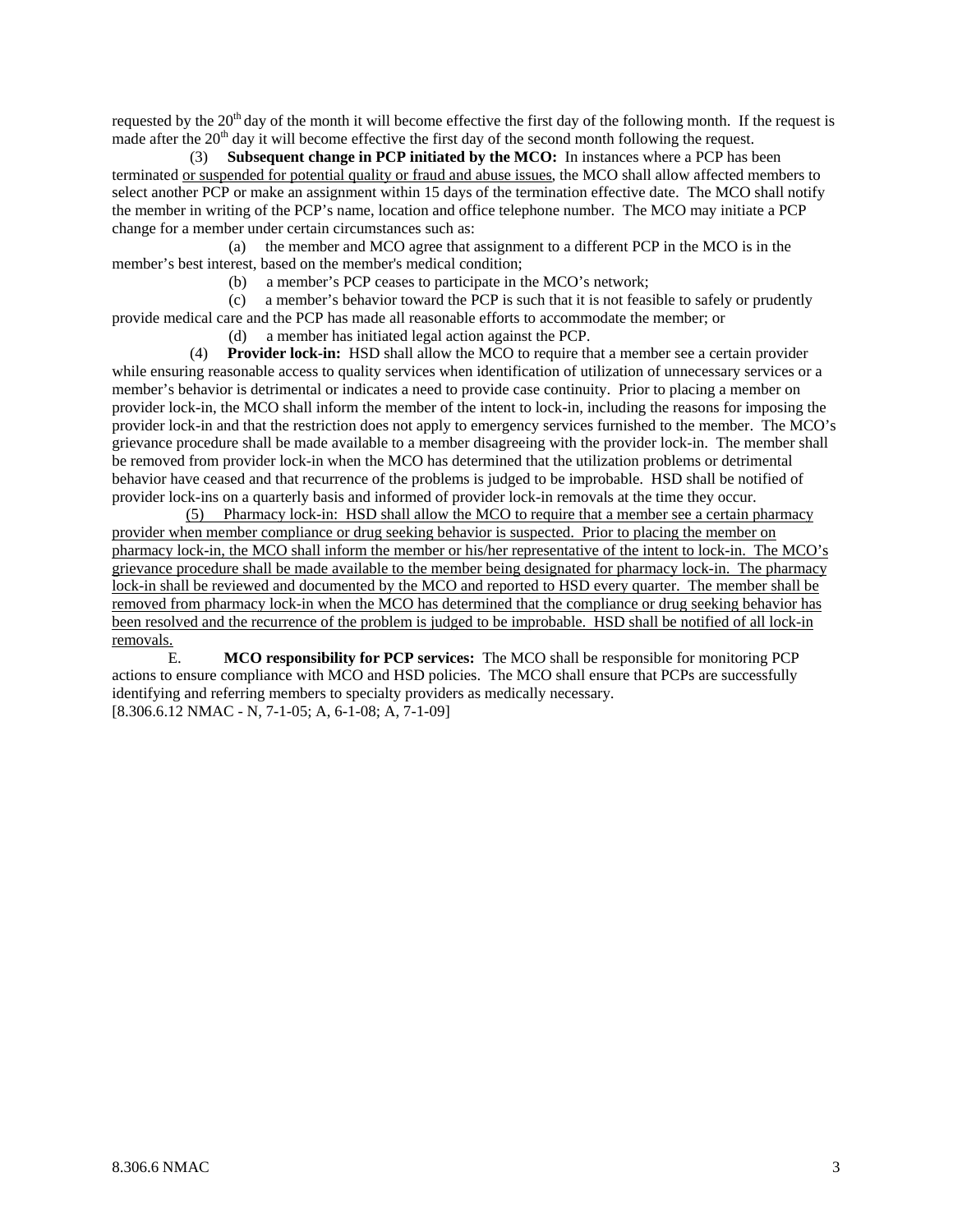## **TITLE 8 SOCIAL SERVICES CHAPTER 306 STATE COVERAGE INSURANCE (SCI) PART 7 BENEFIT PACKAGE**

**8.306.7.11 SERVICES INCLUDED IN THE SCI BENEFIT PACKAGE:** The SCI benefit package

includes provider and consultation services and supplies that are reasonably required to maintain good health and are provided by or under the direction of the member's PCP. The following lists covered services and provides additional information.

## A. **Provider services**:

- (1) office visits;
- (2) home visits;
- (3) hospital and inpatient physical rehabilitation facility visits by physician;
- (4) inpatient and outpatient surgery (includes assistant surgeon's charges);
- (5) office procedures;
- (6) inpatient professional care services, including pathologists, radiologists and anesthesiologists;
- (7) allergy testing;
- (8) allergy injections;
- (9) antigen serum;

 (10) injections in accordance with accepted medical practice to treat acute conditions, which are customarily administered in a provider's office;

 (11) injections in accordance with acceptable medical practice used to treat chronic conditions, including, but not limited to, diseases such as rheumatoid arthritis, crohn's disease, and hepatitis C; and

(12) routine and diagnostic x-rays and clinical laboratory tests.<br>B. **Invatient hospital services:** The benefit package includes in

 B. **Inpatient hospital services:** The benefit package includes inpatient hospital services as detailed below.

 (1) Hospital admissions must have prior authorization and are to be provided under the direction of the member's PCP or a consulting provider to whom the member is referred by his PCP. Any service or procedure not outlined below requires a prior authorization.

(2) Inpatient hospitalization coverage is limited to  $[\frac{t^2 + 4t}{2}]$  25 days per benefit year. This [twenty-five (25)] 25-day limitation is combined with home health services and inpatient physical rehabilitation.

(3) Inpatient hospital services include:

(a) semi-private room and board accommodations, including general duty nursing care;

(b) private room and board accommodations when medically necessary; prior authorization is

required;

 (c) in-hospital therapeutic and support care, services, supplies and appliances, including care in specialized intensive and coronary care units;

 (d) use of all hospital facilities, including operating, delivery, recovery, and treatment rooms and equipment;

 (e) laboratory tests, x-rays, electrocardiograms (EKGs), electroencephalograms (EEGs), and other diagnostic tests performed in conjunction with a member's admission to a hospital;

- (f) anesthetics, oxygen, pharmaceuticals, medications, and other biological;
	- (g) dressings, casts, and special equipment when supplied by the hospital for use in the

hospital;

- (h) inpatient meals and special diets;
- (i) inpatient radiation therapy  $\left[\frac{and}{or}\right]$  or inhalation therapy;
- (j) rehabilitative services physical, occupational, and speech therapy;
- (k) administration of whole blood, blood plasma, and components;
- (l) discharge planning and coordination of services; and
- (m) maternity care.

 C. **Outpatient services:** The benefit package includes outpatient services performed in a hospital or other approved outpatient facility. Outpatient services:

(1) can reasonably be provided on an ambulatory basis;

 (2) are preventive, diagnostic or treatment procedures provided under the direction of the member's PCP or a consulting provider to whom the member is referred by the PCP;

(3) require prior authorization, unless otherwise noted; and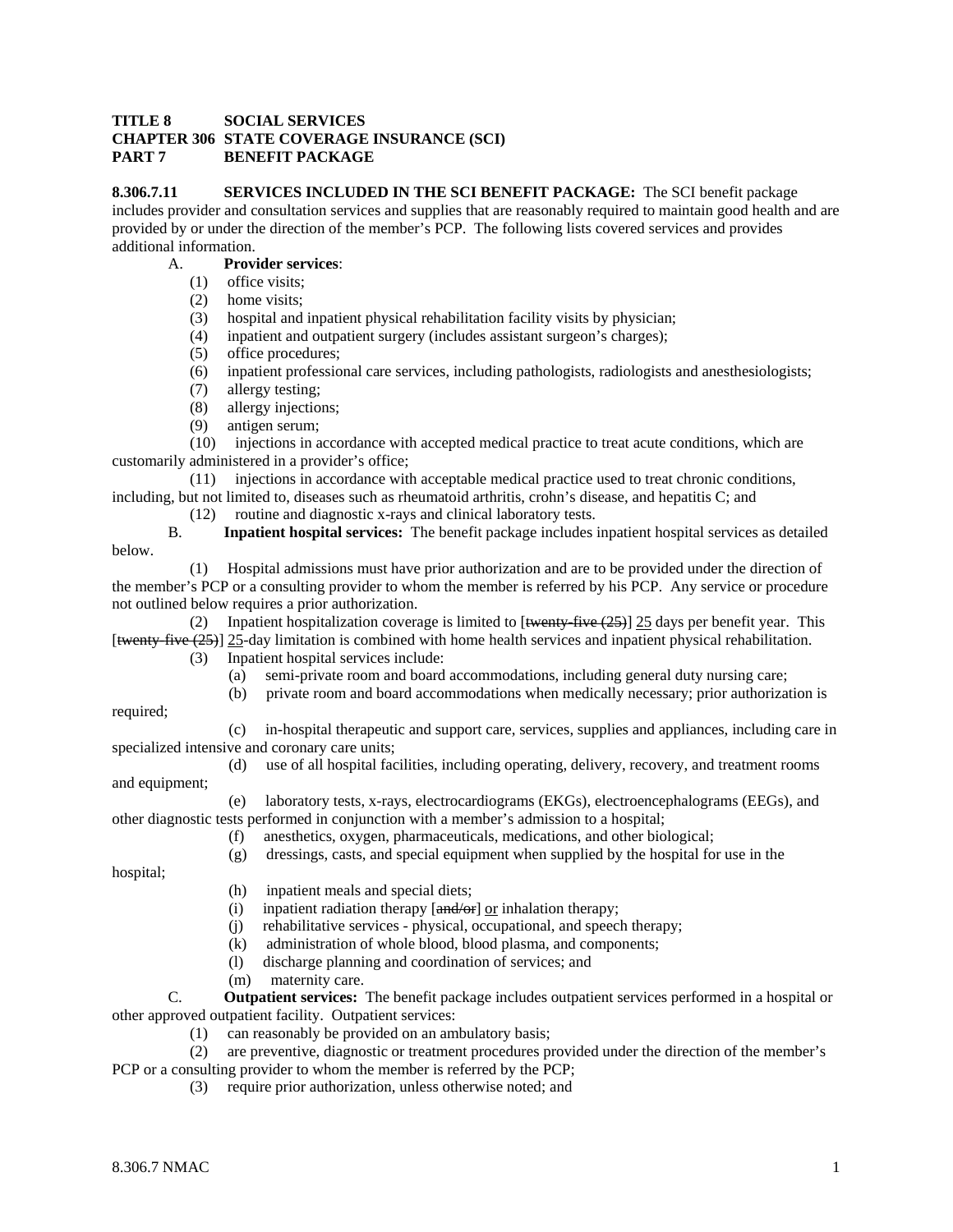(4) the following provides additional information on covered outpatient services and associated co-

payments:

 (a) surgeries, including use of operating, delivery, recovery, treatment rooms, equipment and supplies, including anesthesia, dressings and medications;

- (b) radiation therapy and chemotherapy;
- (c) magnetic resonance imaging (MRI);
- (d) positron emission tomography (PET) tests;
- (e) CT scan;
- (f) holter monitors and cardiac event monitors;

 (g) routine and diagnostic x-rays, clinical laboratory tests, electrocardiograms (EKGs), and electroencephalograms (EEGs);

(h) cardiovascular rehabilitation; and

 (i) rehabilitative services - physical, occupational, and speech therapy; rehabilitative services for short-term physical, occupational, and speech therapies are covered; short-term therapy includes therapy services that produce significant and demonstrable improvement within a two-month period from the initial date of treatment; the member's PCP or other appropriate treating provider to whom the member has been referred shall determine in advance of rehabilitative services that these services can be expected to result in significant improvement in the member's physical condition within a period of two months; requests for rehabilitative services from therapists will not be approved; these services shall be requested by the ordering provider and require a prior authorization.

 (i) Extension of short-term therapy beyond the initial two months may be extended for one period of up to two months, contingent on the approval of the MCO'S medical director, only if such services can be expected to result in continued significant improvement of the member's physical condition within the extension period. Expectation of significant improvement will be established if the member has complied fully with the instructions for care and has met all therapy goals for the preceding two-month period as documented in the therapy record.

 (ii) Therapy services extending beyond the two-month period from the initial date of treatment are considered long-term therapy and are not covered under SCI. Long-term therapy includes treatment for chronic or incurable conditions for which rehabilitative services produce minimal or temporary change or relief. Chronic conditions include, but are not limited to, muscular dystrophy, cerebral palsy, developmental delay, myofascial pain disorders, arthritis, autism, and syndromes of chromosomal abnormalities.

 D. **Emergency and urgently needed health services:** The benefit package includes emergency and urgently needed health services. These services are available [twenty-four (24)] 24 hours a day, seven  $(\overline{7})$  days a week. The benefit package includes inpatient and outpatient services meeting the definition of emergency services, which shall be provided without regard to prior authorization or the provider's contractual relationship with the MCO. If the services are needed immediately and the time necessary to transport the member to a network provider would mean risk of permanent damage to the member's health, emergency services shall be available through a facility or provider participating in the MCO/SE network or from a facility or provider not participating in the MCO/SE network. Either provider type shall be paid for the provision of services on a timely basis. Emergency services include services needed to evaluate and stabilize an emergency medical or behavioral condition. Post stabilization care services means covered services, related to an emergency medical or behavioral condition, that are provided after a member is stabilized in order to maintain the stabilized condition. This coverage may include improving or resolving the member's condition if either the MCO has authorized post-stabilization services in the facility in question, or there has been no authorization; and

(1) the hospital was unable to contact the MCO; or

 (2) the hospital contacted the MCO but did not get instructions within an hour of the request; the following provides additional information on covered services and required co-payments.

 (a) Emergency health services can be provided in or out of the service area. Coverage is provided for trauma services at an appropriately designated trauma center according to established emergency medical services triage and transportation protocols.

(i) Prior authorization is not required for emergency care.

 (ii) Coverage for trauma services and all other emergency health services from nonparticipating providers will continue at least until the member is medically stable, does not require critical care, and can be safely transferred to another facility based on the judgment of the attending participating provider in consultation with the MCO. The MCO may transfer hospitalized members to the care of participating providers as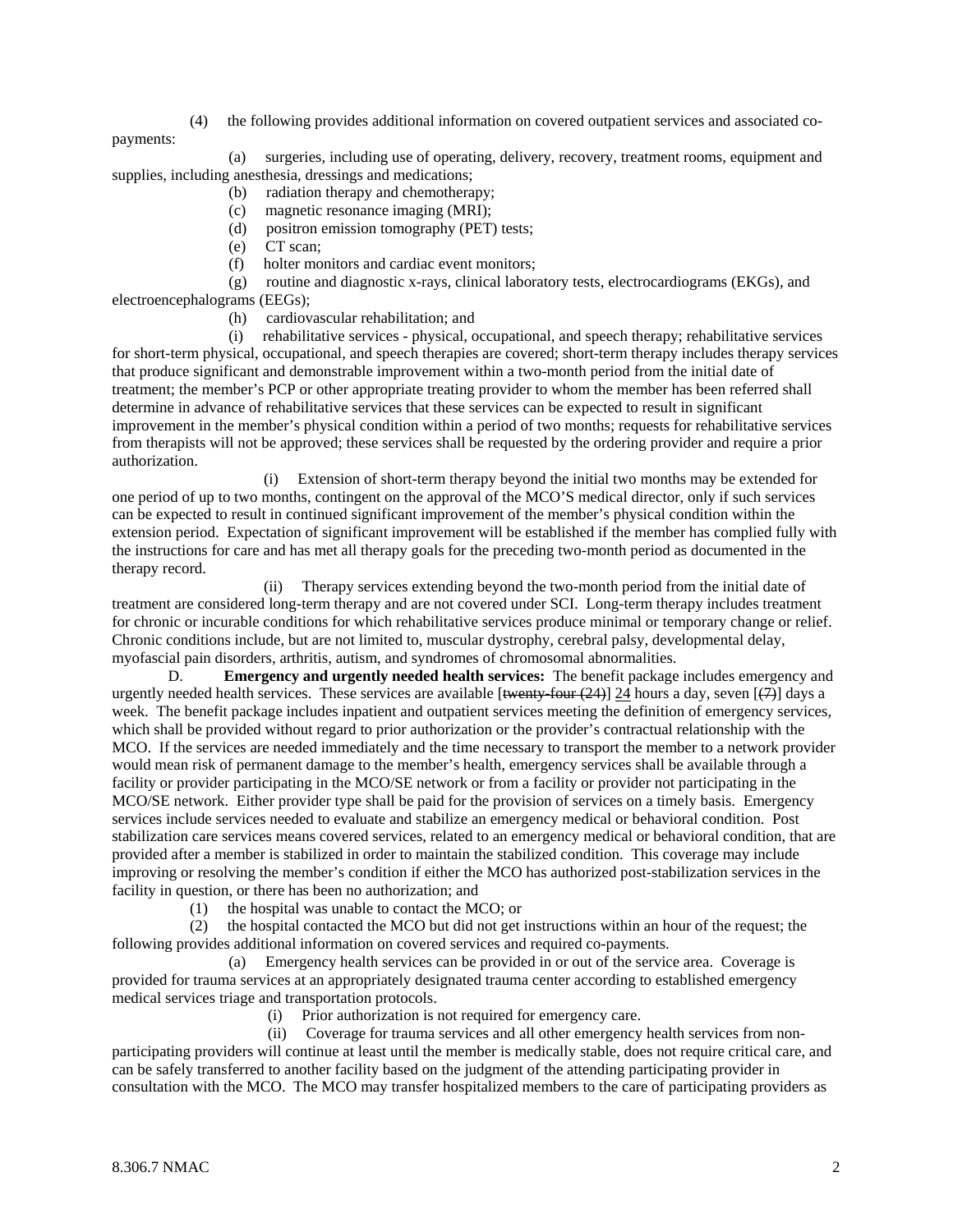soon as it is medically appropriate. Such members shall be stabilized and the transfer effected in accordance with federal law.

(iii) The member is responsible for charges for non-covered services.

 (b) Use of an urgent care center, where available, in or out of the service area for treatment of sudden unexpected acute illness or injury that requires prompt medical attention to prevent jeopardy to the member if such services were not received immediately.

 (i) A non-participating urgent care center may be used only if the member cannot reasonably access a participating provider.

 (ii) Routine or follow-up medical treatment shall be provided by or through a participating provider.

 E. **Women's health services:** The benefit package includes any gynecological examinations or care related to pregnancy, for primary and preventive obstetrics, and gynecological services required as a result of any gynecological examination or condition. Covered women's health services may be obtained from the member's PCP, or a participating women's health care provider or a consulting provider to whom the member has been referred by her PCP. The following lists covered services and provides additional information:

(1) office visits;

(2) low-dose mammography screening for detection of breast cancer;

 (3) cytological screening to determine the presence of pre-cancerous or cancerous conditions or other health problems; and

(4) services related to the diagnosis, treatment and appropriate management of osteoporosis.<br>F. **Prenatal and post-partum care:** Prenatal care includes a minimum of one prenatal official

Prenatal and post-partum care: Prenatal care includes a minimum of one prenatal office visit per month during the first two trimesters of pregnancy; two  $\left[\frac{2}{2}\right]$  office visits per month during the seventh and eight months of pregnancy; and one  $[\{+ \}$  office visit per week during the ninth month until tremor as medically indicated, provided that coverage for each office visit shall include prenatal counseling and education.

(1) Following delivery of a newborn, a female member is entitled to either:

(a) post-partum care in the home consisting of up to three visits; or

 (b) a minimum hospital stay of specified inpatient hours; the choice of either home care or inpatient care will be made based on discussion between the participating provider and the member.

 (2) If post-partum home care is elected, the care shall be rendered in accordance with accepted maternal and neonatal physician assessments, and by a home care participating provider who is properly licensed, trained and experienced. A maximum of three home care visits are allowable.

 (3) If inpatient care is elected, a mother and her newborn child in a health care facility will be entitled to a minimum stay of 48 hours following a vaginal delivery or 96 hours following a caesarian section.

(4) Non- hospital births - prior authorization is required*.*

Preventive health services: The benefit package includes preventive health services. Preventive health services are provided to a member when performed by or under the direction of the member's PCP or a participating provider to whom the member has been referred by his PCP, and are consistent with the MCO'S preventive health guidelines. The following lists covered services and provides additional information.

 (1) Physical exams, including health appraisal exams, laboratory and radiological tests, hearing and vision screenings, and early detection procedures.

 (2) Periodic tests to determine blood hemoglobin, blood pressure, blood glucose level, and blood cholesterol level or a fractionated cholesterol level.

(3) Periodic glaucoma eye tests for all persons [thirty-five (35)] 35 years of age and older.

(4) Periodic stool examination for the presence of blood for all persons 40 years of age or older.

(5) Periodic mammograms for detection of breast cancer as follows: one low dose baseline

mammogram for women ages 35 through 39, one low dose mammogram biennially for women ages 40 through 49 and one low dose mammogram annually for women over age 50.

 (6) All members may receive an annual consultation to discuss lifestyle behaviors that promote health and well-being. The consultation may include, but not be limited to:

- (a) smoking control;
- (b) nutrition and diet recommendations;
- (c) exercise plans;
- (d) lower back protection;
- (e) immunization practices;
- (f) breast self-examinations;
- (g) testicular self-examinations; or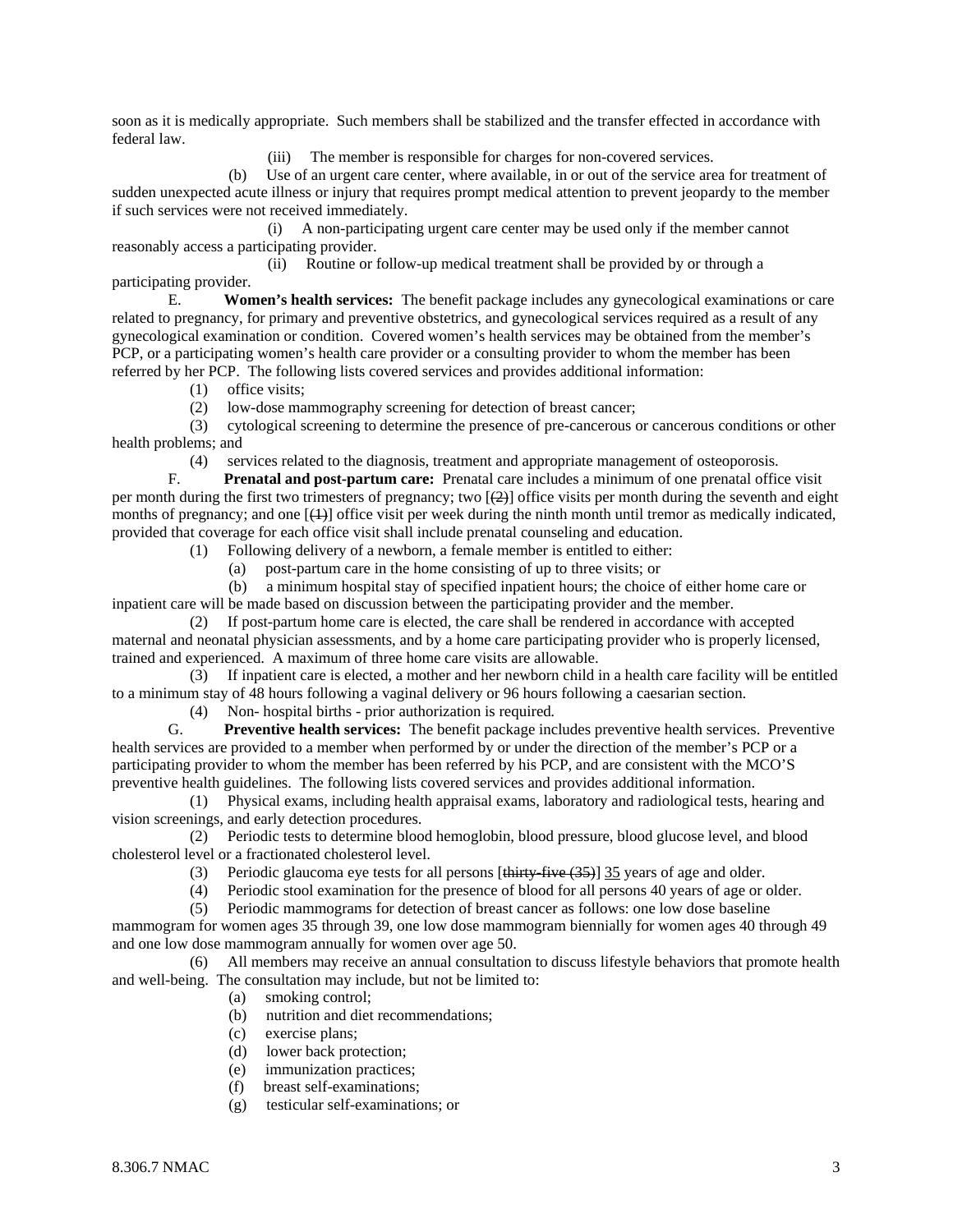(h) use of seat belts in motor vehicles.

 (7) Adult immunizations in accordance with the recommendations of the advisory committee on immunization practices (ACIP).

(8) Periodic colon examination of  $[\frac{\text{thirty-five}(35) \text{ to sixty}(60)]}{35}$  to 60 centimeters  $[\frac{\text{and/or}}{\text{and/or}}]$  or barium enema for all persons [forty-five (45)] 45 years of age or older.

- (9) Voluntary family planning services.
- (10) Insertion of contraceptive devices.
- (11) Removal of contraceptive devices.<br>(12) Surgical sterilization.
- Surgical sterilization.

 (13) Pregnancy termination procedures: The benefit package includes services for the termination of pregnancy and pre or post-decision counseling or psychological services as detailed in 8.325.7 NMAC, *Pregnancy Termination Procedures.* 

 H. **Dialysis:** The benefit package includes dialysis services. Long-term hemodialysis and continuous ambulatory peritoneal dialysis (CAPD) is provided with a prior authorization and performed by or under the direction of the member's PCP or a consulting provider to whom the member has been referred by his PCP. The member shall advise the MCO of the date the treatment commenced.

 I. **Inpatient physical rehabilitation:** The benefit package includes inpatient physical rehabilitation. The following lists covered services and provides additional information.

 (1) Inpatient physical rehabilitation services require prior authorization, and services are to be provided under the direction of the member's PCP or a consulting provider to whom the member is referred by his PCP.

(2) Inpatient physical rehabilitation facility coverage is limited to  $\left[\frac{\text{twenty} - \text{five} + 25}{\text{tivy} - \text{fiv} + \text{fivy}}\right]$  25 days per benefit year. This [<del>twenty-five (25)</del>] 25-day limitation is combined with inpatient hospital and home health services.

 J. **Home health services/home intravenous services:** The benefit package includes home health services, which are health services provided to a member confined to his home due to physical illness. The following lists covered services and provides additional information.

 (1) Home health services and home intravenous services are provided by a home health agency (HHA) at a member's home with a prior authorization and prescribed by the member's PCP or a consulting provider to whom the member is referred by his PCP.

(2) Home health services in lieu of hospitalization are limited to  $\left[\frac{\text{twenty-five} (25)}{25} \right]$  25 days per benefit year provided that a period of inpatient hospitalization coverage shall precede any home health care coverage or the PCP shall provide a statement indicating that inpatient hospitalization would be necessary in the absence of home health services. This [twenty-five  $(25)$ ] 25 day limitation is combined with inpatient hospitalization and inpatient physical rehabilitation.

 (3) Services provided by a registered nurse or a licensed practical nurse; by physical, occupational, and respiratory therapists; speech pathologists; or by a home health aide are covered.

 (4) Prescription supplies for the provision of home health services at the time of a home health visit are covered.

- (5) Home intravenous services are covered.
- (6) Tube feedings as the sole source of nutrition are covered.

 K. **Durable medical equipment, medical supplies, orthotic appliances and prosthetic devices:** The benefit package includes durable medical equipment, medical supplies, orthotic appliances, and prosthetic devices. The following lists covered services and provides additional information.

(1) Prior authorization is required.

 (2) Durable medical equipment, medical supplies, orthotic appliances and prosthetic devices with allowable charges of \$200 or more per item, including tax and any shipping charges are covered. Rental price cannot exceed purchase price.

 (3) Durable medical equipment that requires a provider's prescription for purchase or rental is covered unless otherwise excluded.

 (4) Medical supplies that require a provider's prescription for purchase are covered unless otherwise excluded.

 (5) Orthotic appliances that require a provider's prescription for purchase are covered unless otherwise excluded.

 (6) Prosthetic devices are covered only when they replace a limb or other part of the body after accidental or surgical removal [and/or] or when the body's growth or atrophy necessitates replacement, unless otherwise excluded.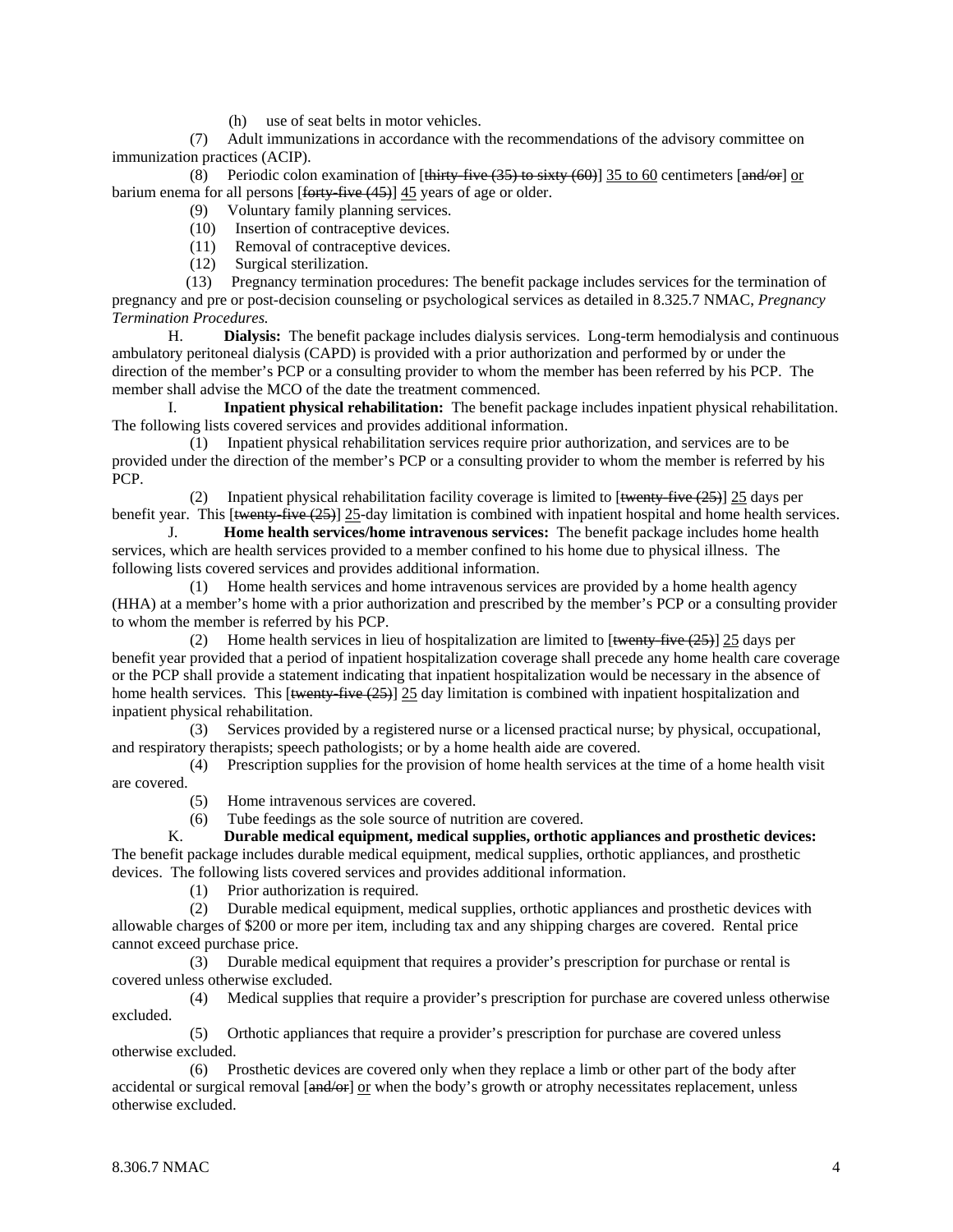(7) Breast prostheses and bras required in conjunction with reconstructive surgery are covered, except as limited.

 (8) Repair or replacement of durable medical equipment, orthotic appliances and prosthetic devices due to normal wear [ $\theta$ <sub>or</sub>] or when necessitated by the body's growth or atrophy are covered.

 L. **Ambulance services:** The benefit package includes emergency transport services identified below.

 (1) When necessary to protect the life of the mother or infant, emergency transport includes transport for medically high-risk pregnant women with an impending delivery to the nearest tertiary care facility.

 (2) The MCO will not pay more for air ambulance than it would have paid for transportation over the same distance by surface emergency medical transportation services unless the member's health condition renders the utilization of such surface services medically inappropriate.

 (3) Emergency ground ambulance transportation to the nearest facility where emergency care and treatment can be rendered and when provided by a licensed ambulance service

 (4) Emergency, trauma-related air ambulance transportation - prior authorization is required, when feasible.

 M. **Oral surgery:** The benefit package includes limited oral surgery benefits with prior authorization. The following lists covered services and provides additional information. General dental and oral surgery services with a prior authorization only in conjunction with:

 (1) Accidental injury to sound natural teeth, the jawbones, or surrounding tissues, treatment for injury is covered when initial treatment for the injury is sought within  $[$ seventy-two  $(72)]$  72 hours of the injury. Teeth with crowns or restorations are not considered to be sound natural teeth. The injury shall be properly documented during the initial treatment. Services shall be completed within  $[\text{twelve (12)}]$  12 months of the date of injury. The MCO will require dental x-rays.

 (2) Surgical procedures to correct non-dental, non-maxillomandibular physiologic conditions that produce demonstrable impairment of function are covered.

 (3) Removal or biopsy, when pathological examination is required of tumors and cysts of the jaws, cheeks, lips, tongue, roof and floor of the mouth are covered.

 (4) External incision and drainage of cellulitis; incision of infected accessory sinuses, salivary glands or ducts; and removal of stones from salivary ducts are covered.

 (5) Surgical procedures to correct accidental injuries of the jaws and facial bones, cheeks, lips, tongue, roof and floor of mouth are covered.

N. **Reconstructive surgery:** The benefit package includes reconstructive surgery as provided below.

 (1) Reconstructive surgery from which an improvement in physiological function can be expected if performed for the correction of functional disorders - prior authorization is required. Functional disorder shall result from accidental injury or from congenital defects or disease.

 (2) Prosthetic devices and reconstruction surgery of the affected breast or other breast to produce symmetry related to mastectomy. This coverage includes physical complications at all stages of mastectomy, including lymph edemas. A member is allowed at least [forty-eight (48)] 48 hours of inpatient care following mastectomy and [twenty four (24)] 24 hours of inpatient care following a lymph node dissection for the treatment of breast cancer.

 O. **Prescription drugs:** The benefit package includes all generic prescription drugs and brand name drugs included on the MCO'S preferred drug list (PDL). Exceptions to the PDL depend on MCO policy.

P. **Diabetes treatment:** The benefit package includes diabetes treatment. The MCO will maintain an adequate PDL to provide resources to members with diabetes; and guarantee reimbursement or coverage for prescription drugs, insulin, supplies, equipment and appliances with a prior authorization described in this subsection within the limits of the MCO. The following lists covered services and provides additional information.

- (1) Equipment, supplies and appliances to treat diabetes to include:
	- (a) blood glucose monitors, including those for the legally blind;
	- (b) test strips for blood glucose monitors;
	- (c) visual reading urine and ketone strips;
	- (d) lancets and lancet devices;
	- (e) insulin (limit two  $[ (2) ]$  vials per co-payment);
	- (f) injection aids, including those adaptable to meet the needs of the legally blind;
	- (g) syringes;
	- (h) prescriptive oral agents for controlling blood sugar levels;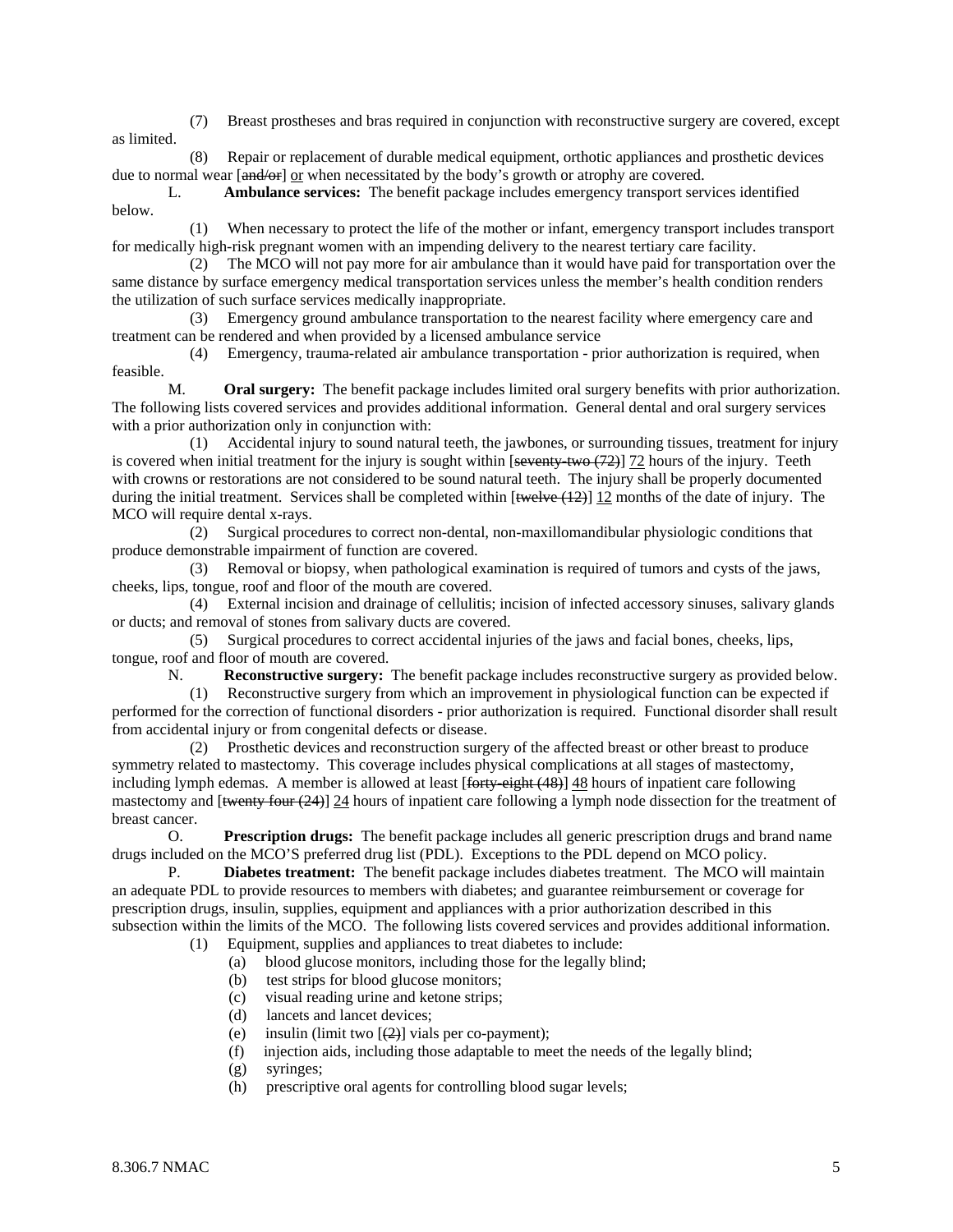(i) medically necessary podiatric appliances for prevention of foot complications associated with diabetes, including therapeutic molded or depth inlay shoes, functional orthotic appliances, custom molded inserts, replacement inserts, preventive devices and shoe modifications for prevention and treatment; and

(j) glucagons emergency kits.

 (2) Diabetes self-management training by a certified, registered or licensed health care professional with recent education in diabetes management, which is limited to:

(a) medically necessary visits upon the diagnosis of diabetes;

 (b) visits following a provider diagnosis that represents a significant change in the member's symptoms or condition that warrants changes in the member's self-management;

 (c) visits when re-education or refresher training is prescribed by a health care provider with prescribing authority; and

(d) medical nutrition therapy related to diabetes management.

 Q. **Behavioral health and substance abuse services:** The benefit package includes behavioral health and substance abuse services. Inpatient behavioral health services are limited to  $\left[\frac{\text{twenty-five}(25)}{\text{tive}(25)}\right]$  25 days per benefit year with prior authorization.

### (1) **Behavioral health service:**

 (a) Outpatient office visits for mental health evaluation and treatment; injectable forms of haloperidol or fluphenazine are included in the office visit co-payment. Prior authorization is required for over seven (7) visits.

 (b) Inpatient mental health services provided in a psychiatric hospital or an acute care general hospital - *prior authorization is required*.

### (2) **Substance abuse service:**

 (a) outpatient substance abuse including visits, detoxification and intensive outpatient care limited to forty two (42) days per benefit year; and

(b) inpatient substance abuse detoxification - *prior authorization is required.*

 R. **Annual limits on out-of-pocket expenditures:** Out-of-pocket charges for all participants will be limited to 5 percent of maximum gross [ $\frac{f_{\text{amil}}}{g}$ ] household income per benefit year. Pharmacy out-of-pocket charges for all participants will be limited to \$12 per month.

 S. **Limitations on coverage:** The benefit package is limited to \$100,000 in benefits payable per member per benefit year.

 T. **Pregnancy termination procedures:** The MCO shall provide coverage of pregnancy termination as allowed per 42 CFR 457.475. Medically necessary pregnancy terminations which do not meet the requirements of 42 CFR 457.475 are excluded from the capitation payment made to the MCO and shall be reimbursed solely from state funds pursuant to the provisions of 8.325.7 NMAC.

[8.306.7.11 NMAC - N, 7-1-05; A, 4-16-07; A, 6-1-08; A, 7-1-09]

**8.306.7.12 COVERED SERVICES AND SERVICE LIMITATIONS:** The SCI benefit package is limited to \$100,000 in benefits payable per member per benefit year. Covered services are subject to the following conditions and limitations:

 A. **Medically necessary:** Medically necessary services are clinical and rehabilitative physical, mental or behavioral health services that:

 (1) are essential to prevent, diagnose or treat medical conditions or are essential to enable the individual to attain, maintain or regain functional capacity;

 (2) are delivered in the amount, duration, scope and setting that is clinically appropriate to the specific physical, mental and behavioral health care needs of the individual;

(3) are provided within professionally accepted standards of practice and national guidelines; and

 (4) are required to meet the physical, mental and behavioral health needs of the individual and are not primarily for the convenience of the individual, the provider or the payer.

B. Behavioral health and substance abuse services:

(1) Inpatient mental health services/partial hospitalizations are limited to  $[\frac{t_{\text{text}}(25)}{t_{\text{text}}}]$  25 days per benefit year.

 (2) Inpatient substance abuse detoxification is limited to 72 hours per occurrence as part of the total twenty-five day benefit for inpatient mental health services.

(3) Outpatient substance abuse detoxification services are limited to ten  $[440]$  days per benefit year. Substance abuse outpatient services including intensive outpatient services are limited to [forty-two (42)] 42 days per benefit year.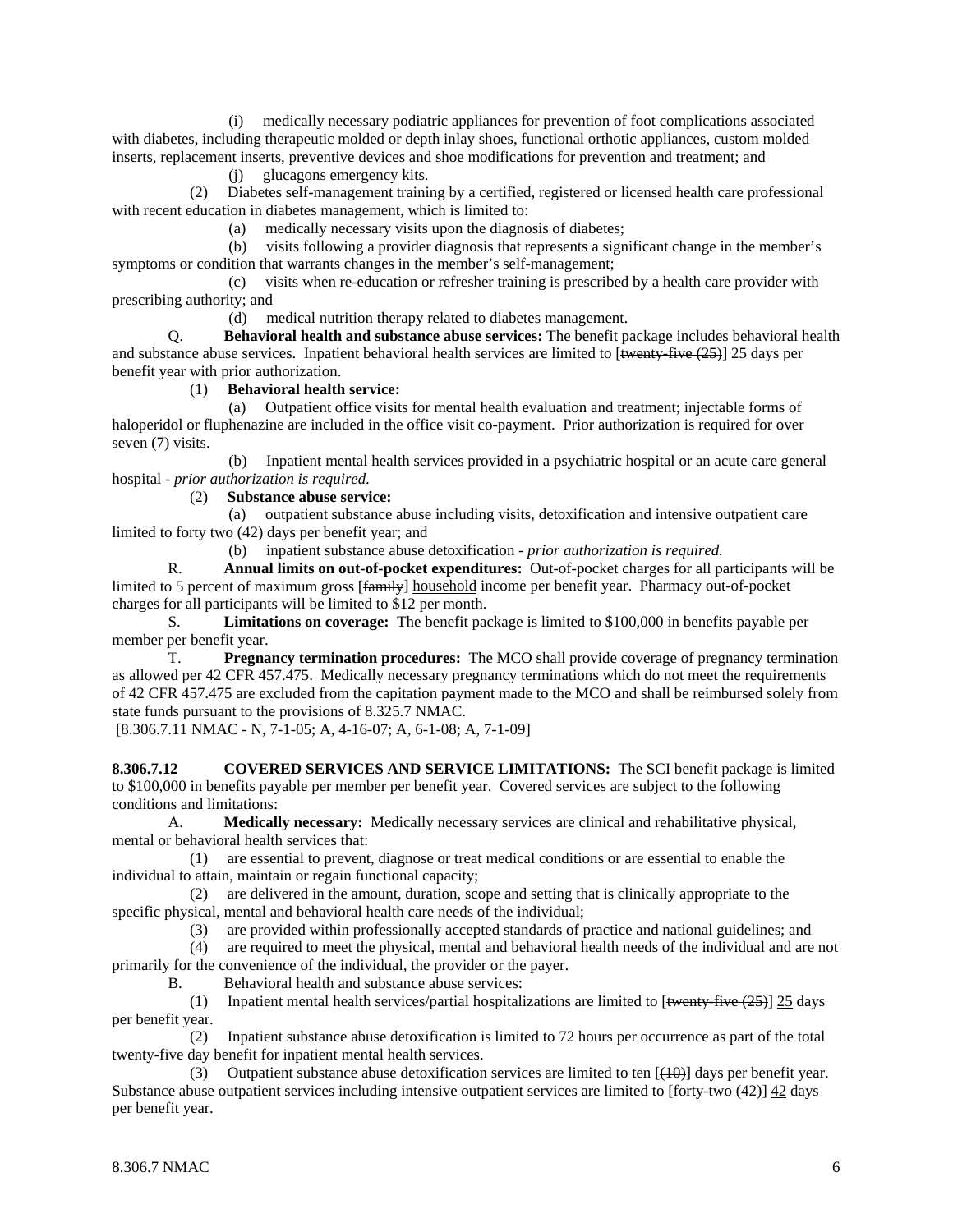C. **Cardiovascular rehabilitation:** Coverage for cardiovascular rehabilitation is limited to a maximum of [thirty-six (36)] 36 sessions per cardiac event.

 D. **Choice of provider:** For the purpose of coverage under this policy, the SCI MCO has the right to determine which provider may be used to provide the covered services.

 E. **Contact lenses or eyeglasses following cataract surgery:** One complete set of contact lenses or eyeglasses is covered following surgery for the removal of cataracts from one or both eyes. Coverage is not allowed for both contact lenses and eyeglasses. Coverage is limited to one set of contact lenses or eyeglasses per member per surgery. Coverage for materials (contact lenses or eyeglasses) is limited to \$300 per surgery. Coverage for contact lenses or eyeglasses is limited to [ninety (90)] 90 days following surgery for the removal of cataracts. Contact lenses or eyeglasses obtained after the [ninety (90)] 90 day period are not covered.

 F. **Dental services:** In cases of accidental injury to sound natural teeth, the jawbones, or surrounding tissues, treatment for injury is covered when initial treatment for the injury is sought within  $\left[\frac{\text{sevent}}{\text{sevent}}\right]$  72 hours of the injury. Teeth with crowns or restorations are not considered to be sound natural teeth. The injury shall be properly documented during the initial treatment. Services shall be completed within [<del>twelve (12)</del>] 12 months of the date of injury. The MCO will require dental x-rays.

G. **Detoxification:** Inpatient detoxification is limited to seventy-two (72) hours of inpatient services per occurrence as part of the twenty-five day benefit for inpatient behavioral health services. Outpatient detoxification is limited to ten  $[(10)]$  days per benefit year.

 H. **Home health services:** Home health services in lieu of hospitalization, or a combination of inpatient hospitalization, home health services and inpatient rehabilitation, may not exceed [twenty-five (25)] 25 days per benefit year, provided that a period of inpatient hospitalization coverage shall precede any home health care coverage or the PCP shall provide a statement indicating that inpatient hospitalization would be necessary in the absence of home health services. Home health services are subject to periodic review of the continuation of covered services. If home health services can be provided in more than one medically appropriate setting, the MCO may choose the setting for providing the care.

 I. **Inpatient hospitalization, home health services, inpatient rehabilitation:** This policy is limited to maximum of  $\left[\frac{t_{\text{text}}+t_{\text{text}}+t_{\text{text}}+t_{\text{text}}+t_{\text{text}}-t_{\text{text}}-t_{\text{text}}-t_{\text{text}}-t_{\text{text}}-t_{\text{text}}-t_{\text{text}}-t_{\text{text}}-t_{\text{text}}-t_{\text{text}}-t_{\text{text}}-t_{\text{text}}-t_{\text{text}}-t_{\text{text}}-t_{\text{text}}-t_{\text{text}}-t_{\text{text}}-t_{\text{text}}-t_{\text{text}}-t_{\text{text}}-t_{\text{text}}-t$ health services and inpatient rehabilitation.

 J. **Major disasters:** In the event of any major disaster, epidemic, or other circumstance beyond its control, the MCO will render or attempt to arrange covered services with participating providers insofar as practical according to its best judgment and within the limitations of facilities, supplies, pharmaceuticals, and personnel available. Such circumstances include: complete or partial disruption of facilities; war; riot; civil uprising; disability of the MCO personnel; disability of participating providers; or act of terrorism.

 K. **Maximum benefit limits:** Maximum benefits allowed under SCI are limited to \$100,000 per member per benefit year.

 L. **Maternity transport:** Coverage for transportation where medically necessary to protect the life of the infant or mother, including air transport if indicated for medically high risk pregnant women with an impending delivery of a potentially viable infant to the nearest available tertiary care center.

 M. **Mastectomy and lymph node dissection:** Length of inpatient stay: not less than [forty eight (48)] 48 hours inpatient stay following a mastectomy and not less than [twenty four (24)] 24 hours of inpatient care following a lymph node dissection when determined medically appropriate by physician and patient.

 N. **Orthotic appliances and prosthetic devices:** Repair or replacement of orthotic appliances and prosthetic devices due to normal wear is covered.

 O. **Physical, speech and occupational therapy:** Only short-term rehabilitative services are covered. Short-term therapy is limited to no more than two  $[\frac{2}{2}]$  consecutive months per member per condition.

 P. **Post mastectomy supplies:** Bras required in conjunction with reconstructive surgery are limited to two  $[\frac{2}{2}]$  per member, per benefit year.

 Q. **Prescription drugs:** Prescription drugs are limited to generic drugs and name brand prescriptions on the preferred drug list (PDL) drugs as listed on the MCO PDL. The MCO shall ensure that Native American members accessing prescription drugs at IHS or Tribal 638 facilities will be exempt from the MCO's PDL. For each co-payment amount, quantities are limited to a  $[\frac{\text{thirty}}{30}]$  30-day supply or  $[\text{one-hundred}+(100)]$  100 tablets; whichever is less, per prescription or refill. All other units will be dispensed in a  $[\text{thirty} (30)]$  30 -day supply, with one co-payment required for each of the following quantities:

 (1) **Topical products:** The lesser of [eighty (80)] 80 gm. of cream/ointment or [sixty (60)] 60 ml. of lotion/solution or the most commonly dispensed trade package size, per co-payment.

(2) **Oral liquids:** 480 ml. maximum per co-payment.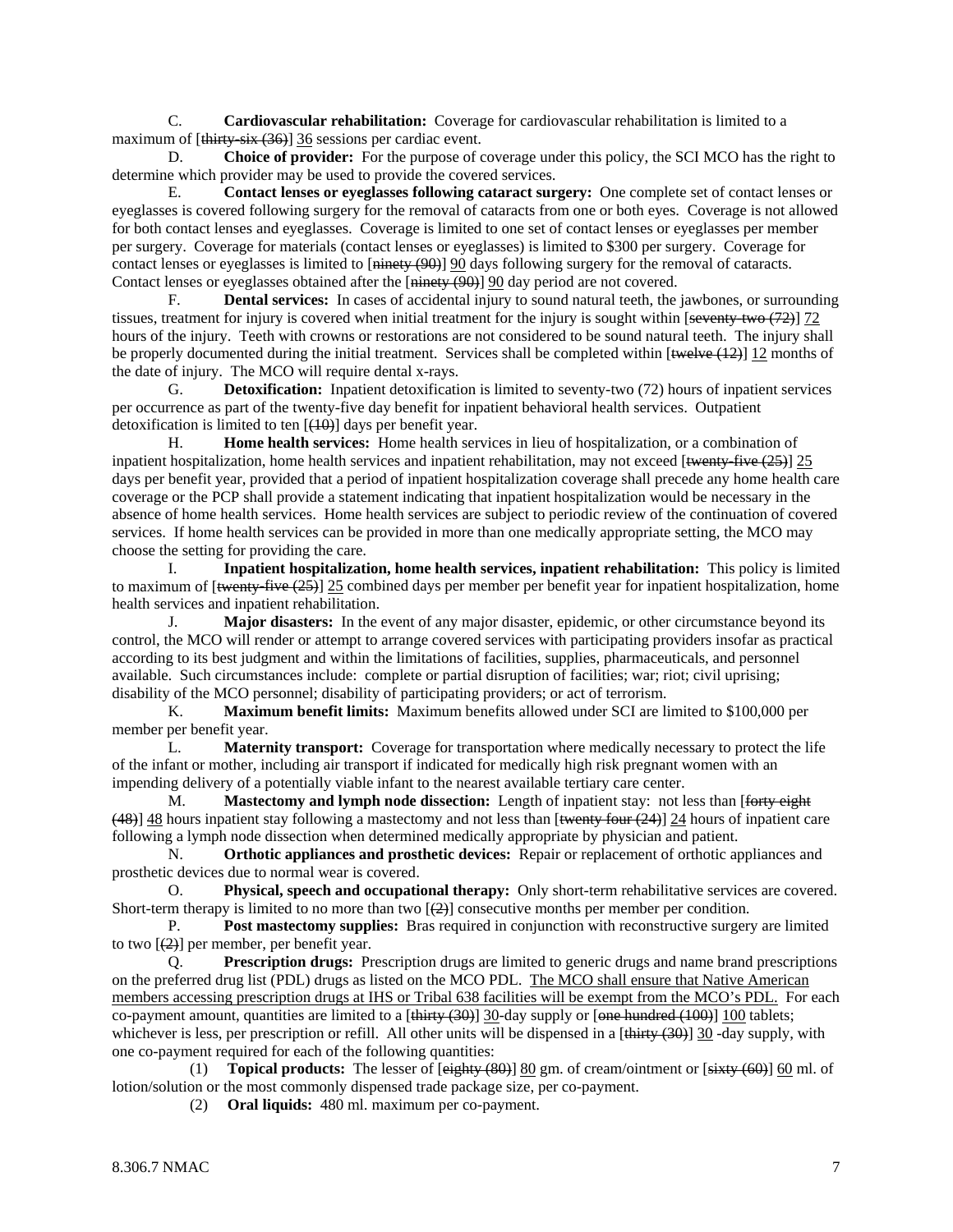(3) **Inhalers and vials:** One  $[\frac{(1)}{2}]$  co-payment per unit (diabetic insulin exception - two  $[\frac{(2)}{2}]$  vials of the same type of insulin per co-payment).

- (4) **Manufacturer's trade package:** One [(1)] co-payment per trade package (i.e. imitrex, estrogen patches).
	- (5) **Mail order drugs** are limited to drugs available through the MCO'S mail order distributor.

R. **Transplants - organ, bone marrow, [and/or] or tissue:**

(1) Organ, bone marrow, [and/or] or tissue transplants are limited to:

- (a) heart;
	- (b) heart/lung;
	- (c) lung;
	- (d) liver;
	- (e) cornea;
	- (f) kidney;
	- (g) skin;

 (h) bone marrow (allogenic and autologous stem cell rescue only for leukemia, aplastic anemia, severe combined immunodeficiency disease, wiskott-aldrich syndrome, advanced hodgkin's or non-hodgkin's lymphoma, recurrent or refractory neuroblastoma, and multiple myelomas); or

 (i) pancreas (for uremic, insulin-dependent diabetics concurrently receiving a kidney transplant).

 (2) No other transplant procedures are covered. The MCO has the right to require that transplants be performed at contracted centers of excellence if one is available.

(3) A member is eligible for coverage for up to two  $\left[\frac{2}{2}\right]$  transplants per lifetime. Multiple organ, bone marrow, [and/or] or tissue transplants performed at the same time are considered to be one procedure. All transplant services are limited by the \$100,000 annual benefit limitation per member per benefit year. [8.306.7.12 NMAC - N, 7-1-05; A, 7-1-09]

**8.306.7.13 SERVICES EXCLUDED FROM THE SCI BENEFIT PACKAGE:** SCI does not cover any service or supply not specifically listed in 8.306.7.12 NMAC as a covered service. If a service is not a covered service, then all services performed in conjunction with the non-covered service are not covered as well. The list of exclusions below is not intended to be exhaustive. If a service is not listed in 8.306.7.12 NMAC as a covered service, then it is not covered regardless of medical necessity. Other services excluded are:

 A. **Services not coordinated through a member's PCP or lack of a prior authorization:** Health services and supplies if not provided by or under the direction of:

(1) the member's PCP or a provider to whom the member has been referred by his PCP;

 (2) a non-participating provider to whom the member has been referred by his PCP, and a prior authorization is in place for those services; or

(3) any services or supplies that require a prior authorization if a prior authorization is not obtained.

 B. **Services not medically necessary, not standard medical practice, or experimental:** The following services are not covered:

 (1) any treatment, procedure, facility, equipment, drug, drug use, device, or supply that is not medically necessary; SCI pays only for medically necessary services furnished by approved providers to eligible recipients; SCI does not cover experimental or investigational medical, surgical, or other health care procedures or treatments, including the use of drugs, biological products, other products or devices except routine patient costs associated with certain Phase I, II III and IV cancer clinical trials;

 (2) drugs and devices that are not FDA approved, not FDA approved for the proposed use, or that have been voluntarily removed from the market; and

 (3) medical, surgical, [and/or] or behavioral health procedures, pharmacological regimes, and/or associated health services if they are experimental, under investigation, or generally not standard medical practice.

C. **Acupuncture and chiropractic services:** Acupuncture and chiropractic services are not covered.

 D. **Assistant surgeon services:** Assistant surgeon services are not covered if not approved by the MCO.

 E. **Behavioral health:** The following behavioral health services are not covered: behavioral health services that are rendered in connection with disorders not classified in the international classification of diseases,  $9<sup>th</sup>$ revision, clinical modification (ICD-9-CM). Behavioral health services that are not inpatient hospitalizations or outpatient visits including, but not limited to, residential treatment services, treatment foster care, day treatment, and neurobehavioral programs.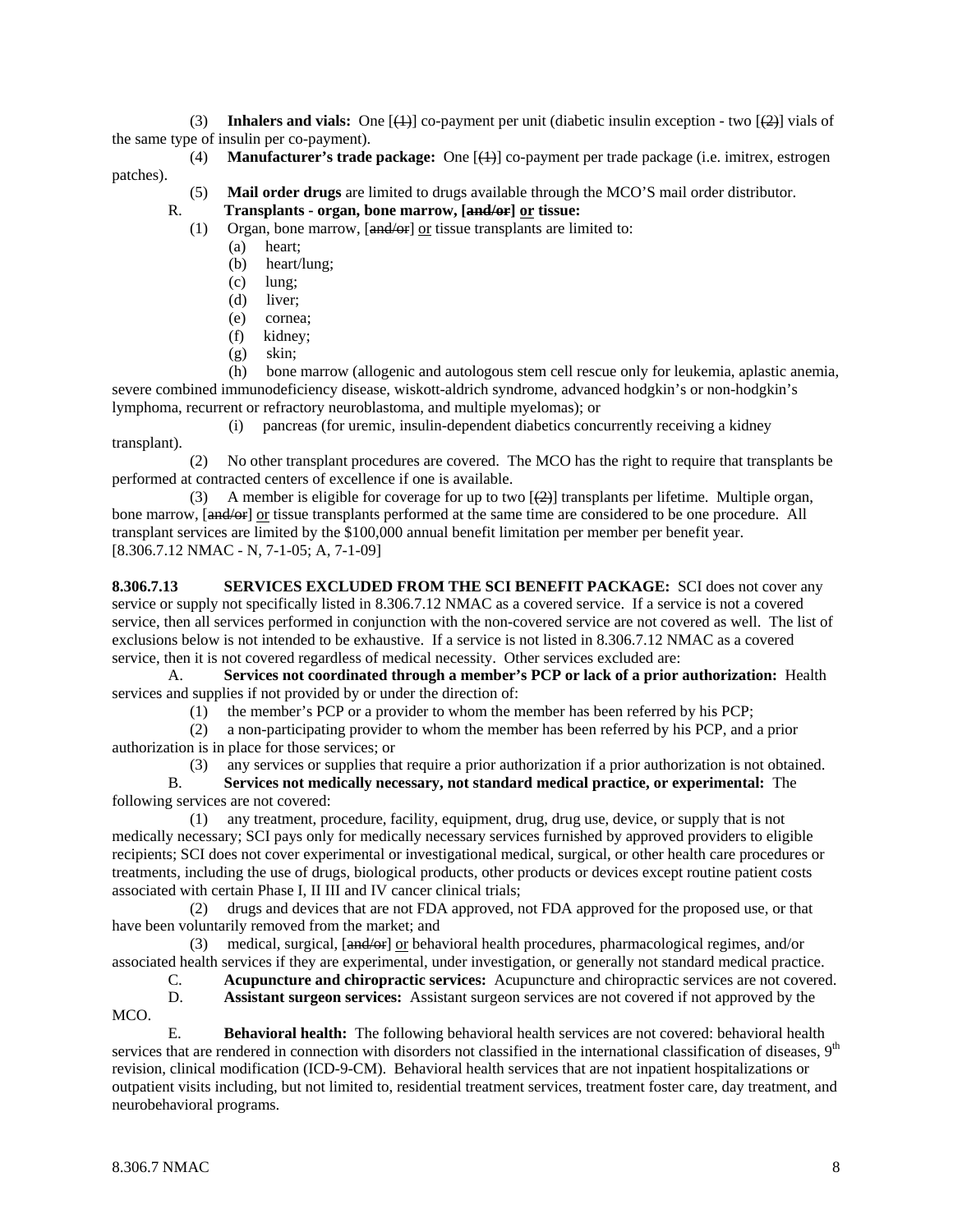F. **Cosmetic services:** Cosmetic services are not covered, including but not limited to: surgery, services, or procedures to change family characteristics or conditions due to aging; dermabrasion; scar reconstruction or revision; acne surgery (including excision of scarring and cryotherapy); tattoo removal; orthognathic jaw surgery; services performed in connection with the enlargement, reduction, implantation, or change in appearance of a portion of the body; surgical excision or reformation of sagging skin on any part of the body including, but not limited to eyelids, face, neck, abdomen, arms, legs or buttocks; microphlebectomy; sclerotherapy; liposuction; rhinoplasty; otoplasty; services related to a cosmetic service, or required as a result of a noncovered cosmetic service; surgery required as a result of a noncovered procedure (such as a noncovered organ/tissue transplant or a sex change operation) or additional surgery or treatment required to care for or correct a complication due to a previous cosmetic service; or breast augmentation, reduction mammoplasty, or nipple reconstruction except as related to reconstructive surgery.

 G. **Court ordered care:** Court-mandated evaluations and treatment that would not be in compliance with the terms and conditions of the MCO contract are not covered.

 H. **Coverage out of the service area:** Coverage while away from service area, except for emergency health services and urgently needed health services, is not included unless otherwise covered.

 I. **Custodial care:** Custodial or home (domestic) care, including services and supplies that can be performed by non-licensed medical personnel to help a member meet the normal activities of daily living are not covered. Examples of custodial care that are not covered services are:

- (1) bathing;
- (2) feeding;
- (3) preparing meals; and
- (4) performing housekeeping tasks.

J. **Dental services:** The following dental services are not covered:

(1) All general dental services and dental x-rays, including but not limited to:

- (a) anesthesia and facility services for dental restoration;
- (b) removal of impacted teeth;
- (c) removal of tori or exostoses;
- (d) procedures involving orthodontic care, the teeth, dental implants and periodontal disease;
- (e) artificial devices, surgery on the supporting structures of the teeth, and bone grafts to

prepare the mouth for denture wear;

 (f) personalized restorations, cosmetic replacement of serviceable restorations, or materials that are more expensive than necessary to restore damaged teeth; or

- (g) surgical realignment of the jaw structures for functional malocclusion.
- (2) Orthodontics, endodontics, and dental prosthetics.

 (3) Orthotic and orthodontic appliances and/or treatment, crowns, bridges, and/or dentures used for the treatment of craniomandibular and temporomandibular joint disorders.

 K. **Donor services:** Medical and hospital services of a donor when the recipient of an organ, bone marrow, and/or tissue transplant is not a member, or when the transplant procedure is not a covered service are not included in the benefit package.

 L. **Durable medical equipment, medical supplies; prosthetic devices; orthotic appliances:** The following are not included in the benefit package:

### (1) **Durable medical equipment, medical supplies:**

 (a) equipment that is non-medical in nature such as voice synthesizers or other communication devices, waterbeds, jacuzzi units, hot tubs, whirlpools, swimming pools, exercise equipment, heating pads, or hot water bottles;

tens units;

(b) air conditioners, humidifiers, purifiers, or self-help devices, biofeedback equipment, and

 (c) deluxe equipment, such as motor-driven wheelchairs, chairlifts, or beds, when standard equipment is available and adequate to meet functional requirements;

 (d) repairs to equipment that is not owned by the member, or repairs to equipment that exceeds the rental price of another unit for the estimated period of need or that exceeds the purchase price of a new unit;

 (e) comfort or safety items such as bed boards, hospital beds or mattresses, flotation mattresses, bathtub lifts, grab bars, over bed tables, adjustable beds, telephone arms, diapers, under pads;

(f) sphygmomanometers, stethoscopes, and blood pressure monitors; or

 (g) medical supplies and equipment that can be purchased over the counter such as shower chairs, elevated toilet seats, alcohol pads, and dressing supplies.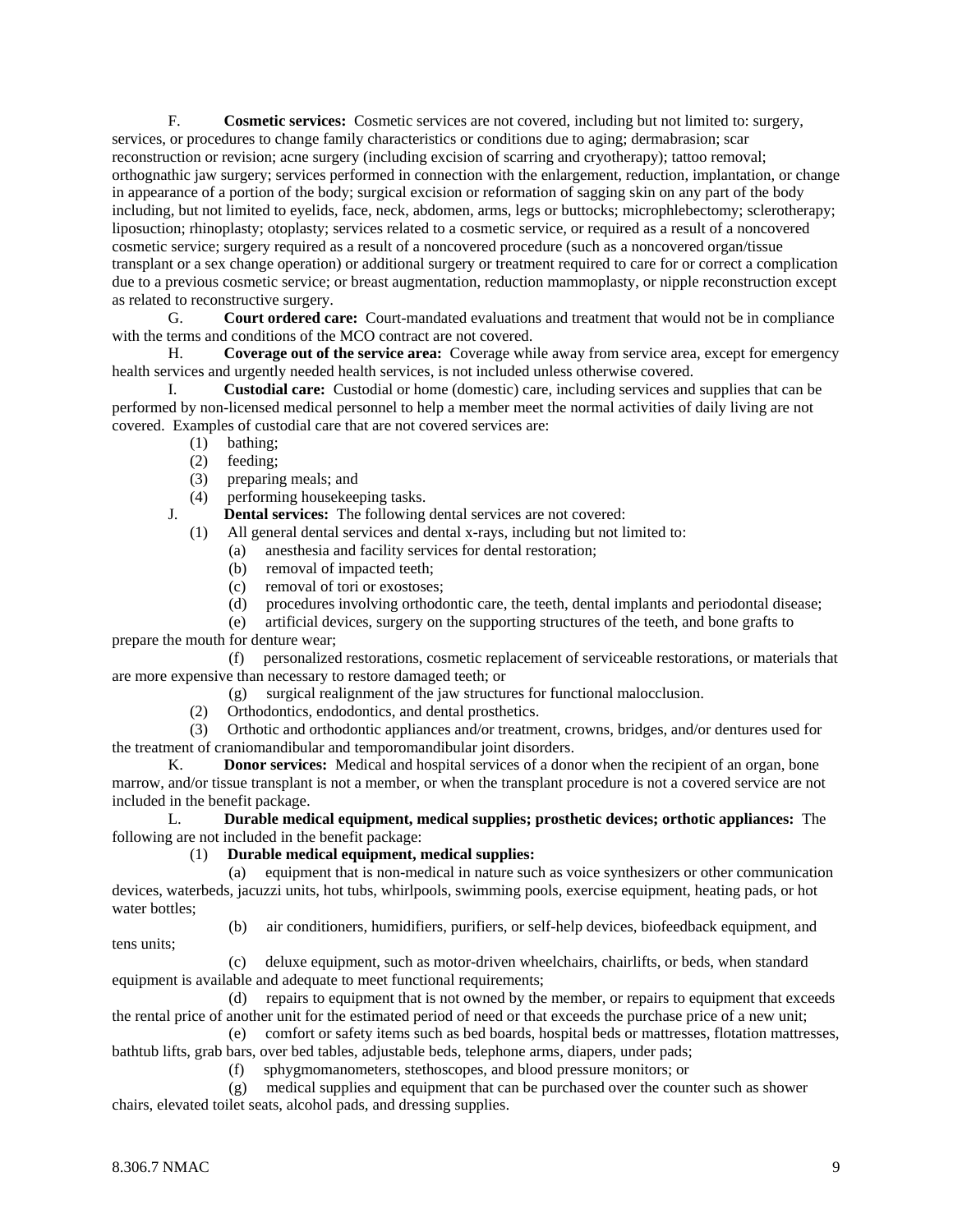## (2) **Prosthetic devices:**

 (a) prosthetic devices unless they replace a limb or other part of the body after accidental or surgical removal and/or when the body's growth or atrophy necessitates replacement;

 (b) external prosthetic devices that are suited for heavier physical activity such as fast walking, jogging, bicycling, or skiing;

- (c) cosmetic coverings for external prosthetic devices;
- (d) repairs of prosthetic devices that are not owned by the member; or
- (e) cochlear implants.

#### (3) **Orthotic appliances:**

 (a) accommodative orthotic appliances; orthopedic shoes and shoe orthotic appliances (except when the shoes are attached and an integral part of the brace), arch supports, shoe inserts, special-ordered shoes, custom shoes, built up shoes of any type, and other supportive devices for the feet, except for the management of diabetes as required by law;

- (b) orthopedic appliances that can be purchased over-the-counter;
- (c) cranial banding services; or
- (d) penile prosthesis.

 M. **Eyeglasses and vision services:** The following eyeglasses and vision services are not included in the benefit package:

(1) eye refractions, eyeglasses, and contact lenses,  $[\text{and/or}]$  or the fitting thereof, and routine vision services, except for contact lenses or eyeglasses following cataract surgery; and

 (2) surgical procedures for the correction of visual acuity in lieu of eyeglasses or contact lenses, except for intraocular lenses in connection with cataract removal.

 N. **Genetic testing:** Genetic testing, screening (other than by triple serum test only) and counseling, with the exception of genetic testing for the diagnosis or treatment of a current illness are not included in the benefit package.

 O. **Health clubs:** Fees for health clubs, spas and exercise programs are not included in the benefit package.

 P. **Hearing aids:** The purchase of hearing aids, and/or the fitting thereof, associated hearing aid testing, and other artificial aids, is not included except as specifically defined in Subsection G of 8.306.7.11 NMAC, *Preventive Health Services*.

Q. **Hospice care:** Hospice care is not included in the benefit package.

 R. **Illegal acts or crimes:** The following is not covered: Injury or illness sustained during the voluntary participation in a riot or the commission of an illegal act or crime, or while under the influence of alcohol or other drug or controlled substance, which is not prescribed by a provider. For purposes of this Subsection, a person will be presumed to be under the influence of alcohol or other drug or controlled substance if objective evidence suggests such condition, as determined pursuant to the reasonable exercise of discretion by the MCO. The limitations of this subsection will not apply unless there is a direct causal relationship between the activity described above and the illness or injuries sustained.

S. **Infertility treatment:** Infertility treatment services are not covered.

 T. **Learning disorders:** Special education, counseling, therapy, diagnostic testing, or treatment for learning disorders, whether or not associated with a mental disorder, retardation, or other disturbance, are not included in the benefit package.

U. **Marital therapy or counseling:** Marital therapy or counseling is not covered.

 V. **Missed appointments:** Costs incurred in conjunction with missed appointments are not included in the benefit package.

 W. **Modifications, improvements, equipment:** Home, workplace, and automobile modifications, improvements, or equipment are not included in the benefit package.

X. **No legal obligation to pay:** The following are not included in the benefit package:

 (1) services a member is eligible to receive and has received under any governmental program which, in the absence of any health services or insurance plan, no charge would be made to the member; and

 (2) services or supplies for which the member has no legal obligation to pay or for which no charge would be made if the member were not eligible for SCI.

 Y. **Paternity tests:** Diagnostic tests to establish paternity of a child or unborn child are not included in the benefit package.

 Z. **Physical examinations:** The following physical examinations are not included in the benefit package: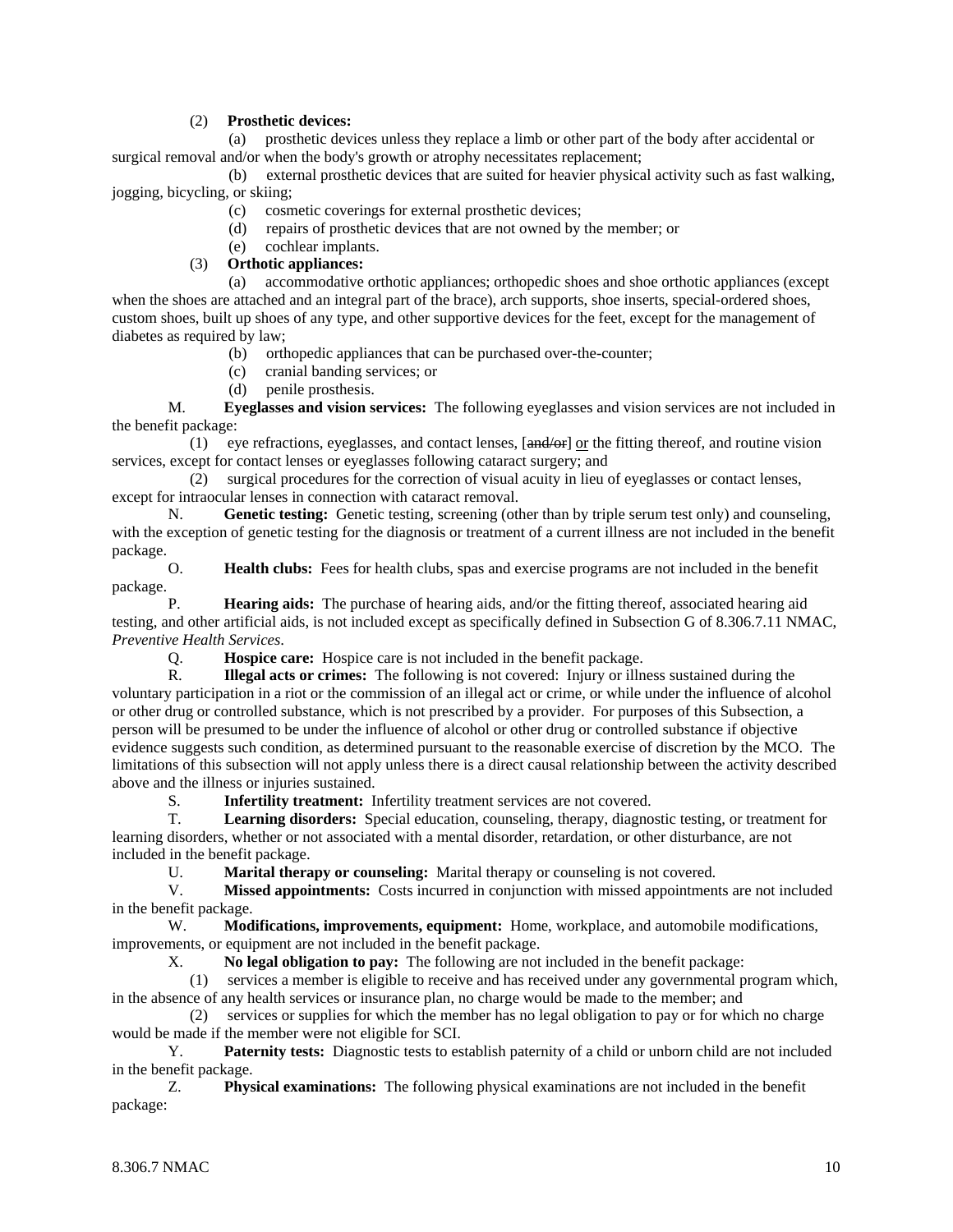- (1) routine physical examinations, vaccinations, and/or immunizations if given for:
	- (a) the purpose of obtaining employment, insurance, passports, or travel; or
	- (b) for the purpose of medical research.
- (2) sports and school physicals, unless done in conjunction with periodic health assessments.

 AA. **Physical, speech, occupational therapy - long term:** All long-term physical, speech and occupational therapy services are not included in the benefit package.

 BB. **Physical, speech, occupational therapies:** Physical, speech, occupational therapies for the following conditions are not covered:

- (1) psychosocial speech delay including delayed language development and developmental apraxia;
- (2) mental retardation, down's syndrome, autism, autism spectrum disorders, or dyslexia;
- (3) syndromes associates with diagnosed disorders attributed to perceptual and conceptual

dysfunctions;

- (4) learning disabilities, developmental articulation and language disorders, and stuttering; and
- (5) sensory disorders (oral and tactile aversions).

 CC. **Podiatry and foot care:** The benefit package does not include podiatry or foot care, including but not limited to: bunion treatment, callus treatment, corn paring or excision, toenail trimming, except in the treatment of insulin-dependent diabetics. Foot massage of any type, treatment of fallen arches, flat or pronated feet, and shock wave treatment are not included in the benefit package.

DD. **Prenatal, delivery, post-partum services:**

 (1) **All services related to the prenatal period:** Delivery and post-partum services shall be received in the MCO service area with the exception of a pregnant woman in the third trimester of pregnancy who has an established relationship with an obstetrical provider and desires to continue that relationship, and the provider is not participating with the MCO.

(2) Tests to determine the gender of an unborn child are excluded from coverage.

- EE. **Prescription drugs:** The following are excluded from coverage:
	- (1) brand name non-PDL prescription drugs without prior approval;
	- (2) drugs that do not require a physician's prescription; except insulin;
	- (3) contraceptive jellies, creams, foams, devices or implants (except legend contraceptive devices);
	- (4) therapeutic devices or appliances;

 (5) drugs whose sole purpose is to promote or stimulate hair growth (e.g., Rogaine®, Propecia®) or for cosmetic purposes only (e.g., Renova®);

(6) biologicals, blood or blood plasma products;

 (7) drugs labeled "caution - limited by federal law to investigational use" or experimental drugs, even though a charge is made to the individual;

 (8) medication for which the cost is recoverable under any workers' compensation or occupational disease law or from any state or governmental agency, or medication furnished by any other drug or medical service for which no charge is made to the member;

 (9) medication that is to be taken by or administered to an individual, in whole or in part, while he or she is a patient in a licensed hospital, rest home, sanitarium, extended care facility, skilled nursing facility, convalescent hospital, nursing home or similar institution, which operates on its premises or allows to be operated on its premises, a facility for dispensing pharmaceuticals;

 (10) any prescription refilled in excess of the number of refills specified by the physician, or any refill dispensed after one year from the physician's original order; and

 $(11)$  charges for the administration or injection of any drug.<br>FE. Pulmonary rehabilitation: Pulmonary rehabilitation is

**Pulmonary rehabilitation:** Pulmonary rehabilitation is not included in the benefit package.

 GG. **Recovery:** Services and supplies that are otherwise covered, to the extent that a member realizes a recovery from any source, are not included in the benefit package.

 HH. **Repair or replacement for lost, stolen, or damaged items:** Repair or replacement for lost, stolen, or damaged items listed below are not included in the benefit package:

- (1) durable medical equipment;
- (2) medical supplies;
- (3) orthotic appliances;
- (4) prosthetic devices; and
- (5) prescription drugs.

 II. **Services, supplies for excluded services:** Services, supplies, or drugs used for non-covered or excluded procedures or treatment, or used for any related complication(s) are not included in the benefit package.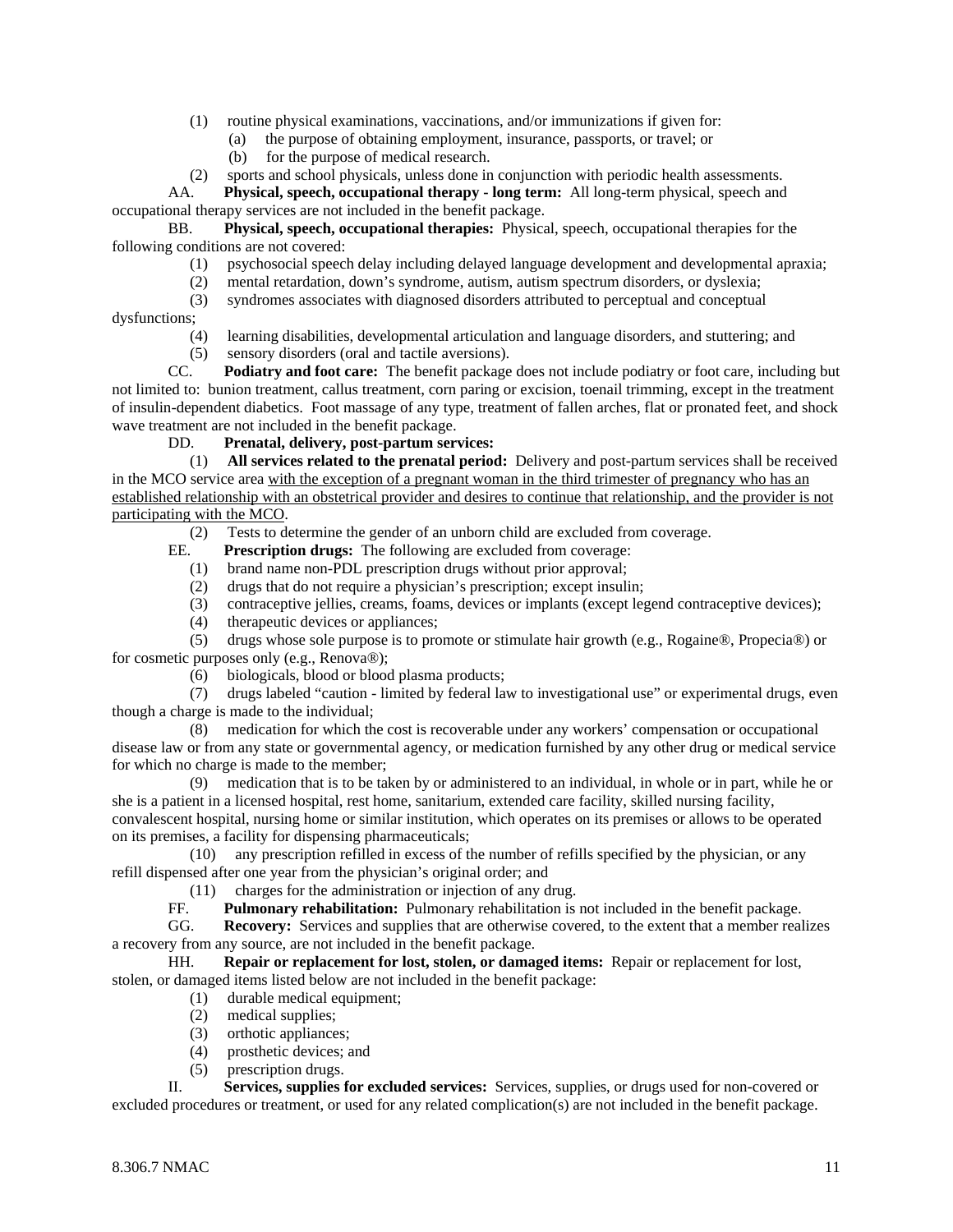JJ. **Services, supplies not primarily medical:** Services, supplies, and self-help items that are not primarily medical in nature, for personal comfort or safety, convenience or beautification during an inpatient stay, or in the home setting are not covered. Examples include but are not limited to: facial tissues, shampoo, diapers, under pads, grab bars, and exercise equipment.

 KK. **Sex transformation:** Sex transformation surgery and all expenses in connection with such surgery are not included in the benefit package.

 LL. **Sexual dysfunction:** Treatment for sexual dysfunction, including medication, counseling, and clinics, is not included in the benefit package.

 MM. **Sterilization reversal:** Any service related to reversal of sterilization is not included in the benefit package.

 NN. **Substance abuse [and/or] or tobacco use:** Treatment to prevent the following is not included in the benefit package:

(1) inpatient substance abuse treatment other than detoxification; and

 (2) nicotine medications, gums, services, or supplies to aid in the treatment of addiction to tobacco or tobacco products; nicotine withdrawal treatments, including hypnosis, biofeedback, guided imagery, and other forms of relaxation training or subliminal suggestions used to modify tobacco use.

 OO. **Therapies:** Therapies including, but not limited to: exercise, massage, hypnotherapy, sensory, hippo, aquatic, oral aversion, visual training, recreational, sleep, stress management, scream, and myotherapy are not included in the benefit package.

PP. **Travel/lodging expenses:** Travel and lodging expenses are not included in the benefit package.

 QQ. **Vocational rehabilitation services:** Vocational rehabilitation services are not included in the benefit package.

 RR. **War, terrorism, armed forces:** Any illness [and/or] or injury resulting from war, act of terrorism, or an act of war or service in the armed forces of any country are not included in the benefit package, to the extent covered services of such illness and/or injury are provided through any governmental plan or program.

 SS. **Weight loss:** Surgery, medications, and related services for the purpose of weight reduction or control are not included in the benefit package.

 TT. **Worker's compensation:** Industrial, work-related, or occupational illnesses, injuries, or conditions subject to federal, state, or other workers' compensation or liability law or other legislation of similar purpose are not included in the benefit package, unless the group is an employer not subject to the New Mexico Workers' Compensation Act or similar legislation.

UU. **Miscellaneous:** The following miscellaneous items are not included in the benefit package:

- (1) charges associated with copying or transferring of health information;
- (2) consultations by environmental engineers;
- (3) devices, medications, and treatments to remove hair due to excessive hair growth;
- (4) holistic medicine [and/or] biofeedback;
- (5) treatments, medications, prosthetic devices, and orthotic appliances to treat hair loss;
- (6) bone density screening with ultrasound devices; and

 (7) telephone visits by a provider or environmental intervention or consultation by telephone for which a charge is made to the member, and getting acquainted visits without physical assessment or diagnostic or therapeutic intervention provided.

[8.306.7.13 NMAC - N, 7-1-05; A, 7-1-09]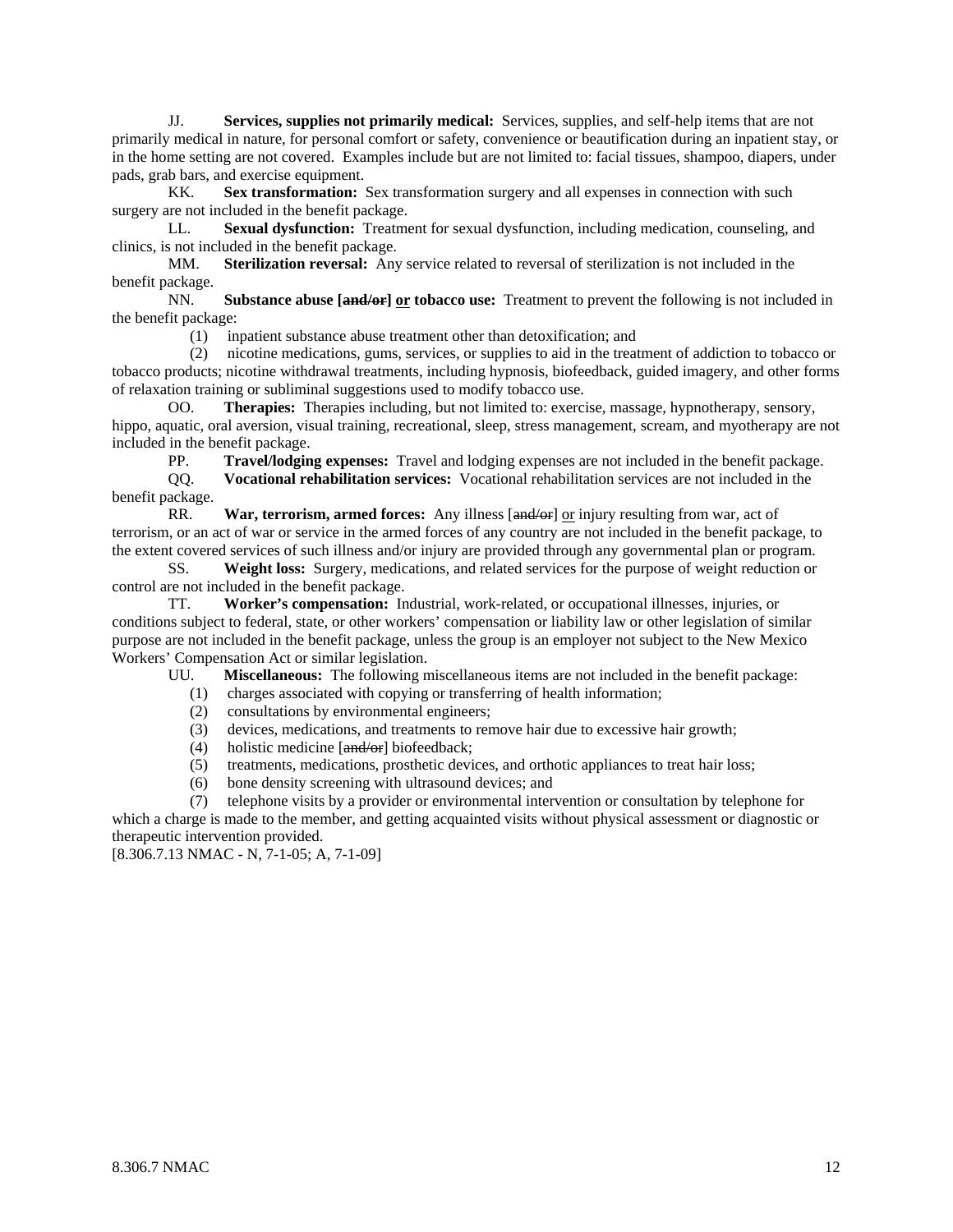### **TITLE 8 SOCIAL SERVICES CHAPTER 306 STATE COVERAGE INSURANCE PART 8 QUALITY MANAGEMENT**

**8.306.8.9 QUALITY MANAGEMENT:** [HSD recognizes that strong programs of quality improvement and assurance help ensure that better care is delivered in a cost-effective manner to the member. Under the terms of the medicaid managed care contracts, quality management programs are incorporated into health care delivery and administrative systems.] Quality management is both a philosophy and a method of management designed to improve the quality of services; includes both quality assurance and quality improvement activities; and, is incorporated into health care delivery and administrative systems. SCI prefers, but does not require NCQA accreditation for MCOs. The SCI program will require compliance with portions of 8.305.8 NMAC, *Quality Management,* as they apply to the SCI adult (19-64) population, as follows: 8.305.8.10 NMAC, *External Quality Review*; 8.305.8.11 NMAC, *Broad Standards*; 8.305.8.12 NMAC, *Standards For Quality Management And Improvement*; 8.305.8.13 NMAC, *Standards For Utilization Management*; 8.305.8.14 NMAC, *Standards For Credentialing And Recredentialing*; 8.305.8.15 NMAC, *Member Bill Of Rights*; 8.305.8.16 NMAC, *Standards For Preventive Health Services*; with the exception of Paragraph 13 and 14 of Subsection C of 8.305.8.16 NMAC, *Newborn screening* and *Tot-to-teen health checks*; 8.305.8.17 NMAC, *Standards For Medical Record*; and 8.305.8.18 NMAC, *Standards For Access*. [8.306.8.9 NMAC - N, 7-1-05; A, 7-1-09]

**8.306.8.10** DELEGATION: Delegation is a process whereby an MCO gives another entity the authority to perform certain functions on its behalf. The MCO is fully accountable for all delegated activities and decisions made. The MCO shall document its oversight of the delegated activity. The MCO, if contractually obligated, shall delegate behavioral health functions and activities, which may include: quality oversight, utilization management prevention, education, outreach, grievance resolution, data collection and claims payment to the contracted single statewide entity (SE).

- A. A mutually agreed upon document between the MCO and the delegated entity will describe:
	- (1) the responsibilities of the MCO and the entity to which the activity is delegated;
	- (2) the delegated activity;
	- (3) the frequency and method of reporting to the MCO;
	- (4) the process by which the MCO evaluates the delegated entity's performance; and

 (5) the remedies up to, and including, revocation of the delegation, available to the MCO if the delegated entity does not fulfill its obligations.

- B. The MCO shall document evidence that the MCO:
	- (1) evaluated the delegated entity's capacity to perform the delegated activities prior to delegation;
	- (2) evaluates regular reports; and

 (3) evaluates semi-annually the delegated entity's activities in accordance with the MCO's expectations and HSD standards.

[8.306.8.10 NMAC - N, 7-1-01; A, 7-1-05; A, 7-1-09]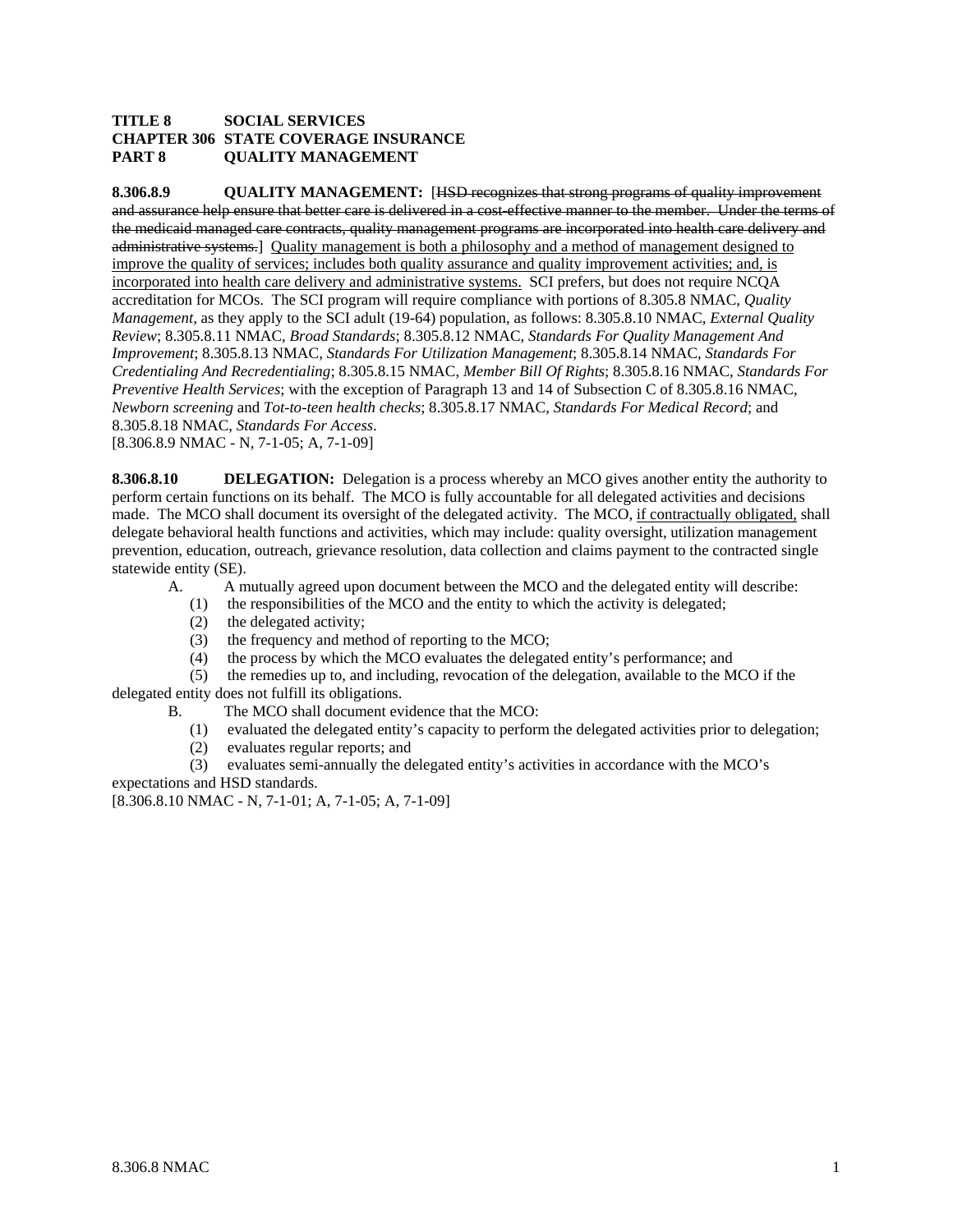### **TITLE 8 SOCIAL SERVICES CHAPTER 306 STATE COVERAGE INSURANCE (SCI) PART 10 ENCOUNTERS**

**8.306.10.11 ENCOUNTER SUBMISSION TIME FRAMES:** The MCO shall submit encounter data to HSD within 120 days of the service delivery date, payment date or discharge as defined by HSD. HSD shall establish error thresholds, time frames and procedures for the submission, correction and resubmission of encounter data.

[8.306.10.11 NMAC - N, 7-1-05; A, 7-1-09]

**8.306.10.12 ENCOUNTER DATA ELEMENTS:** Encounter data elements are [based on HIPAA compliant formats developed by CMS and HSD for use in managed care] a combination of those elements required by HIPAAcompliant transaction formats, which comprise a minimum core data set for states and MCOs and those required by CMS or HSD for use in managed care. Encounter data elements are specified in the medicaid systems manual. [The human services department] HSD may increase or reduce or make mandatory or optional, data elements as it deems necessary.

[8.306.10.12 NMAC - N, 7-1-05; A, 7-1-09]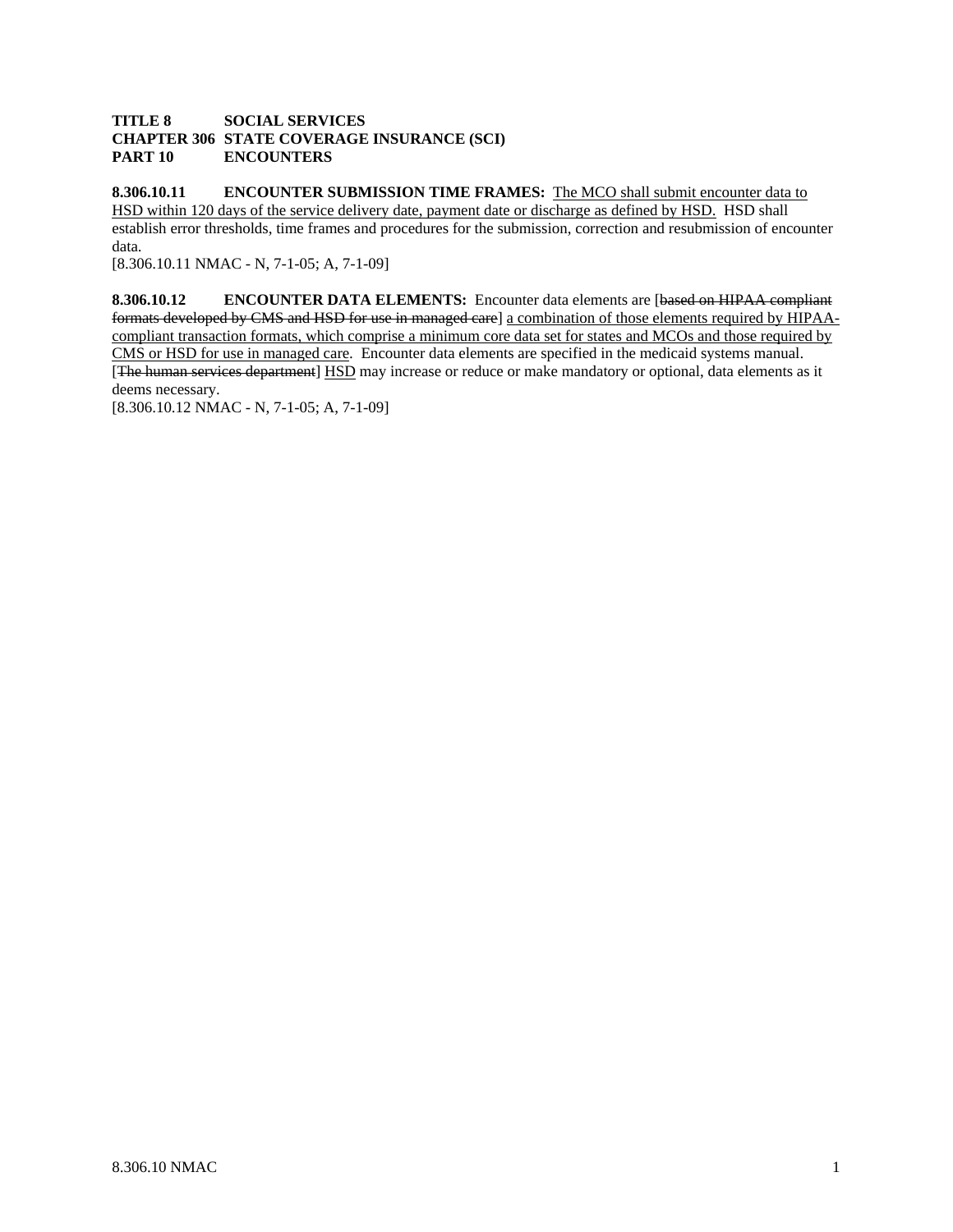### **TITLE 8 SOCIAL SERVICES CHAPTER 306 STATE COVERAGE INSURANCE (SCI) PART 11 REIMBURSEMENT**

#### **8.306.11.9 REIMBURSEMENT:**

 A. MCO and HSD shall comply with 8.305.11.9 NMAC, *Reimbursement for Managed Care* for the SCI program with the exception of SCI members who are hospitalized at the time of disenrollment from SCI (see below Section B of 8.306.11.9 NMAC). Rates negotiated between HSD and the MCO are considered confidential.

B. **SCI members who disenroll while hospitalized**: If the member is hospitalized at the time of disenrollment from SCI, or upon an approved switch from one SCI Contractor to another, the contractor at the time of admission remains responsible for all covered or approved services until the earliest of: the date of discharge, date of switch to another contractor, date of the member's termination/disenrollment or until the maximum benefit limits are reached.

 [B.] C. **Payment of premiums:** In addition to capitation payments from HSD, the MCO shall receive premium payments as specified by HSD. Premiums will be paid as follows:

(1) **employer premium** amount determined by department; and

 (2) **employee or individual premium** determined by department based on the federal poverty limits as follows: 0-100[%] percent per month, 101-150[%] percent per month, 151-200[%] percent per month,

 [C.] D. **Premium timeframes:** Initial premiums are due to the MCO immediately upon enrollment and prior to the 1st day of the month before coverage begins. An employer group or individual member can only receive coverage when the premium has been paid. Capitation payments will not be paid unless verification of premium payment through the roster is received. If payment is not current within that timeframe, the employer group or individual member will not be covered for the next month and will not be able to enroll in an SCI MCO for a period of twelve months for an employer group or six months for an individual member.

 [D.] E. **Responsibility for premium payment:** For members in an employer group, the employer shall be responsible for ensuring payment of the employer and employee share (if any) of premiums. For individuals who are not affiliated with an employer group, the individual or an entity paying on behalf of an individual shall be responsible for payment of both the employer and individual premium amount (if any). If a member who is part of an employer group has met the cost-sharing maximum, as verified by the MCO, HSD shall be responsible for payment of the member's; but not the employer's share of premiums. For individual members not in an employer group who have met the cost-sharing maximum, HSD shall be responsible for the member's share of the premium. The member will continue to be responsible for the employer's share of the premium. [8.306.11.9 NMAC - N, 7-1-05; A, 3-1-06; A, 4-16-07; A, 7-1-09]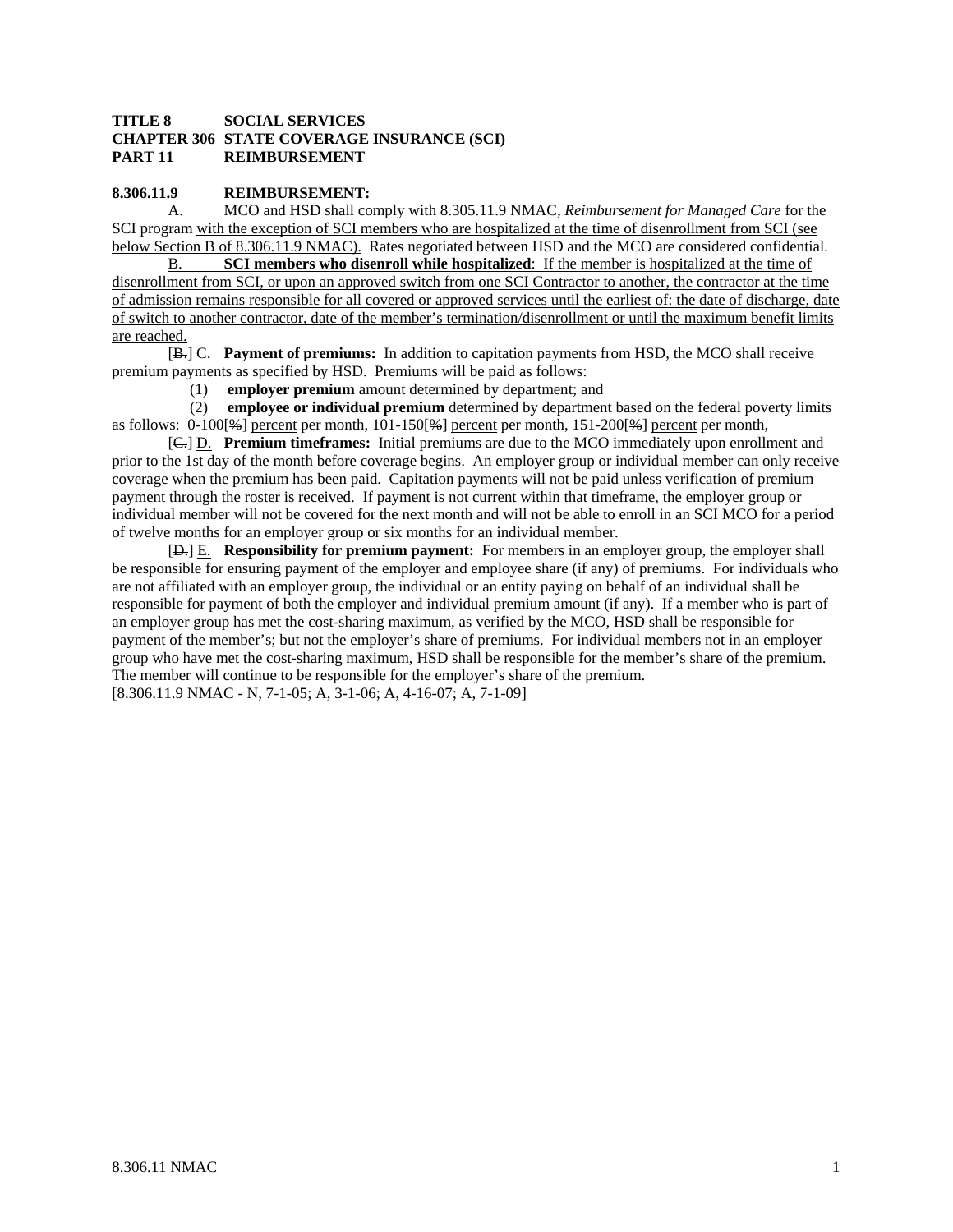#### **TITLE 8 SOCIAL SERVICES CHAPTER 306 STATE COVERAGE INSURANCE (SCI) PART 12 MEMBER GRIEVANCE RESOLUTION**

**8.306.12.12** APPEALS: An appeal is a request for review by the MCO of an MCO action.

- A. Action is defined as:
	- (1) the denial or limited authorization of a requested service, including the type or level of service;
	- (2) the reduction, suspension, or termination of a previously authorized service;
	- (3) the denial, in whole or in part, of payment for a service;
	- (4) the failure of the MCO to provide services in a timely manner, as defined by HSD; or

 (5) the failure of the MCO to complete the authorization request in a timely manner as defined in 42 CFR Section 438.408.

 B. **Notice of MCO action:** The MCO shall mail a notice of action to the member and/or provider within 10 days of the date of an action for previously authorized services as permitted under 42 CFR 431.213 and 431.214 and within 14 days of the action for newly requested services. Denials of claims which may result in member financial liability require immediate notification. The notice must contain but not be limited to the following:

- (1) the action the MCO has taken or intends to take;
- (2) the reasons for the action;

(3) the member's or the provider's right, as applicable, to file an appeal of the MCO action through

- (4) the member's right to request an HSD fair hearing and what the process would be;
- (5) the procedures for exercising the rights specified;
- (6) the circumstances under which expedited resolution of an appeal is available and how to request

it; and

the MCO;

 (7) the member's right to have benefits continue pending resolution of an appeal or fair hearing, how to request the continuation of benefits, and the circumstances under which the member may be required to pay the costs of continuing these benefits.

 C. A member may file an appeal of an MCO action within 90 calendar days of receiving the MCO's notice of action. The legal guardian of the member for incapacitated adults, a representative of the member as designated in writing to the MCO, or a provider acting on behalf of the member with the member's written consent, have the right to file an appeal of an action on behalf of the member. The MCO/SE shall consider the member, representative or estate representative of a deceased member as parties to the appeal.

 D. The MCO has 30 calendar days from the date the oral or written appeal is received by the MCO to resolve the appeal. The MCO shall appoint at least one person to review the appeal who is qualified to make the decision and was not involved in the initial decision [and who is not the subordinate of any person involved in the initial decision].

 E. The MCO shall have a process in place that that assures that an oral inquiry from a member seeking to appeal an action is treated as an appeal (to establish the earliest possible filing date for the appeal). An oral appeal must be followed by a written appeal within 10 calendar days that is signed by the member. The MCO will make best efforts to assist members as needed with the written appeal.

 F. Within five working days of receipt of the appeal, the MCO shall provide the grievant with written notice that the appeal has been received and the expected date of its resolution. The MCO shall confirm in writing receipt of oral appeals, unless the member or the provider requests an expedited resolution.

 G. The MCO may extend the 30 day timeframe by 14 calendar days if the member requests the extension, or the MCO demonstrates to HSD that there is need for additional information, and the extension is in the member's interest. For any extension not requested by the member, the MCO must give the member written notice of the extension and the reason for the extension within two working days of the decision to extend the timeframe.

H. The MCO shall provide the member  $[and/\sigma_F]$  or the member's representative a reasonable opportunity to present evidence, and allegations of the fact or law, in person as well as in writing.

 I. The MCO shall provide the member and/or the representative the opportunity, before and during the appeals process, to examine the member's case file, including medical or clinical records, and any other documents and records considered during the appeals process. The MCO shall include as parties to the appeal the member and his or her representative, or the legal representative of a deceased member's estate.

 J. For all appeals, the MCO shall provide written notice within the 30-calendar day timeframe of the appeal resolution to the member or the provider, if the provider filed the appeal.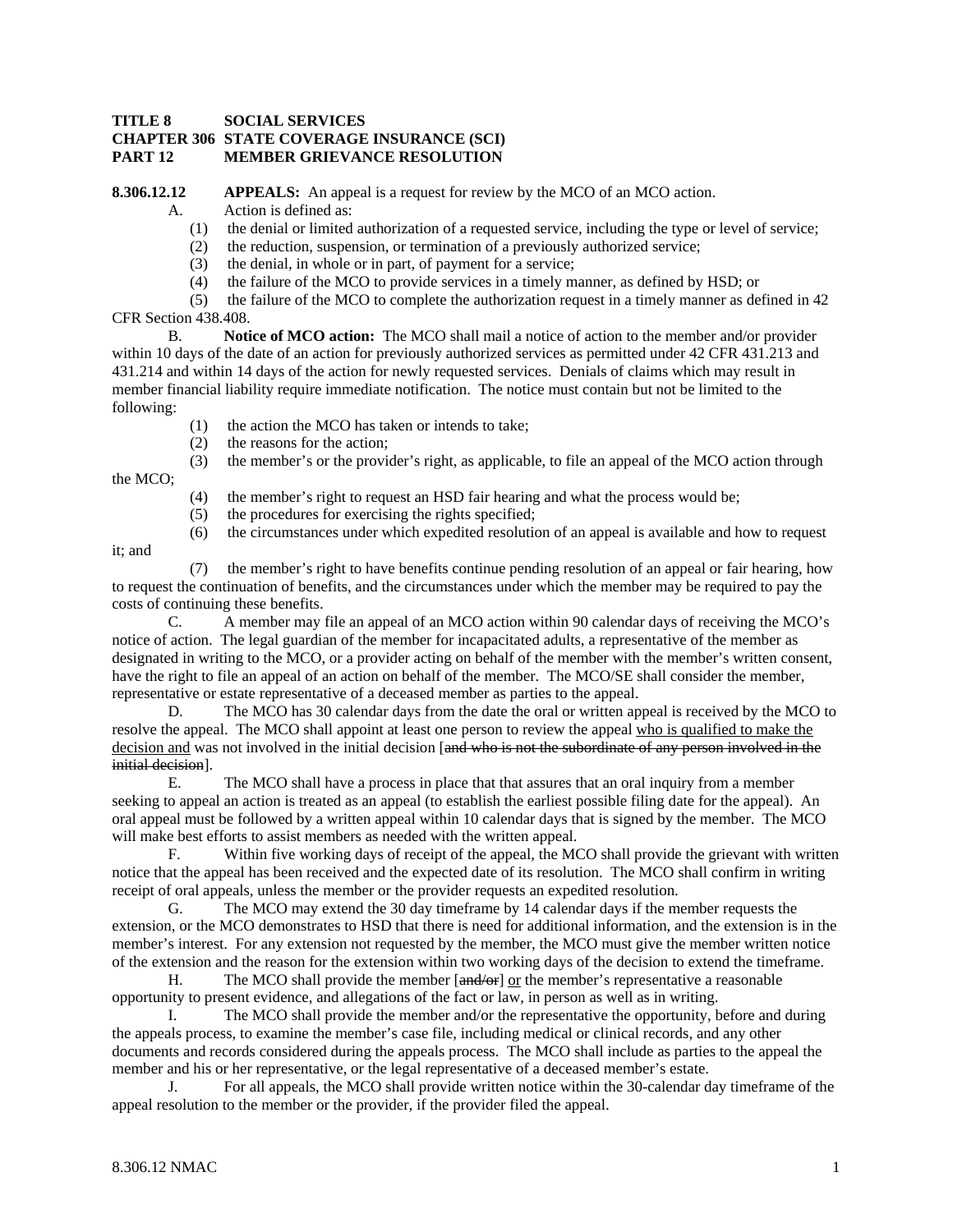- (1) The written notice of the appeal resolution must include, but not be limited to, the following information:
	- (a) the result(s) of the appeal resolution; and
	- (b) the date it was completed.

request; and

 (2) The written notice of the appeal resolution for appeals not resolved wholly in favor of the member must include, but not be limited to, the following information:

(a) the right to request an HSD fair hearing and how to do so;

(b) the right to request receipt of benefits while the hearing is pending, and how to make the

 (c) that the member may be held liable for the cost of those benefits if the hearing decision upholds the MCO's action.

- K. The MCO may continue benefits while the appeal and/or the HSD fair hearing process is pending.
	- (1) The MCO must continue the member's benefits if all of the following are met:

(a) the member or the provider files a timely appeal of the MCO/SE action  $\left[\frac{and}{or}\right]$  or asks for a fair hearing within 13 days from the date on the MCO/SE notice of action;

- (b) the appeal involves the termination, suspension, or reduction of a previously authorized course of treatment;
	- (c) the services were ordered by an authorized provider;
	- (d) the time period covered by the original authorization has not expired; and
	- (e) the member requests extension of the benefits.
	- (2) The MCO shall provide benefits until one of the following occurs:
		- (a) the member withdraws the appeal;

 (b) 13 days have passed since the date of the resolution letter, provided the resolution of the appeal was against the member and the member has taken no further action;

- (c) HSD issues a hearing decision adverse to the member; and
- (d) the time period or service limits of a previously authorized service has expired.

 (3) If the final resolution of the appeal is adverse to the member, that is, the MCO's action is upheld, the MCO may recover the cost of the services furnished to the member while the appeal was pending to the extent that services were furnished solely because of the requirements of this section, and in accordance with the policy in 42 CFR Section 431.230(b).

 (4) If the MCO or HSD reverses a decision to deny, limit, or delay services, and these services were not furnished while the appeal was pending, the MCO must authorize or provide the disputed services promptly and as expeditiously as the member's health condition requires.

 (5) If the MCO or HSD reverses a decision to deny, limit or delay services and the member received the disputed services while the appeal was pending, the MCO must pay for these services.

 (6) If HSD reverses a decision to deny eligibility, the potential member can enroll with the MCO, but there will be no retroactive enrollment or benefit coverage under such circumstances.

[8.306.12.12 NMAC - N, 7-1-05; A, 4-16-07; A, 6-1-08; A, 7-1-09]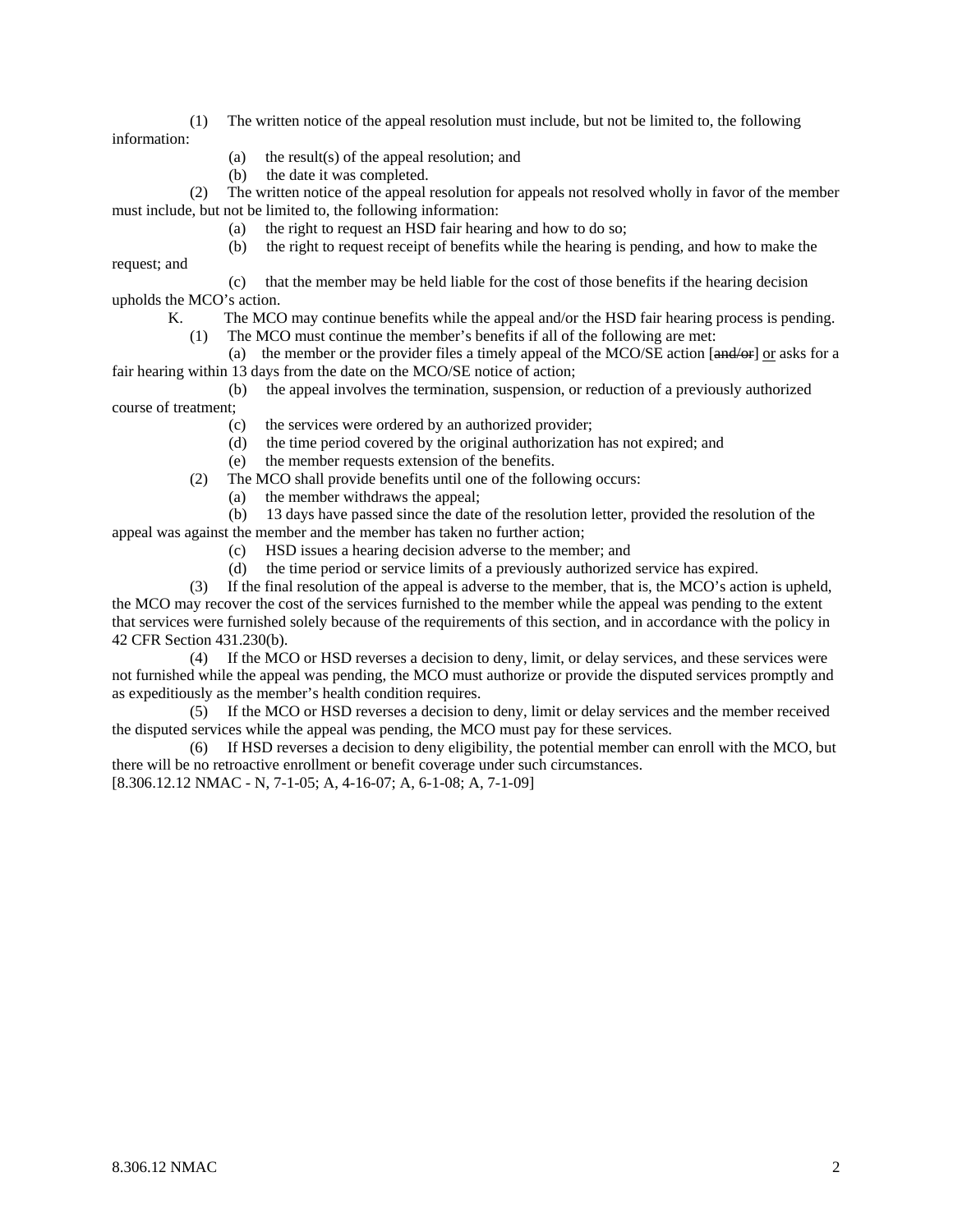#### **TITLE 8 SOCIAL SERVICES CHAPTER 306 STATE COVERAGE INSURANCE (SCI) PART 13 FRAUD AND ABUSE**

**8.306.13.10 MANAGED CARE ORGANIZATION REQUIREMENTS:** The MCO shall have in place internal controls and policies and procedures that are capable of preventing, detecting, investigating and reporting potential fraud and abuse activities concerning both providers and/or members. The MCO specific internal controls and policies and procedures shall be described in a comprehensive written plan submitted to HSD or its designee for approval. Substantive amendments or modifications to the policies and procedures shall be approved by HSD. The MCO shall maintain procedures for reporting potential and actual fraud and abuse by clients or providers to HSD. The MCO shall:

 A. have internal procedures that facilitate preliminary investigating and reporting of potential and actual fraud and abuse to HSD or its designee for further investigation;

 B. have specific controls in place for prevention and detection of potential cases of fraud and abuse such as: claims edits, post processing review of claims, provider profiling/exception reporting and credentialing; prior authorizations, utilization/quality management monitoring;

 C. have a mechanism to work with HSD or its designee to further develop prevention and detection mechanisms and best practices and to monitor outcomes for SCI;

 D. have internal procedures to prevent, detect and investigate program violations to recover funds misspent due to fraudulent or abusive actions;

 E. report to HSD the names of all providers identified with aberrant utilization according to provider profiles, regardless of the cause of aberrancy[.];

F. report to HSD any administrative action taken to limit the ability of an individual or entity to participate in the program;

G. report to HSD any individual or entity that has been excluded from providing items or services to SCI members;

 [F.] H. designate a compliance officer and a compliance committee who are accountable to senior management; [and]

 [G.] I. provide effective fraud and abuse detection training, administrative remedies for false claims and statements and whistleblower protection under such laws to the MCO's employees that include:

 (1) written policies for all employees, agents or contractors that provide detailed information regarding the New Mexico Medicaid False Claims Act, NMSA 1978, and the federal False Claims Act established under sections 3729 through 3733 of Title 31, United States Code, administrative remedies for false claims and statements established under Chapter 38 of Title 31, United States Code, including but not limited to, preventing and detecting fraud, waste and abuse in federal health care programs (as defined in section 1128B (f) of the Social Security Act):

 (2) as part of such written policies, detailed provision regarding the MCO's policies and procedures for detecting and preventing fraud, waste and abuse; and

 (3) in any employee handbook, a specific discussion of the laws described in Paragraph (1) above, the rights of employees to be protected as whistleblowers, and the contractor's of subcontractor's policies and procedures for detecting and preventing fraud, waste and abuse.

[H.] J. implement effective lines of communication between the compliance officer and the MCO's employees;

[I.] K. require enforcement of standards through well-publicized disciplinary guidelines; and

[J.] L. have a provision for prompt response to detected offenses and for development of corrective action initiatives relating to the MCO's contract.

[8.306.13.10 NMAC - N, 7-1-05; A, 6-1-08; A, 7-1-09]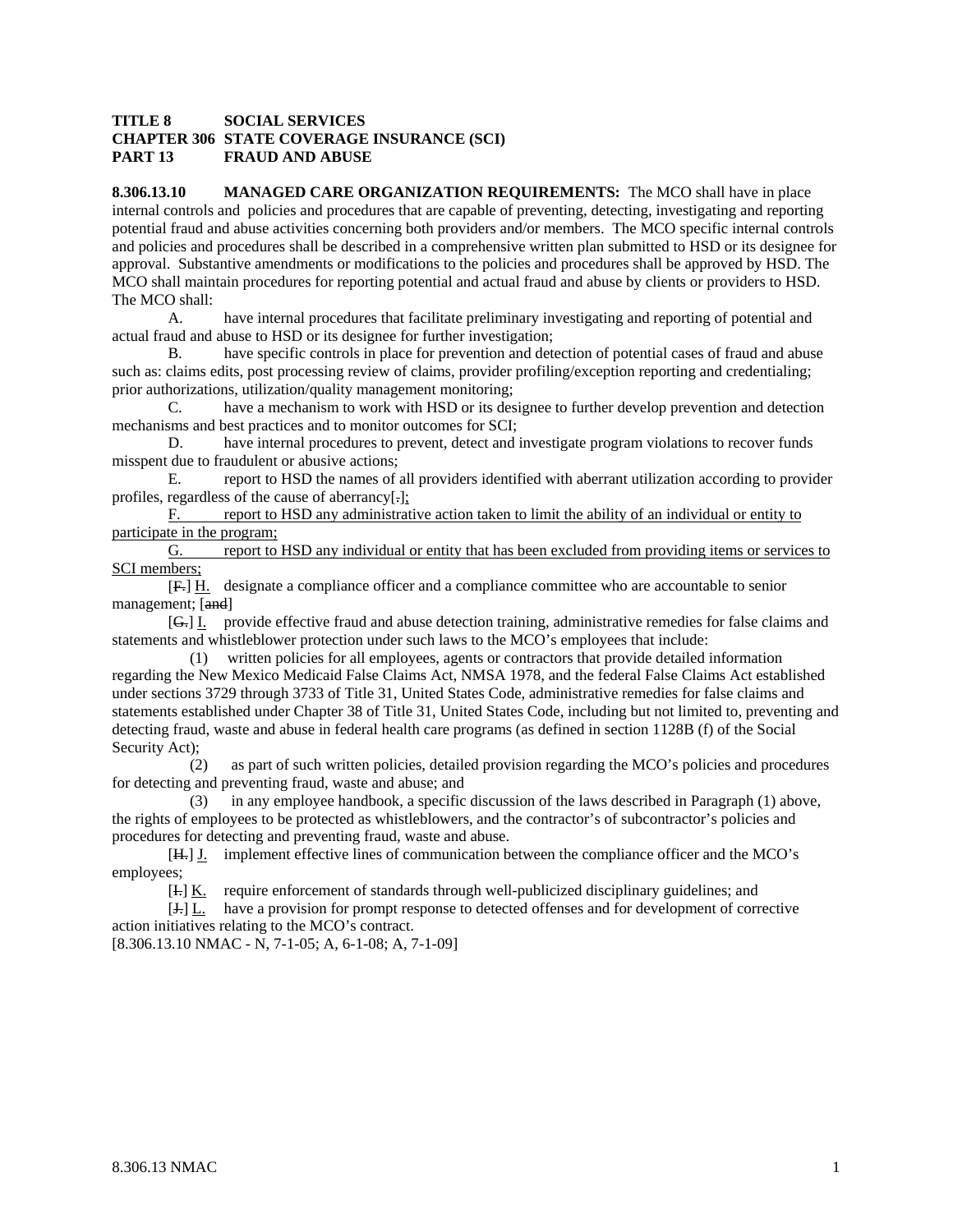#### **TITLE 8 SOCIAL SERVICES CHAPTER 306 STATE COVERAGE INSURANCE (SCI) PART 15 SERVICES FOR SCI MEMBERS WITH SPECIAL HEALTH CARE NEEDS**

#### **8.306.15.9 SERVICES FOR SCI MEMBERS WITH SPECIAL HEALTH CARE NEEDS (SCI-SHCN):**

 A. SCI-SHCN require a broad range of primary, specialized medical, behavioral health and related services. SCI-SHCN are individuals who have, or are at an increased risk for, a chronic physical, developmental, behavioral, neurobiological or emotional condition, [or low to severe functional limitation] and who [also] require health and related services of a type or amount beyond that required by other individuals. SCI-SHCN have ongoing health conditions, high or complex service utilization, and low to severe functional limitations. The primary purpose of the definition is to identify these individuals so that the MCO can facilitate access to appropriate services. The definition also allows for flexible targeting of individuals based on clinical justification and discontinuing targeted efforts when such efforts are no longer needed.

 B. **Identification of enrolled SCI-SHCN:** The MCO shall have written policies and procedures in place with HSD approval, which govern how members with multiple and complex physical and behavioral health care needs shall be identified. The MCOs shall have an internal operational process, in accordance with policy and procedure, to target members for the purpose of applying stratification criteria to identify SCI-SHCNs. The MCO shall employ reasonable effort to identify SCI-SHCNs based at least on the following criteria:

- (1) individuals eligible for SSI;
- (2) individuals identified by service utilization, clinical assessment, or diagnosis; and
- (3) [referral] individuals referred by family or a public or community program

[8.306.15.9 NMAC - N, 7-1-05; A, 6-1-08; 7-1-09]

**8.306.15.11 CHOICE OF SPECIALIST AS PCP:** The MCO shall develop and implement policies and procedures governing the process for member selection of a PCP, including the right by an SCI-SHCN to choose a specialist as a PCP, including a psychiatrist in the case of behavioral health. The specialist provider must agree to [be the PCP] provide all mandated PCP services. See 8.306.6.12 NMAC, *Primary care providers*. [8.306.15.11 NMAC - N, 7-1-05; A, 7-1-09]

**8.306.15.13 CARE COORDINATION FOR SCI-SHCN:** The MCOs shall develop policies and procedures to provide care coordination for SCI-SHCN. Please refer to 8.306.9 NMAC, *Coordination of Benefits*, for definition.

 A. The MCO shall have an internal operational process, in accordance with policy and procedure, to target medicaid members for purposes of applying stratification criteria to identify those who are potential SCI-SHCN. The contractor will provide HSD with the applicable policy and procedure describing the targeting and stratification process.

 B. The MCO shall have written policies and procedures to ensure that each member identified as having special health care needs is assessed by an appropriate health care professional regarding the need for care coordination. If the member has both physical and behavioral health special needs, the MCO and SE shall coordinate care in a timely collaborative manner.

 C. The MCO shall have written policies and procedures for educating SCI-SHCN [needs] about available care coordination and when it may be appropriate.

[8.306.15.13 NMAC - N, 7-1-05; A, 7-1-09]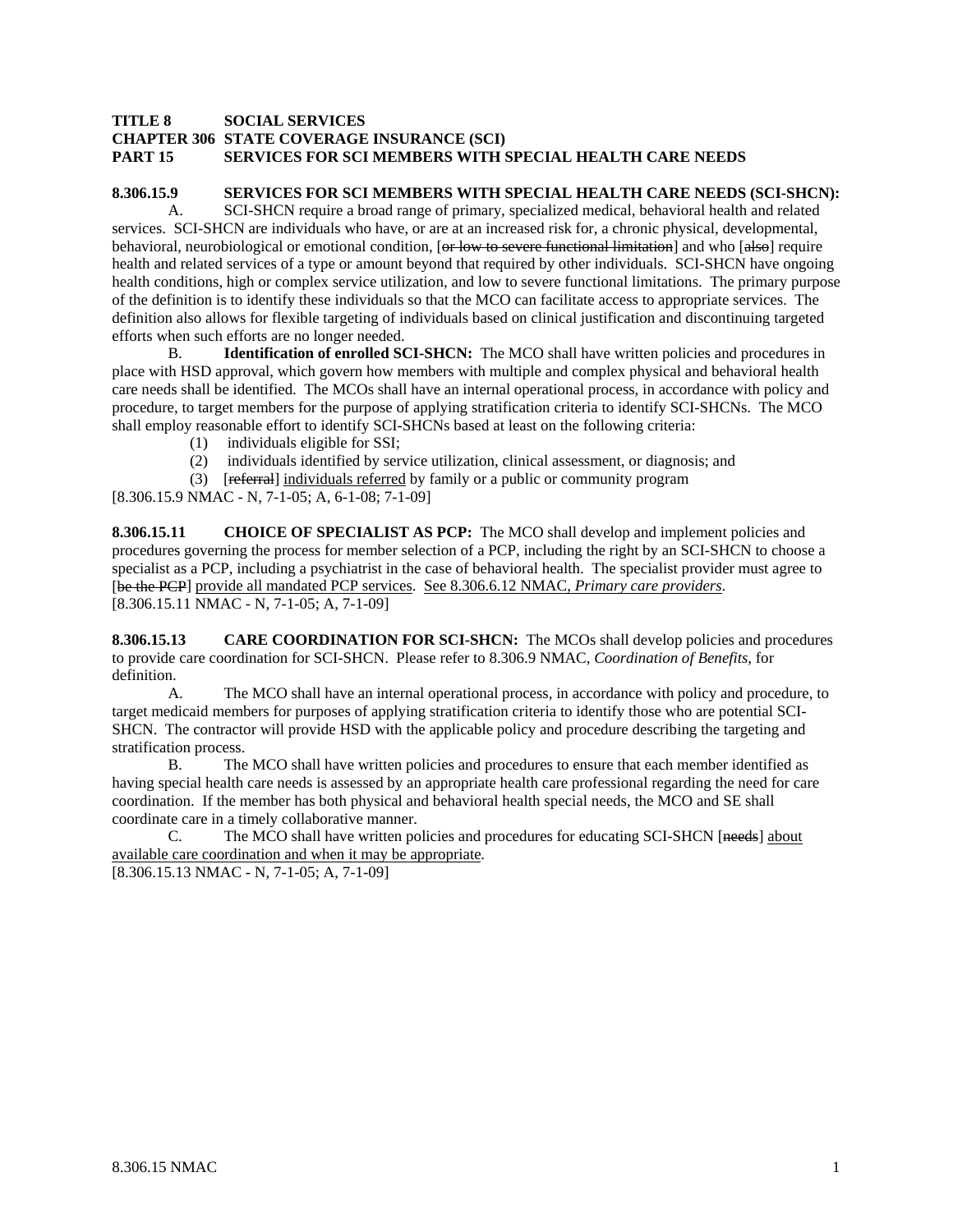#### **TITLE 8 SOCIAL SERVICES CHAPTER 306 STATE COVERAGE INSURANCE (SCI) PART 16 [CLIENT] MEMBER TRANSITION OF CARE**

**8.306.16.9 MEMBER TRANSITION OF CARE:** Transition of care refers to the movement of member from one health care practitioner or setting to another as his/her condition and care requires change. The MCO shall have the resources, [and] policies and procedures in place to ensure continuity of care without disruption in service to members and [to] assure the service provider of payment. The MCO shall actively assist with transition of care issues. During the individual member's SCI recertification of eligibility period and re-enrollment, the member may switch enrollment to a different MCO. Employer groups may also switch MCOs during the group re-enrollment process. Certain members may lose their SCI eligibility while enrolled in an MCO. A member changing from one MCO to another SCI MCO shall continue to receive medically necessary services in an uninterrupted manner.

 A. **Member transition:** The MCO shall have policies and procedures that address member identification and the clinical transition and transfer of members into or out of the MCO, including the [CLTS] CoLTS [program] MCO.

 (1) The MCO shall have policies and procedures that cover potentially large or mass transfer of members into or out of the MCO, including the identification of members currently receiving services.

 (2) The MCO shall have policies and procedures covering the transition into the MCO of an individual member, which shall include member education about the MCO, about self-care and the optimization of treatment, and the review and update of existing treatment plans.

 (3) The MCO shall have policies and procedures that identify members transferring out of the MCO and ensure the provision of member data and clinical information to the future MCO necessary to avoid delays in member treatment.

 B. **Special payment requirement.** The MCO shall be responsible for payment of covered medical services, provided to the member for any month the MCO receives a capitation payment, even if the member has lost SCI eligibility.

 C. Tracking of members who are nearing the annual claims benefit maximum or annual bed-day maximum.

 (1) MCOs will track dollars paid for claims and hospital inpatient days (including home care days) for each SCI member and identify individuals who are at 50 percent of claims benefits paid out in a benefit year and those who have utilized 80[%] percent of their available hospital inpatient resources.

 (2) Identified members who are at the 50 percent level of claims payments or at 80[%] percent of hospital inpatient days available will have all care coordinated by the MCO to identify methods to manage care so as to best utilize the remaining dollars and days to maximize care and prevent member from reaching benefit claims and/or hospital day maximum thresholds.

 (3) MCO will provide information on these individuals to HSD who will work in conjunction with the MCO to find alternative health care options for these individuals.

 D. **Claims processing and payment:** In the event that an MCO's contract with HSD has ended, is not renewed or is terminated, the CONTRACTOR shall remain responsible for processing and paying claims for services delivered through the contract period, but submitted after the MCO's contract has ended.

 (1) The MCO shall be required to inform providers in writing, at least 30 days prior to the end of the contract, of the termination of the contract and of the process for providers to submit claims for services provided through the contract end date. The letter shall include the telephone, fax numbers, and the billing address for claims submissions as well as the names of persons to contact with questions.

 (2) The MCO shall allow six months to process claims for services provided prior to the contract termination date.

 (3) The MCO shall continue to meet timeframes established for processing all claims. [8.306.16.9 NMAC - N, 7-1-05; A, 6-1-08; A, 7-1-09]